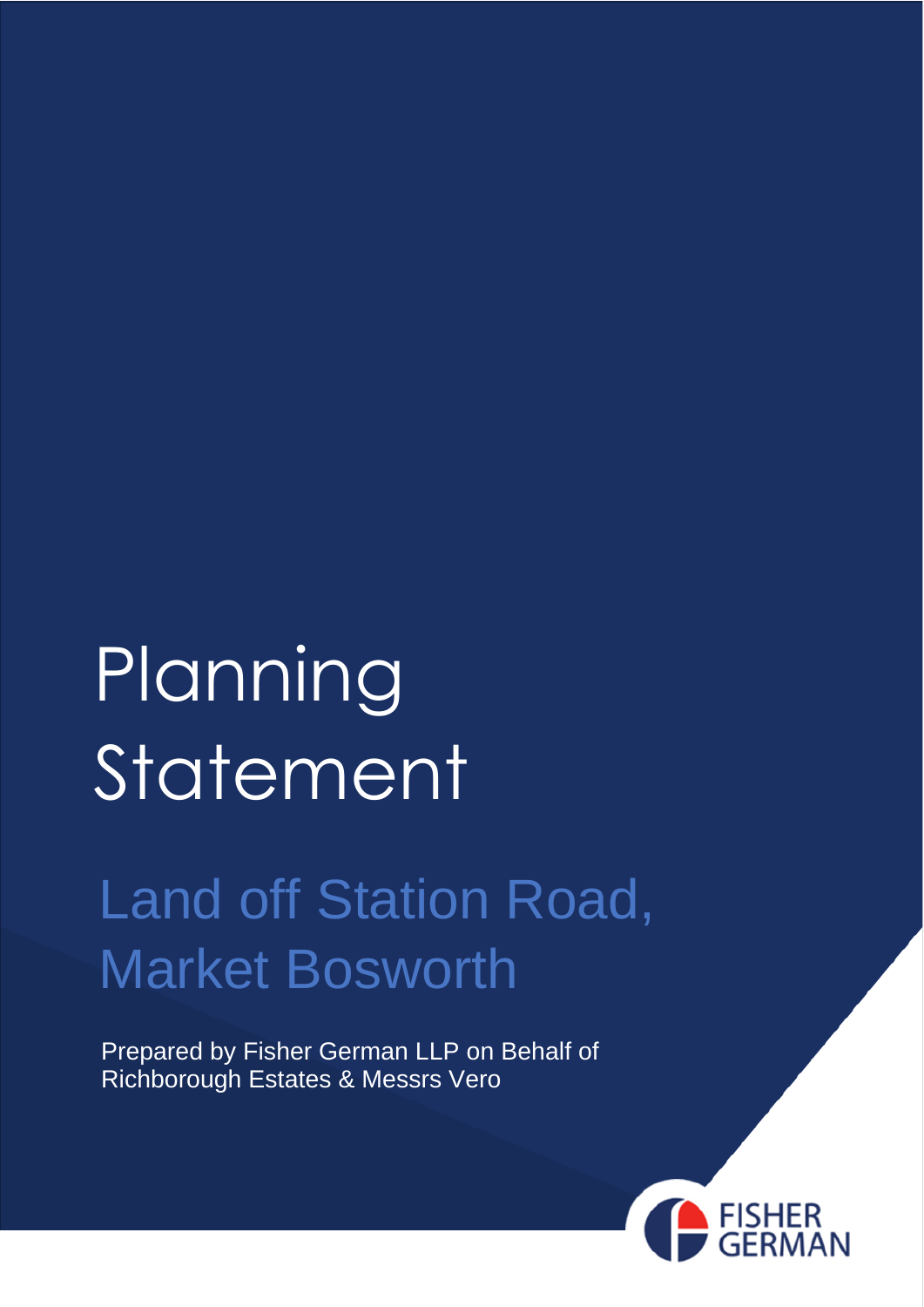

Project Title: Land off Station Road, Market Bosworth

#### Prepared on behalf of:

Richborough Estates and Messrs Vero

#### Agent Address:

Fisher German LLP The Estates Office Norman Court Ashby-de-la-Zouch LE65 2UZ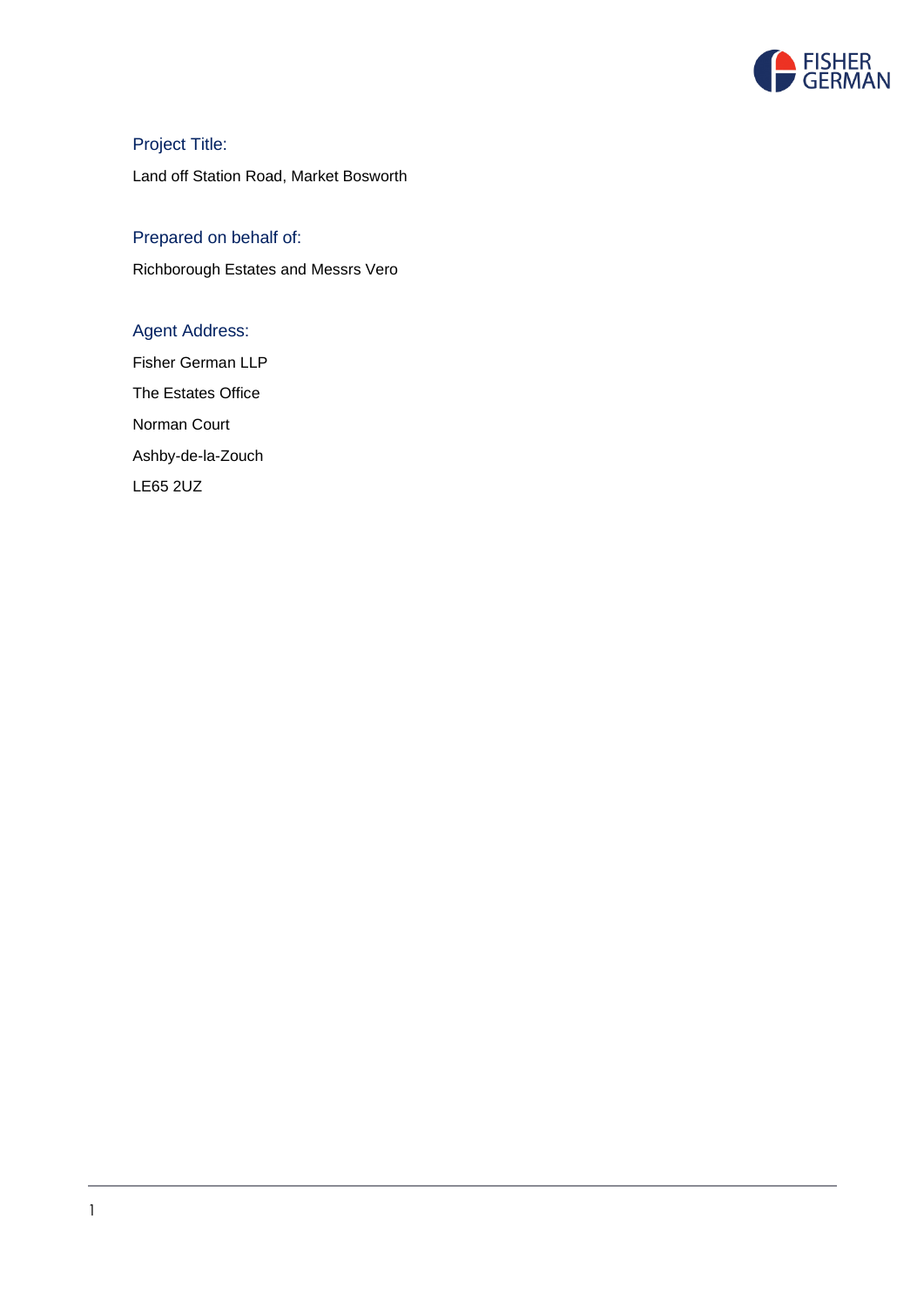

### **Contents**

| 01 | <b>Executive Summary</b>       | 2  |
|----|--------------------------------|----|
| 02 | Introduction                   | 4  |
| 03 | Site and Surrounding Area      | 6  |
| 04 | The Proposed Development       | 9  |
| 05 | <b>Planning Policy Context</b> | 11 |
| 06 | <b>Planning Assessment</b>     | 24 |
| 07 | Conclusion                     | 41 |

Appendix 1 – Committee Report 14/00674/FUL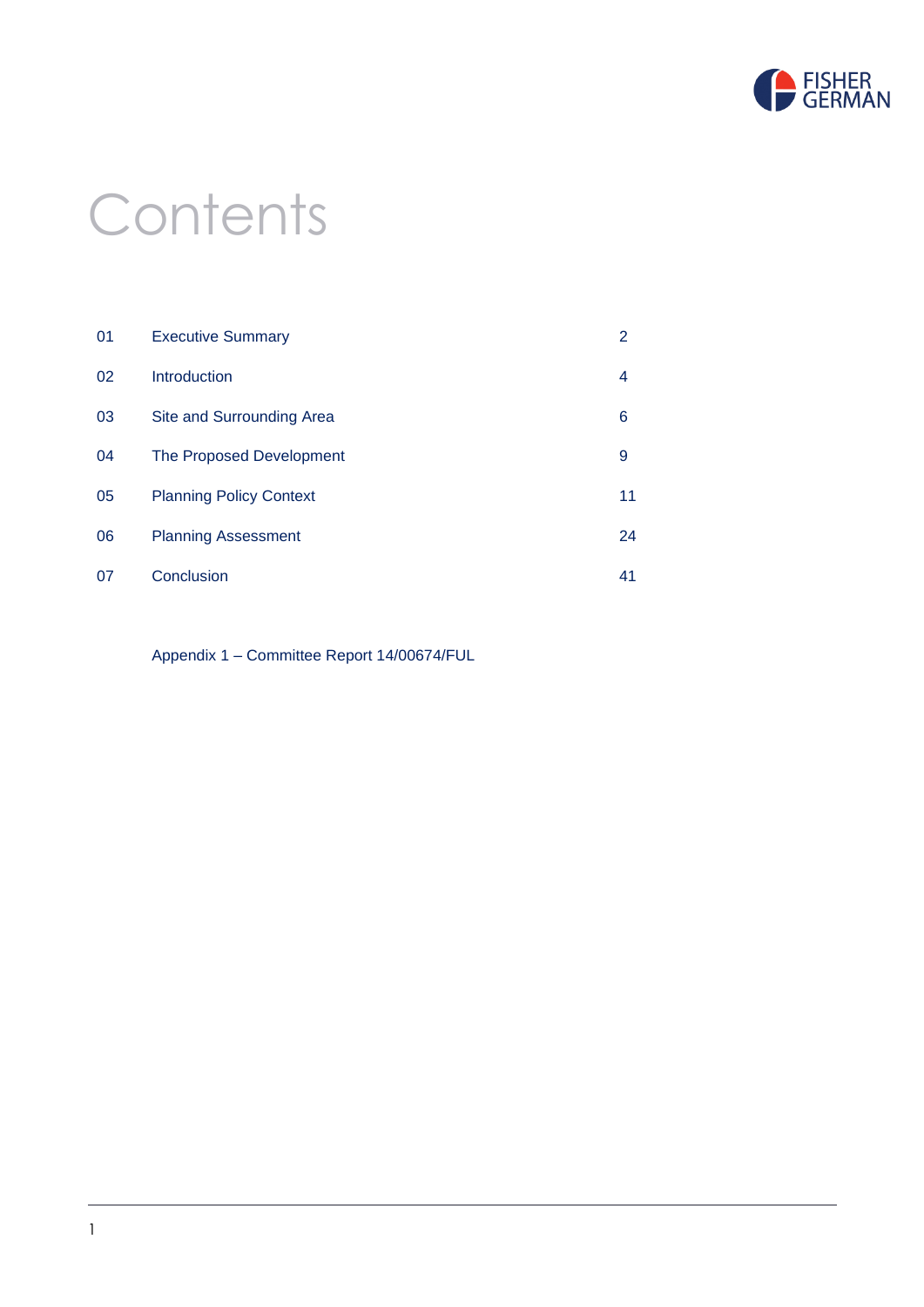

## **01** Executive Summary

- 1.1 This Planning Statement has been prepared on behalf of Richborough Estates and Messrs Vero in relation to land north of Station Road, Market Bosworth. The planning application seeks outline planning permission for the erection of up to 63 dwellings, all matters reserved except for access.
- 1.2 Details relating to the appearance, layout, amount, and scale of development as well as landscaping within the site are to be the subject of subsequent reserved matters approval.
- 1.3 Market Bosworth is acknowledged to be a one of the Council's most sustainable rural settlements, only behind the urban areas of Hinckley, Burbage and Earl Shilton and Barwell, thereby forming a significant part of the settlement hierarchy for Hinckley and Bosworth. Despite this the town has seen little growth over recent decades and whilst the Core Strategy (2009) directed growth of some 100 dwellings to the town, the subsequent allocation to deliver this level of housing has not materialised. Furthermore, development proposals for 76 dwellings on land associated with Sedgemere, Station Road has recently been refused, further compounding the issues surrounding housing delivery within Market Bosworth.
- 1.4 Market Bosworth needs residential development to come forward to contribute towards sustaining and increasing the vitality and viability of its local services and facilities, thus contributing towards creating and maintaining a sustainable and balanced community and promoting a strong local economy. With development constraints to the east to the town, including parkland, conservation area, listed buildings, landscape, access and highway safety limitations, growth of the town is largely limited to the western edge of the town. As a result, the Neighbourhood Plan identified two potential sites for development, land north of Station Road (the application site), and land south of Station Road (the undelivered Local Plan allocation); both to the west of the town. Whilst the site to the south was eventually allocated, the application site is considered to perform highly in all of the technical criteria and, unlike the allocated site, the application site has no landowner issues or technical constraints that would delay delivery.
- 1.5 Officers have previously approved the principle of development of the application site, having recommended the grant of planning permission for the erection of 64 dwellings in 2014, subject to S106 agreement and conditions (Ref: 14/00674/FUL). In assessing the impact of those proposals, Officers "*considered that the proposed residential development would occupy a natural 'infill' to the north of Station Road".* Since that application land immediately north of the site has recently been granted planning permission for the erection of a multi-purpose golf clubhouse, formation of new car parking areas and access roads and the erection of 6 holiday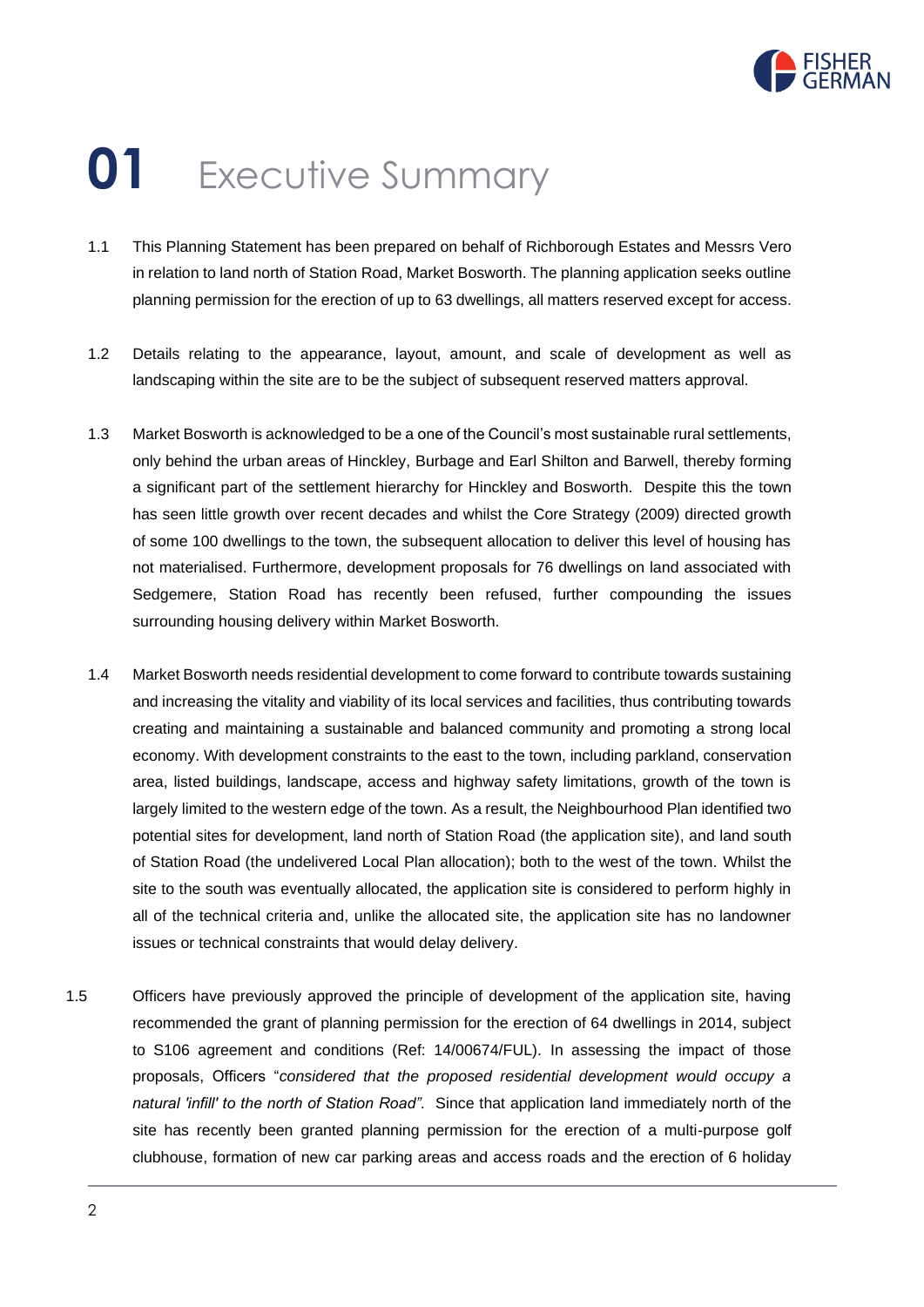

homes and associated ancillary works and landscaping (Ref: 19/01437/FUL). The scheme will create built form to the north of the application site, further establishing the well-contained natural 'infill' site to that previously assessed.

- 1.6 The proposed development will deliver a highly sustainable residential development within the infill site. It will have positive social, economic and environmental benefits, whilst also assisting the Council in boosting the supply of housing and the delivery of housing in future years, particularly in the context of an out-of-date Local Plan and an increased local housing need derived from the updated standard methodology. The National Planning Policy Framework (2019) contains a clear presumption in favour of sustainable development, where proposals accord with the Development Plan, with paragraph 11 stating that such development should be "approved without delay".
- 1.7 The application is supported by various detailed reports and surveys which consider the proposed development's impact on the site and its surroundings. All of these reports and surveys conclude that the proposal can be comfortably assimilated into its surroundings without any significant adverse impacts. Furthermore, there are no technical considerations or complications in respect of land ownership which would delay the delivery of the site or undermine it's viability.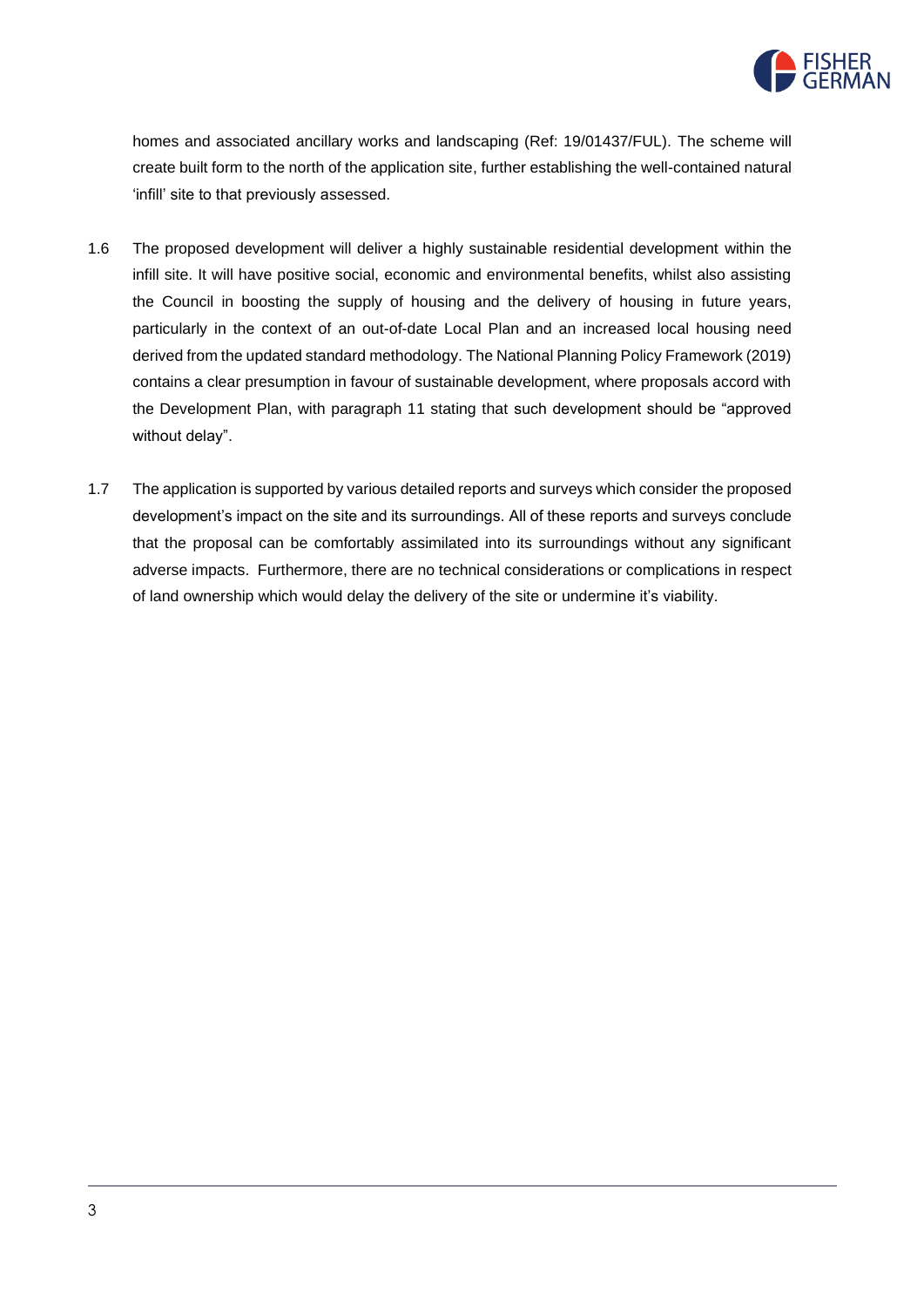

### **02** Introduction

- 2.1 This Planning Statement has been prepared on behalf of Richborough Estates and Messrs Vero in relation to land north of Station Road, Market Bosworth. The planning application seeks outline planning permission for the erection of 63 dwellings.
- 2.2 All matters are reserved except access. Details relating to the appearance, layout, amount, and scale of development as well as landscaping within the site are to be the subject of subsequent reserved matters approval.
- 2.3 The application is supported by the following documentation:
	- Site Location Plan
	- Land Use Parameter Plan
	- Illustrative Masterplan
	- Landscape and Visual Impact Assessment
	- Landscape Strategy Plan
	- Ecological Impact Assessment
	- Biodiversity Impact Assessment Calculations
	- Biodiversity Impact Assessment Visualization Plan
	- Tree Survey
	- Heritage Statement
	- Geophysical Survey
	- Transport Assessment
	- Travel Plan
	- Flood Risk Assessment & Drainage Strategy
	- Noise Assessment
	- **Air Quality**
	- Phase 1 Ground Investigation
	- Design and Access Statement
	- Statement of Community Involvement
- 2.4 This Planning Statement sets out the background relevant to the determination of application, by describing the site and its general locality, before setting out details of the proposed development. The Statement goes on to provide an overview of the planning policy context against which the development must be assessed, followed by a detailed consideration of the development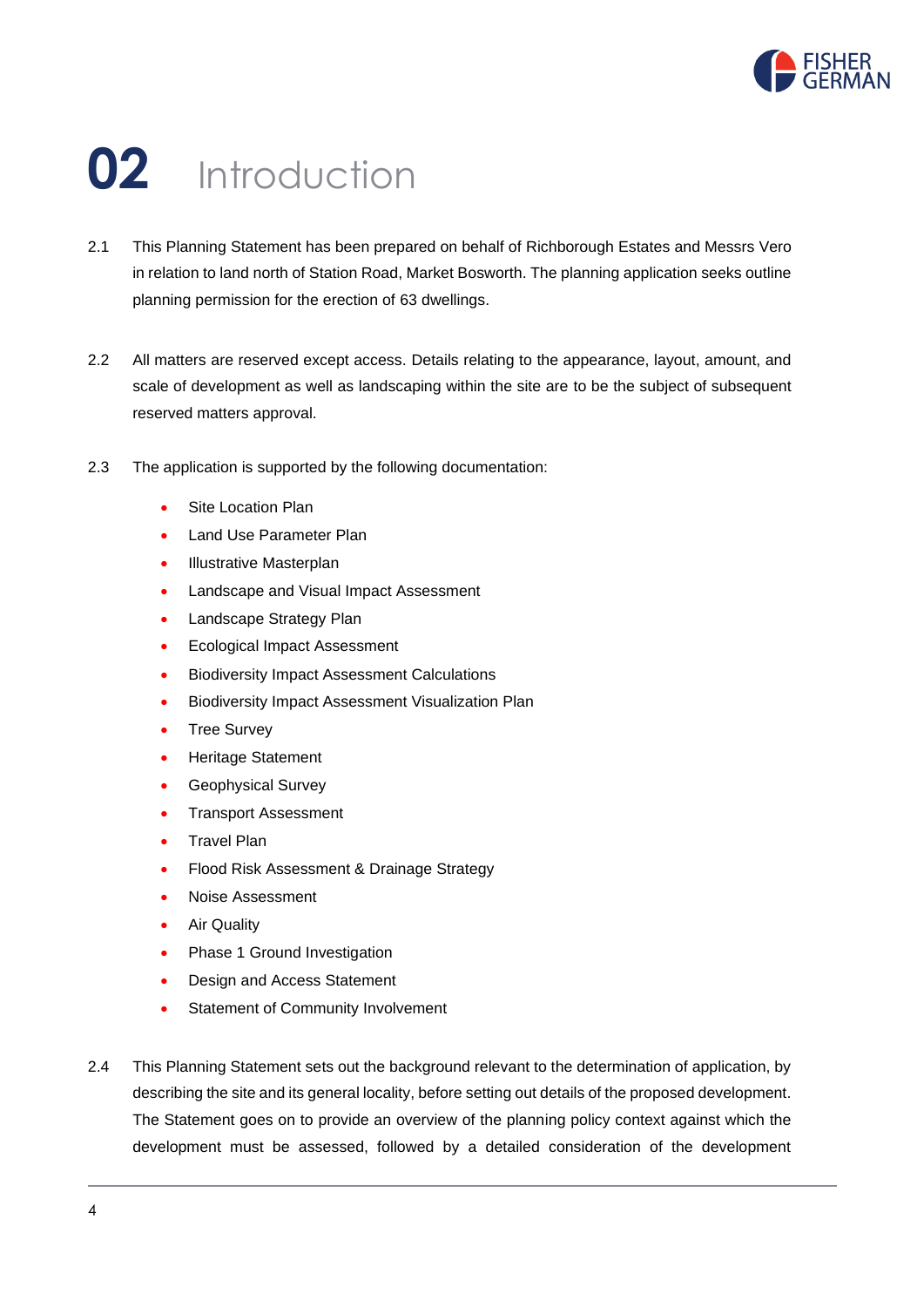

proposals against the policy context and all other relevant material considerations.

- 2.5 The benefits to be delivered by the development will substantially outweigh any minor residual impacts. It is considered that there are compelling grounds to grant planning permission for the proposed development, including:
	- Construction of additional housing to significantly boost Hinckley and Bosworth Council's supply of both market and affordable housing, including a mixture of dwelling types and sizes, ranging from bungalows, flats, terraced units, semi-detached and detached family properties across 1, 2, 3 and 4 bedrooms;
	- New public open space, including parkland, a LEAP and trim trail for both existing and future residents;
	- The protection and enhancement of existing landscape and biodiversity habitats; and
	- A boost to the local economy through employment and training opportunities during construction, increased spend from local residents in the local economy following completion, together with the delivery of New Homes Bonus.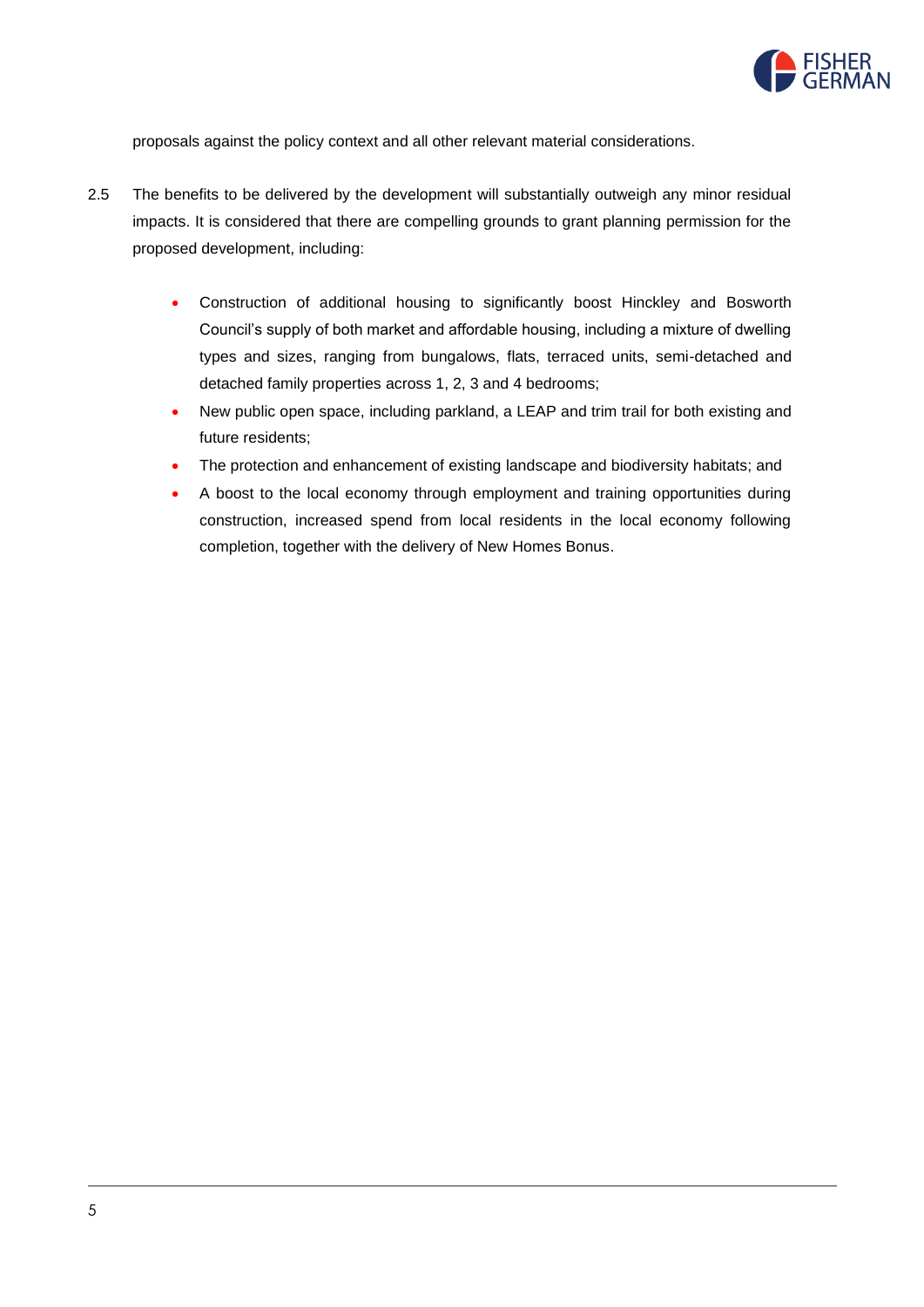

# **03** Site and Surrounding Area

#### The Site

3.1 The site extends to 4.2 hectares (ha) and is located to the west of Market Bosworth, north of Station Road. The southern boundary of the site is defined by Station Road and existing residential and employment uses lie to the south of Station Road. Agricultural pastureland lies to the west with residential development beyond, woodland and residential development adjoins the eastern boundary of the site. Kyngs Golf Course and Country Club lies to the north of the site; this land has received planning permission for a new club house, holiday chalets and extensive carparking. The existing access to Kyngs Golf Course and Country Club runs through the site.



**Figure 1: Site Location Plan**

- 3.2 Due to the surrounding uses, the site is well contained with strong defensible boundaries, as a result of mature planting to the east, north and western boundaries, with the railway line and dense Pipistrelle Drive residential development also to the west. The existing built form to the south of Station Road, which includes the highly built-up industrial estate.
- 3.3 The site is well located to existing services and facilities within Market Bosworth. Services and facilities within the village centre are within walking distance of the site (approximately 800m east down Station Road). St Peter's CE Primary Academy is approximately 400m from the centre of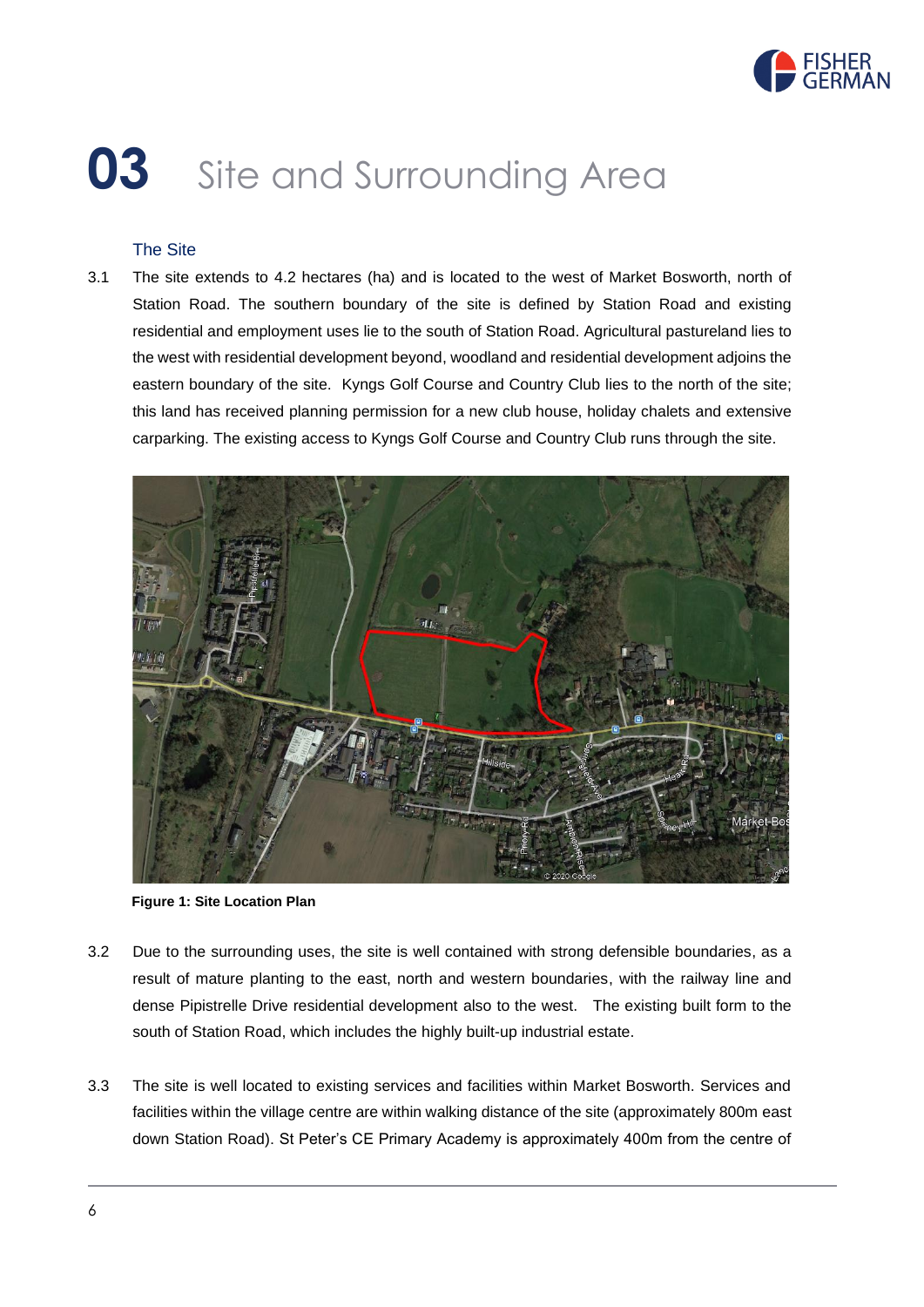

the site. Station Road Industrial Estate is immediately south of the site, providing employment opportunities within walking distance. Existing bus stops, adjacent to the site, on Station Road provide regular access to Leicester City and the centre of Market Bosworth.

- 3.4 Vehicular access to the site is currently achieved via an existing access to the south of the site onto Station Road. This access is shared by the neighbouring golf club and will be retained and improved to serve the development. Access through to the golf club will also be retained as part of the development proposals.
- 3.5 The site is located approximately 300m from the nearest designated heritage asset, the Ashby de la Zouch Canal Conservation Area. A number of Listed Buildings are located in the Market Bosworth Conservation Area, which is approx. 750m to the east of the site.
- 3.6 The site is not subject to any statutory environmental designations. The ecology survey has identified that the majority of habitats onsite are generally of limited botanical interest and are of poor species diversity.
- 3.7 The Flood Risk Map for planning shows the site as lying within Flood Zone 1 (Low Probability of Flooding from rivers or sea). A small strip of land is at medium/high surface water flooding risk, though as demonstrated in the accompanying drainage strategy, this can be mitigated with standard on site water management systems.

#### Planning History

- 3.8 There have been a number of previous planning applications on various parts of the application site. Those of relevance to this application are discussed below.
- 3.9 Officers have previously approved the principle of development of this site, having recommended the grant of planning permission for the erection of 64 dwellings in 2014, subject to S106 agreement and conditions (Ref: 14/00674/FUL). In the report to Planning Committee (Appendix 1), Officers concluded that the scheme would contribute to the then, *"housing shortfall which would enhance the quality, vibrancy and health of the local community"*. In assessing the impact of the proposed development, Officers advised that the *"site is not a traditional, 'typical' and open countryside location, as it is located in close proximity to the existing pattern and grain of development to the west of Market Bosworth. As such, it is considered that the proposed residential development would occupy a natural 'infill' to the north of Station Road".* Officers considered that any loss of views and vistas (which have sought to be protected through the current Masterplan) were *"not considered to be significantly harmful in environmental terms to detract from the overall social and economic sustainable benefits of the scheme".*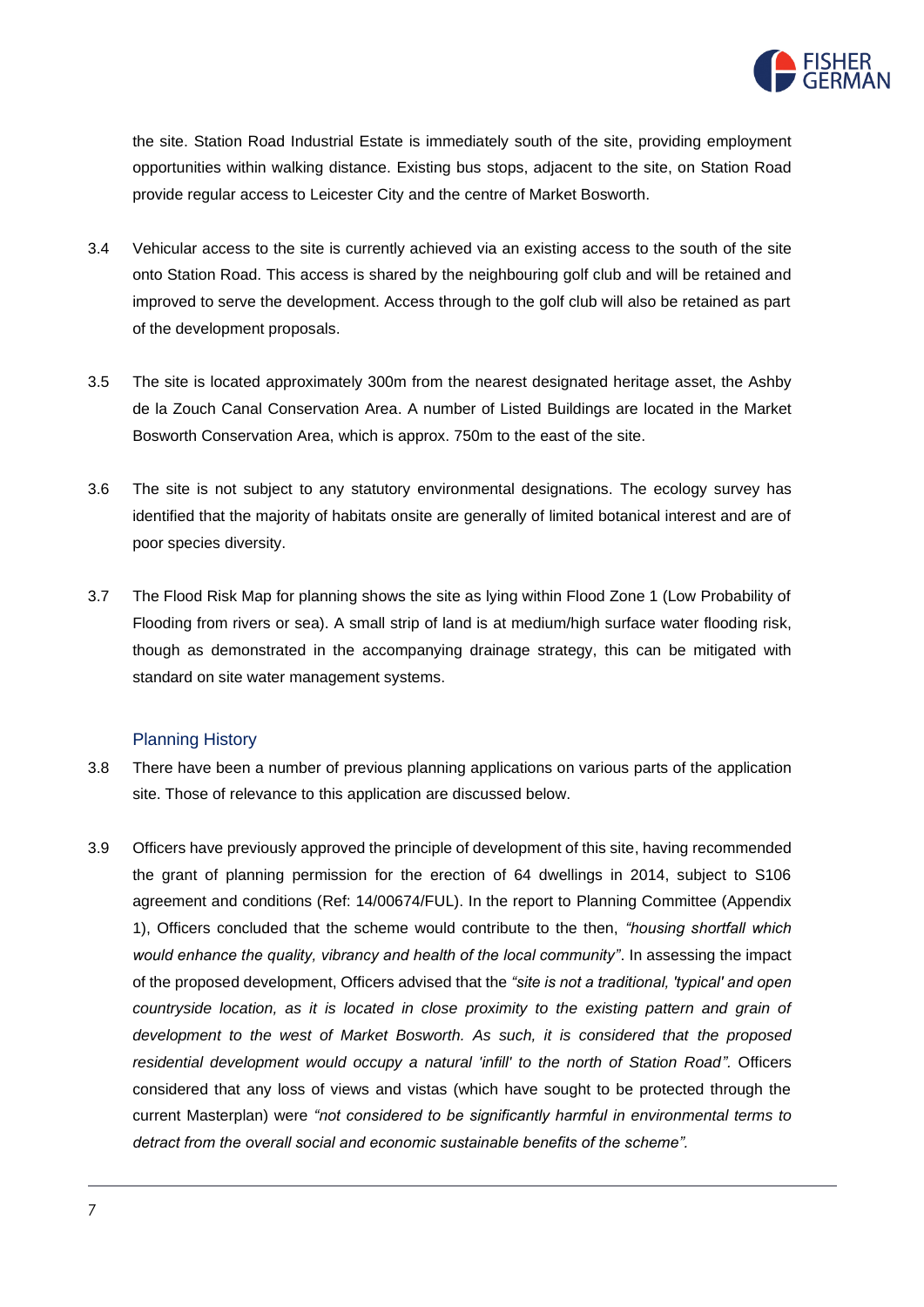

3.10 It should be noted that land immediately north of the site has recently (in June 2020) been granted planning permission for the erection of a multi-purpose golf clubhouse (D2), formation of new car parking areas and access roads and the erection of 6 holiday homes (C1) and associated ancillary works and landscaping (Ref: 19/01437/FUL). The implementation of this scheme will create built form to the north of the site. The site will therefore be more enclosed urbanised than when the site was previously assessed to be acceptable in the previous application.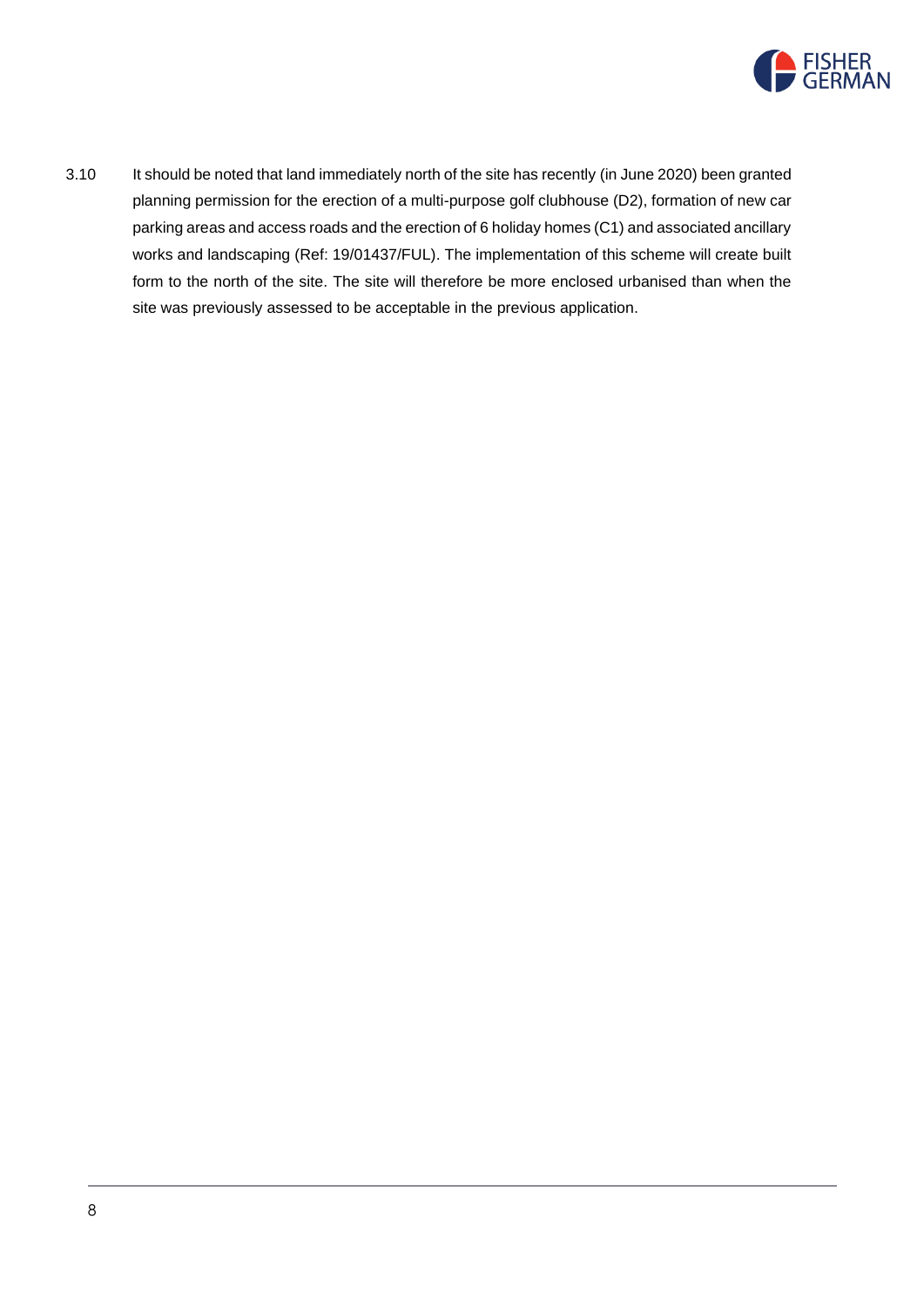

### **04** The Proposed Development

- 4.1 Outline planning consent is sought for residential development on land north of Station Road, Market Bosworth, all matters other than access are reserved for future consideration. Details relating to the appearance, layout, scale, and landscaping within the site are to be the subject of subsequent reserved matters approval.
- 4.2 The application is accompanied by an Illustrative Masterplan which shows how the site could be developed for a scheme of 63 dwellings. The Masterplan shows the retention of existing trees and hedgerows and the creation of new landscape buffers and significant areas of open space. The Masterplan also illustrates the following key elements of the scheme:
	- 63 dwellings, including a mixture of dwelling types and sizes, ranging from bungalows to family homes;
	- Up to 40% affordable housing;
	- Vehicular access onto Station Road;
	- Retained access to Golf Course:
	- Policy compliant housing mix and parking provision;
	- Layout to retain key site lines from Station Road, in line with the Neighbourhood Plan; and
	- Extensive new Public Open Space. including a LEAP and trim trail.
- 4.3 The proposal is shown on the following application plans:
	- Site Location Plan;
	- Land Use Parameter Plan:
	- Illustrative Masterplan
- 4.4 The Illustrative Masterplan, which takes into consideration good urban design principles, is submitted for illustrative purposes to demonstrate how the site can accommodate the development proposals. This plan is not for approval at this stage, as the layout of the proposed development is reserved for subsequent approval.
- 4.5 The development will provide a mix of dwelling types and sizes, including bungalows, in response to the Council's adopted planning policies. The development will also include a policy compliant level of affordable housing (i.e. up to 40%) to contribute towards the need for affordable housing in Market Bosworth and the Borough as a whole. The tenure of the affordable housing required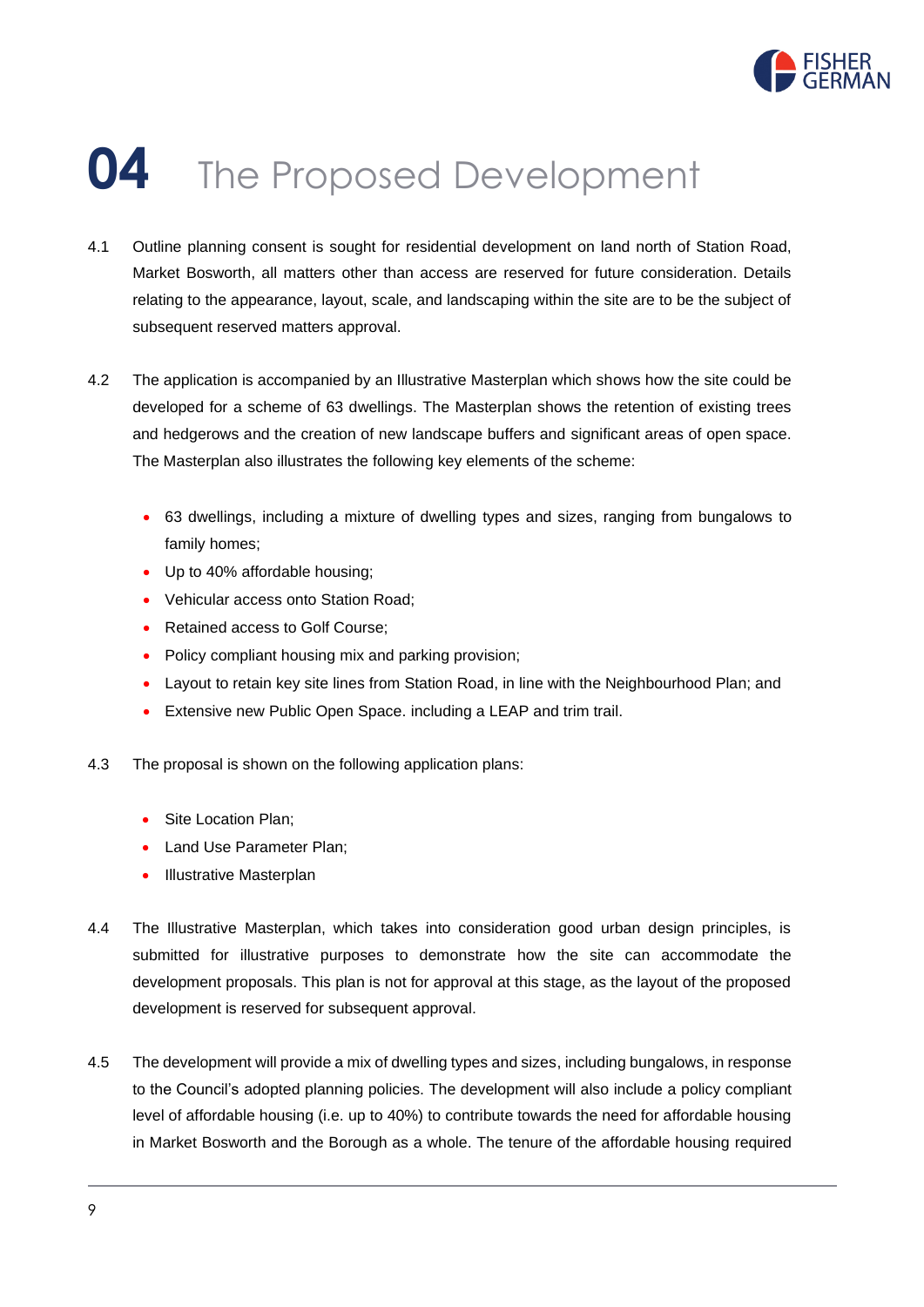

on the site has been clarified by the Council's Strategic Housing and Enabling Officer as being 75% social rent and 25% intermediate and this is considered deliverable on the site.

#### **Consultation**

- 4.6 The proposed development has been subject to formal pre-application consultation with the Borough Council. Advice has been received from LCC (Leicestershire County Council) Highway Authority, LCC Ecology, HBBC (Hinckley and Bosworth Borough Council) S106 Monitoring Officer, HBBC Waste Services and HBBC Environmental Health. A pre-application advice meeting has also been held on 8<sup>th</sup> September 2020 with HBBC Officers to discuss the site and the development proposals.
- 4.7 The illustrative masterplan has been revised following receipt of the comments. In particular, the HBBC S106 Monitoring Officer welcomed the inclusion of a Local Equipped Area of Play (LEAP), however they advised that a preferred location would be to the north of its then proposed location, at the end of the secondary road proposed. This amendment has been included in the revised Illustrative Masterplan. The same Officer also advised that there is a shortage of open space facilities for older children in Market Bosworth and so have requested that teenage equipment should be included within the open space. As such, a new Trim Trail have been incorporated into the open space, close to the proposed LEAP.
- 4.8 In addition to the pre-application advice sought through HBBC, the Richborough Estates Team have also engaged with the local community. To inform the community about the new development proposals, a consultation leaflet was distributed in to residents within Market Bosworth inviting them to submit feedback between 22<sup>nd</sup> August and 9<sup>th</sup> September 2020. A weblink to Richborough Estates' website was also provided where further inormation regarding the proposals were located. Matters relating to the consultation and the responses received are fully detailed in the separate Statement of Community Involvement (SCI) submitted with the planning application.
- 4.9 It has been demonstrated that Richborough Estates has made considerable efforts to engage both the community and the Borough and County Council's in the formulation of the revised development proposals and that these efforts have helped to shape and influence elements of the scheme in order to address issues and concerns raised by respondents.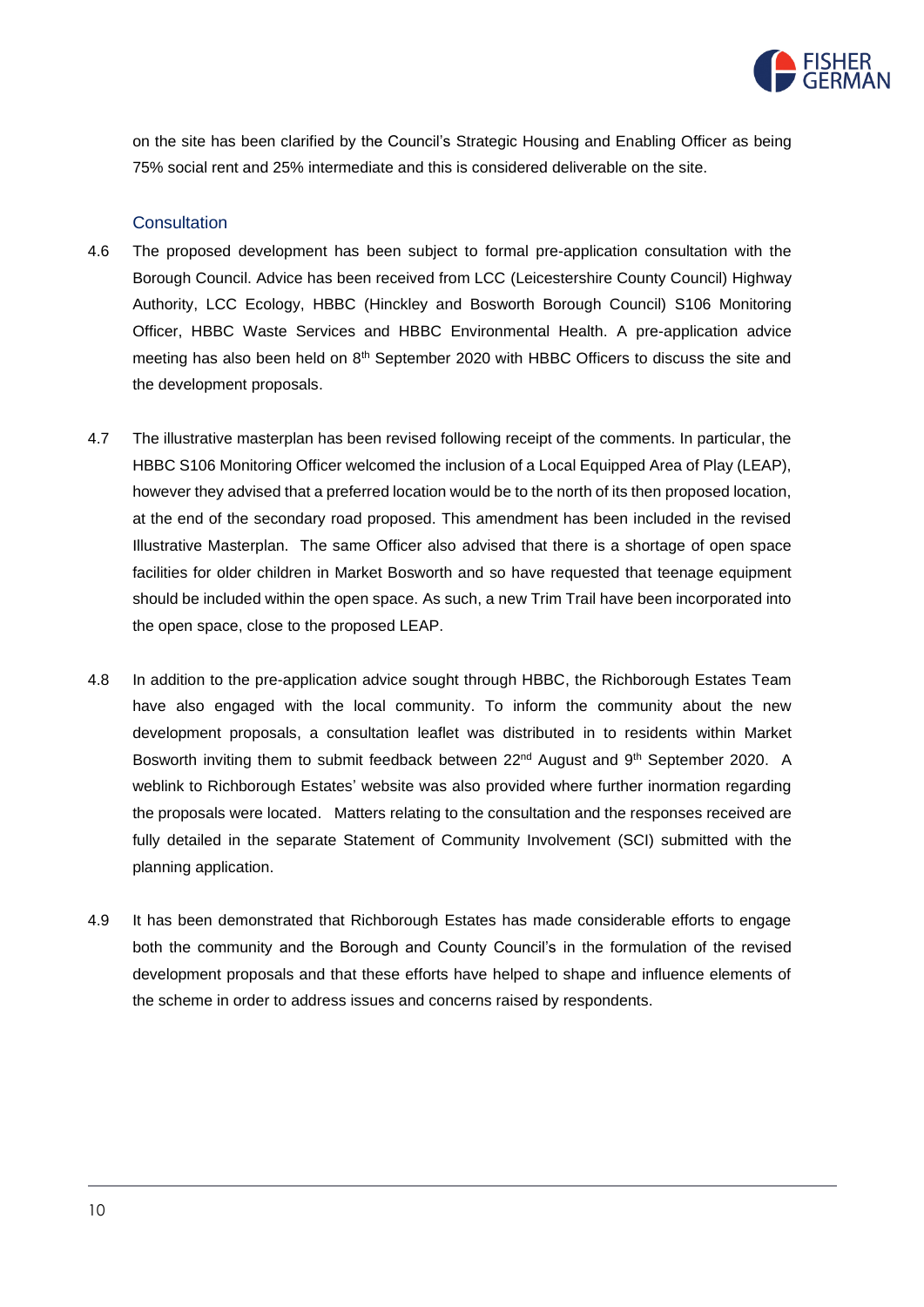

### **05** Planning Policy Context

- 5.1 Section 38(6) of the Planning and Compulsory Purchase Act 2004 requires planning applications to be determined in accordance with the Development Plan unless material considerations indicate otherwise. The Development Plan for Hinckley and Bosworth Borough, material to this proposal comprises:
	- Core Strategy DPD (Adopted December 2009)
	- Site Allocations & Development Management Policies DPD (SADMP) (Adopted July 2016)
	- Market Bosworth Neighbourhood Plan (MBNP) (Made September 2015)
- 5.2 It is noted and accepted by the Council that the housing policies in the Local Plan are out of date. The planning officer's report for the nearby site at Sedgemere, Station Road, Market Bosworth set out that "*housing policies in the development plan are considered to be out-of-date as they focus on delivery of a lower housing requirement than required by the up-to-date figure identified in the Government's Housing Delivery Test…... Therefore, the application should be determined against Paragraph 11(d) of the Framework whereby permission should be granted unless any adverse impacts would significantly and demonstrably outweigh the benefits, when assessed against the policies in the Framework taken as a whole.*". This is applicable to both Borough level development plan documents and the MBNP, which is over five years old and therefore is no longer afforded the greater protection provided by paragraph 14 of the National Planning Policy Framework.
- 5.3 In addition, national government policy, principally the National Planning Policy Framework published in February 2019 (the Framework), is material to the determination of planning applications.
- 5.4 Limited weight can be given to the emerging Local Plan Review, given the early stage of its preparation and delays to the review as a result of Covid-19 restrictions. When such works can continue, evidence documents are likely to require updates which may further delay advancement of the review.

#### Core Strategy DPD (Adopted December 2009)

5.5 The Core Strategy DPD provides the overarching spatial strategy and vision for the development of the District up to 2026. The Plan contains a number of strategic policies to guide planning applications and subsequent development plan documents. Those policies which are considered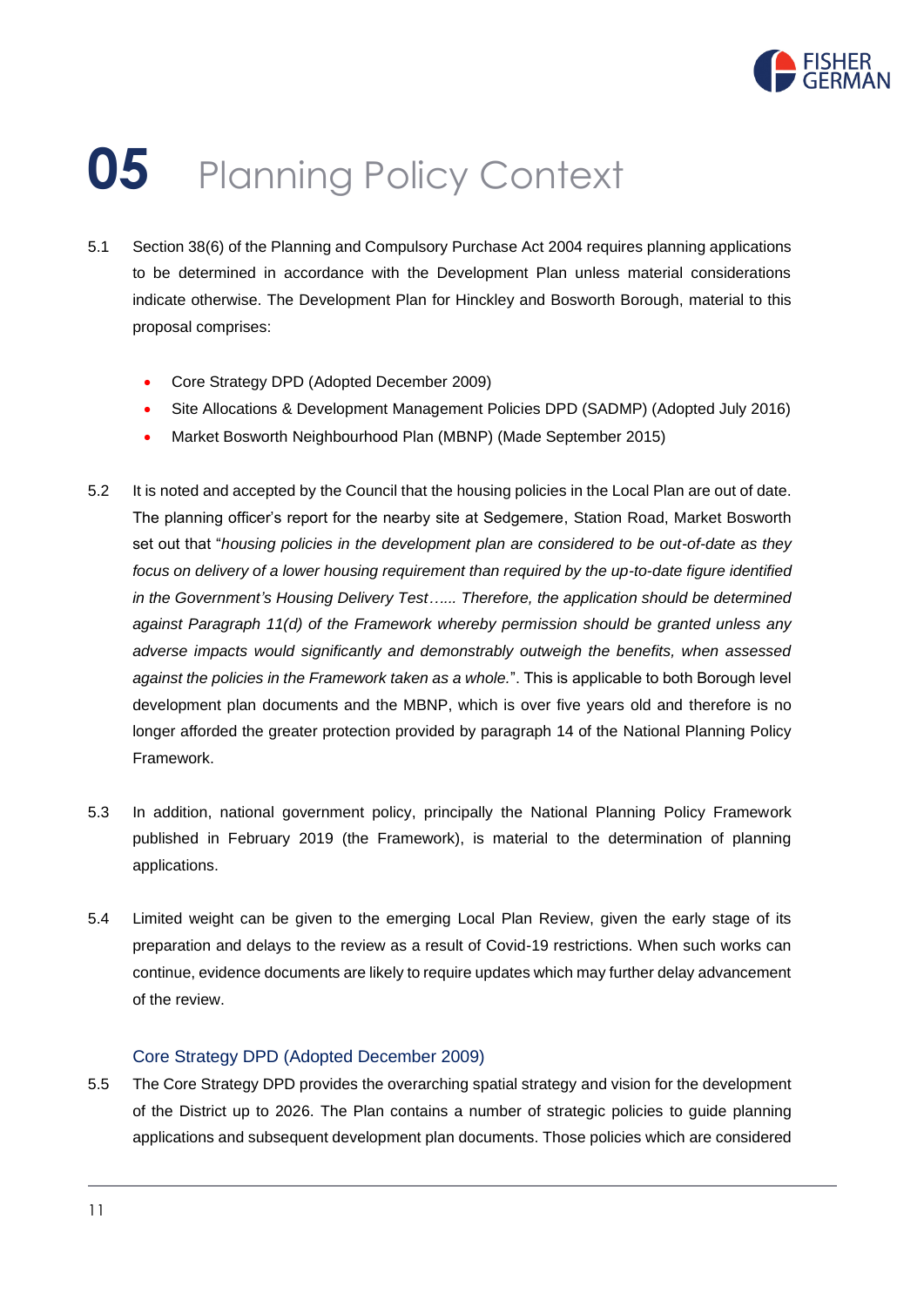

most relevant to the determination of this application are discussed in turn below, including to what extent they can be afforded weight. Whilst the Plan is not time-expired, it is necessary to consider each policy in respect of its consistency with the Framework and to what extent it could frustrate more up to date housing requirements.

- 5.6 The Core Strategy sets out at Table 1 that the current housing requirement is 9,000 dwellings over the period 2006-2026. This equates to 450 dwellings per annum, over the Plan period.
- 5.7 The Core Strategy identifies Market Bosworth as a 'Key Rural Centre'. The Core Strategy sets out that Key Rural Centres are "villages that have populations over 1500 people, have a primary school, local shop, post office, GP, community/leisure facilities, employment and a 6 day a week bus service (hourly). Key Rural Centres that provide localised provision of facilities permit access by foot, cycle and local bus and can minimise car journeys".
- 5.8 **Policy 7: Key Rural Centres** sets out that to support the Key Rural Centres and ensure they can provide key services to their rural hinterland the Council will:
	- Support housing development within settlement boundaries that provides a mix of housing types and tenures as detailed in Policy 15 and Policy 16.
	- Support development under Policy 17: Local Needs
- 5.9 As set out at paragraph 5.2 of this Statement, the Council's housing policies (including the element of this policy which only allows housing within settlement boundaries) is now out of date. The remainder of the policy is however considered consistent with the aims and direction of the Framework and thus can be afforded some weight.
- 5.10 **Policy 11: Key Rural Centres Stand Alone** sets settlement specific policies for a number of the Key Rural Centres, which do not relate to the Leicester Urban Area or the National Forrest. In respect of Market Bosworth, the Council set out that to support local services and maintain rural population levels, the Council will.
	- Allocate land for the development of a minimum of 100 new homes. Developers will need to demonstrate the housing proposed meets the needs of Market Bosworth, having regard for the latest Housing Market Assessment and local housing needs surveys.
	- Support the improvement of GP facilities in Market Bosworth to support the increase in population.
	- Address the existing deficiencies in the quality, quantity and accessibility of green space and play provision in Market Bosworth.
	- Implement the Strategic Green Infrastructure Network detailed in Policy 20.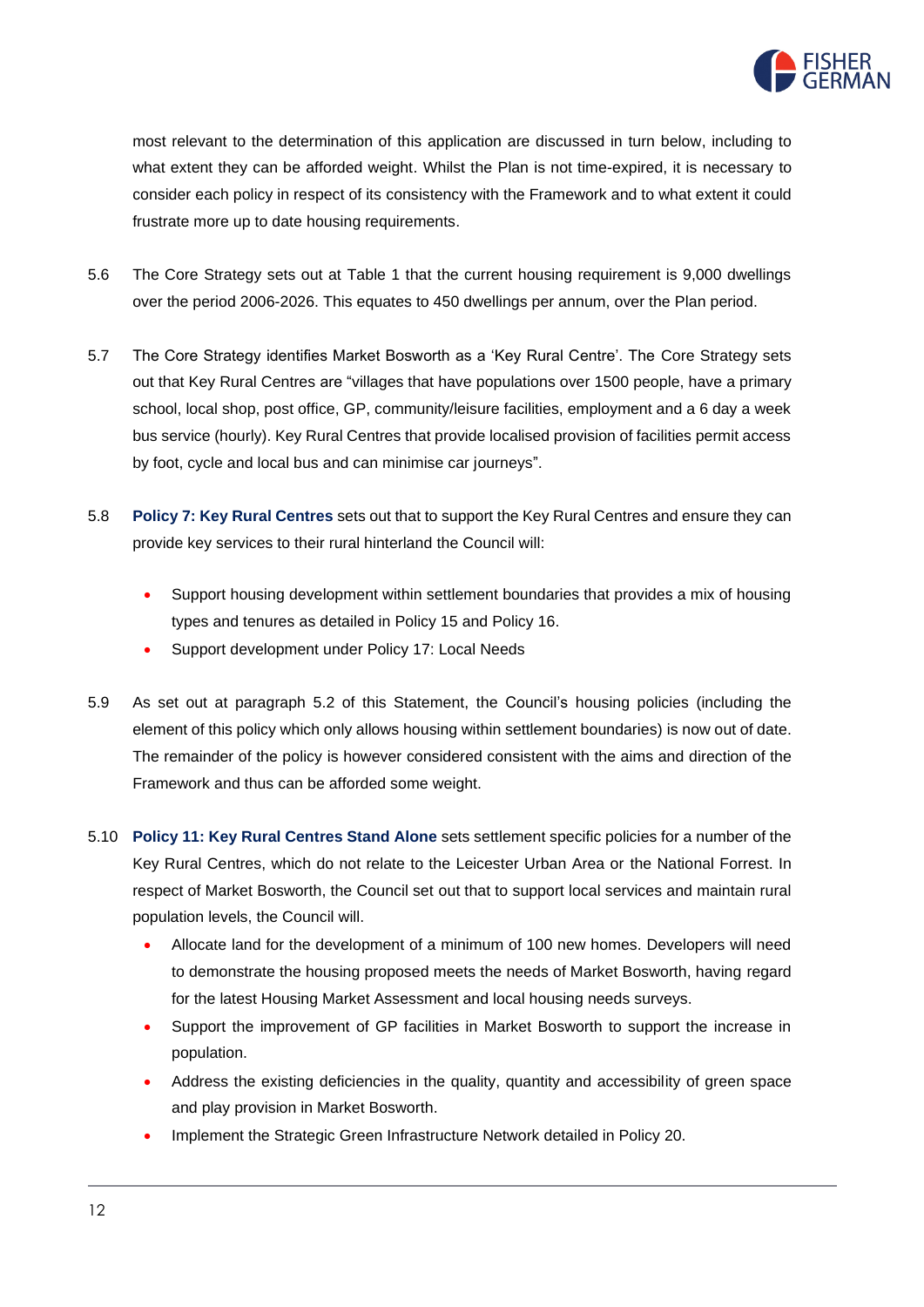

- Deliver safe cycle routes.
- Protect the fingers of green open land which penetrate towards the market place as these are important to the rural setting of the town.
- Seek improvements to the high school indoor sports facilities, outdoor pool and the playing fields near Bosworth Water Trust.
- Require new development to respect the character and appearance of the Market Bosworth Conservation Area by incorporating locally distinctive features of the conservation area into the development.
- 5.11 Whilst this policy can still be afforded weight in the determination of planning applications, the target of 100 dwellings for the village is clearly now out of date as this relates to the outdated housing requirement.
- 5.12 **Policy 15: Affordable Housing** sets out that the affordable housing target in the rural areas (including Market Bosworth) is 40% on sites of 4 dwellings or more. The tenure mix for all sites is 75% social rent and 25% intermediate housing. These figures may be negotiated on a site by site basis, taking into account identified local need, existing provision, characteristics of the site and viability.
- 5.13 **Policy 16: Housing Density, Mix and Design** states that the Council require a mix of housing types and tenures on all sites of 10 or more dwellings, taking into account the type of provision that is likely to be required. All proposals are required to meet a 'very good' rating (16 or more positive answers out of 20) against the Building for Life Criteria, unless it can be demonstrated that this is not viable on the particular site. Proposals for new residential development will be required to meet a minimum net density of at least 30 dwellings per hectare within and adjoining the Key Rural Centres. In exceptional circumstances, where individual site characteristics dictate and are justified, a lower density may be acceptable.
- 5.14 **Policy 17: Rural Needs** sets out that in Key Rural Centres, small scale developments that meet a 'local need' either through Local Choice or a Rural Exceptions Site, will be permitted subject to a number of criteria being met.
- 5.15 **Policy 19: Green Space and Play Provision** sets the standards in relation to the level of green space and play provision in the Borough to ensure all residents have access to sufficient, high quality, accessible green spaces and play areas.
- 5.16 **Policy 24: Sustainable Design and Technology** states that residential development in Rural Centres will be expected to meet the sustainability targets set out in Building a Greener Future.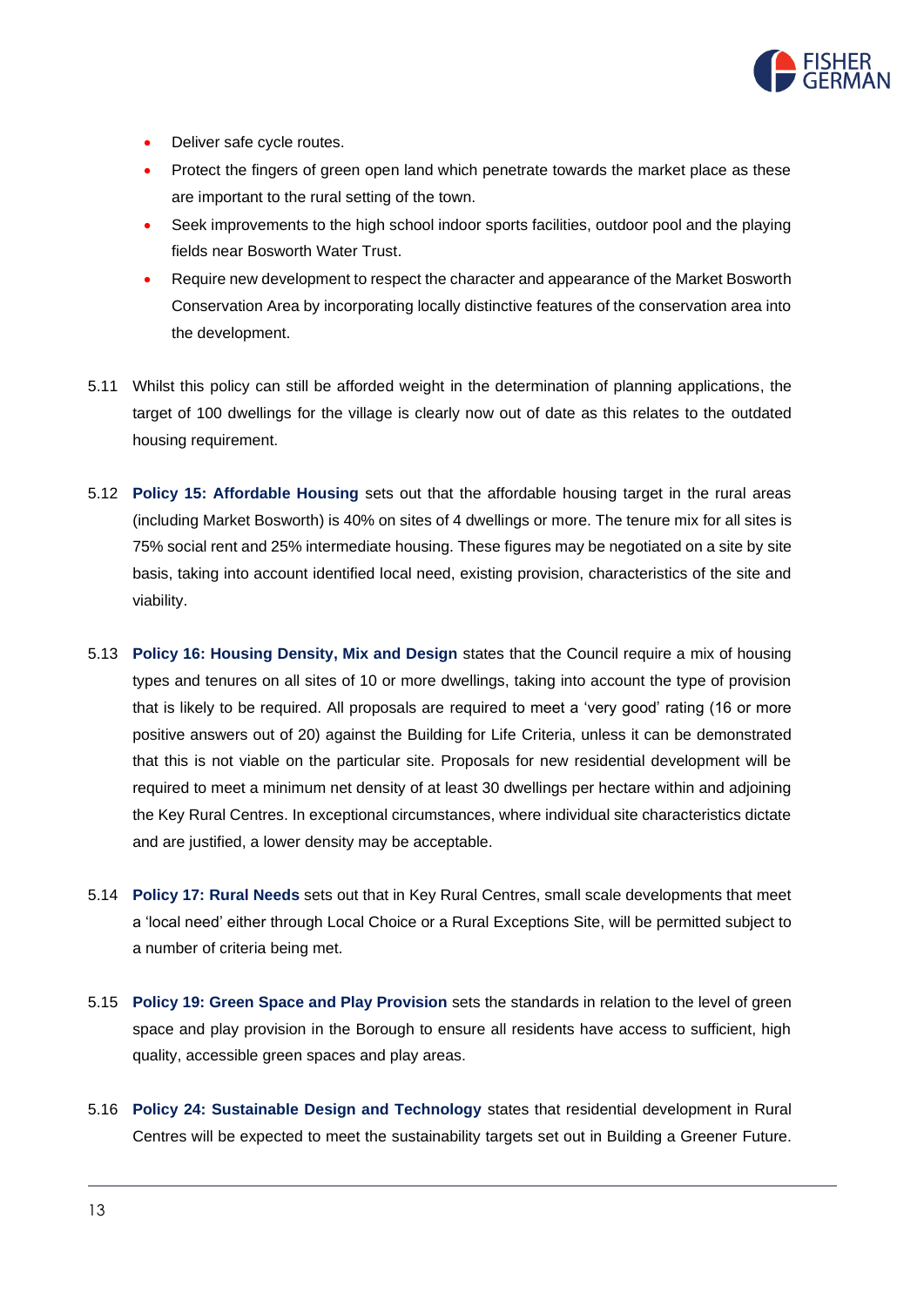

The level is to be met will be set at time of determination of detailed planning permission or reserved matters.

#### Site Allocations & Development Management Policies DPD (Adopted July 2016)

- 5.17 The Allocations & Development Management DPD (SADMP) sets out detailed policies and allocations to deliver the requirements of the Core Strategy (2009), up to 2026. This includes detailed local allocations and site-specific policies to set the localised framework for delivery of new developments. The policies which are considered most relevant to the determination of this application are discussed in turn below.
- 5.18 A detailed Policies Map has been prepared alongside the SADMP. The Market Bosworth inset map shows the application site as being outside of, but adjacent to the Settlement Boundary for Market Bosworth and is therefore within the countryside. The site is not subject to any specific designations, but it is adjacent to a designated employment site, south of Station Road.
- 5.19 Provision is made in the SADMP for up to 163 dwellings in Market Bosworth, with two committed sites to deliver 63 dwellings and a mixed use allocation, to provide approximately 100 dwellings on land south of Station Road and Heath Road (Policy SA5).
- 5.20 **Policy DM1: Presumption in Favour of Sustainable Development** repeats the former Paragraph 14 of the Framework (now replaced by paragraph 11 of the 2019 Framework).
- 5.21 **Policy DM3: Infrastructure and Delivery** outlines that where development will create a need to provide additional or improved infrastructure, amenities or facilities, developers will be expected to make such provision directly or indirectly through the appropriate funding mechanism.
- 5.22 **Policy DM4: Safeguarding the Countryside and Settlement Separation** states that the countryside will first and foremost be safeguarded from unsustainable development. The policy goes on to state that development in the countryside will only be considered sustainable where:
	- a) It is for outdoor sport and recreation purposes; or
	- b) The proposal involves the change of use, re-use or extension of existing buildings which lead to the enhancement of the immediate setting; or
	- c) It significantly contributes to economic growth; or
	- d) It relates to the provision of stand-alone renewable energy developments; or
	- e) It relates to the provision of accommodation for a rural worker.
- 5.23 As detailed previously, the Council have previously acknowledged this policy is out of date, due to the Housing Requirement within the existing Development Plan being out of date.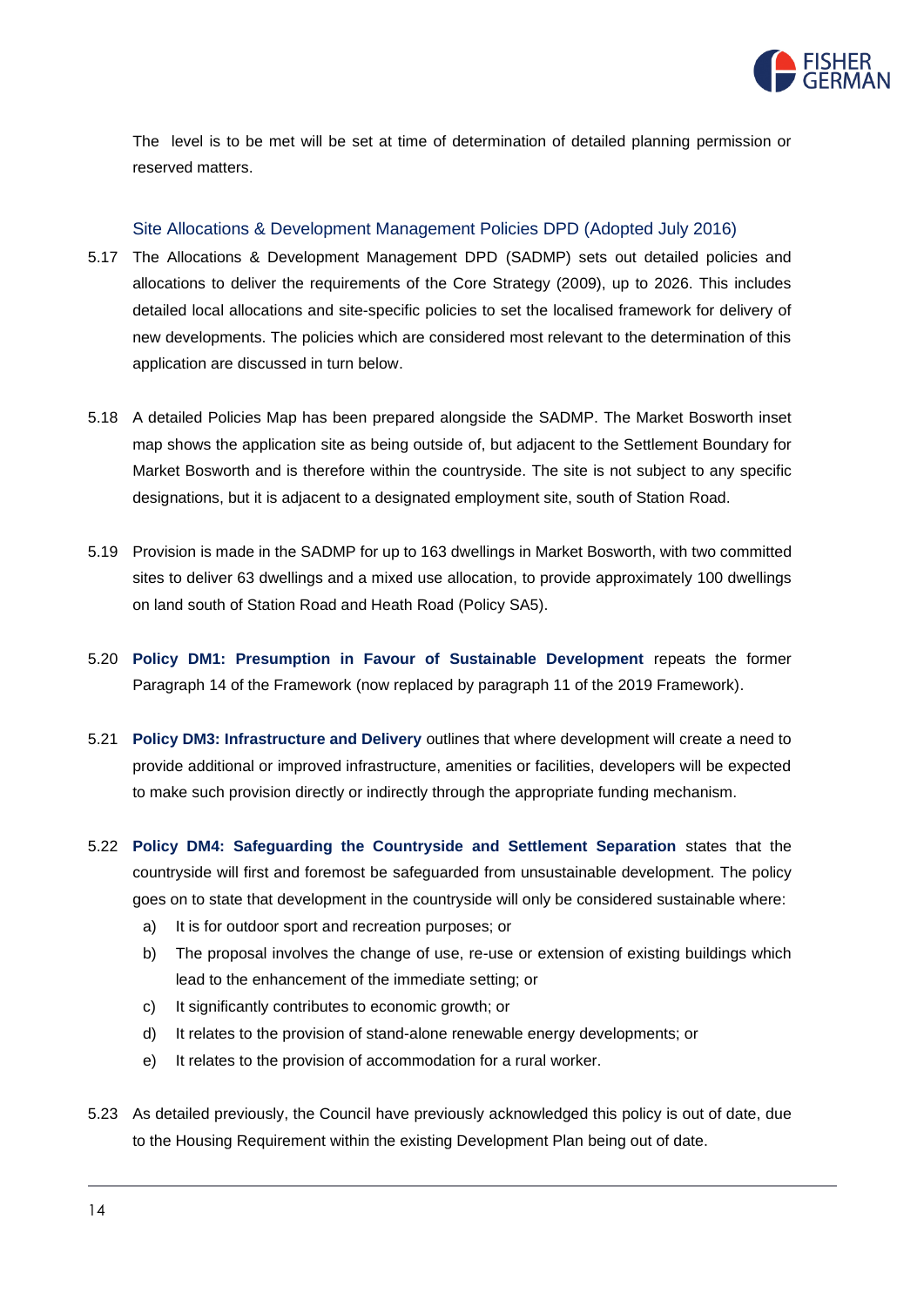

- 5.24 **Policy DM6: Sustainable Development** sets out that development proposals must demonstrate how they conserve and enhance features of nature conservation and geological value, including proposals for their long term future management. Major development in particular must include measures to deliver biodiversity gains through opportunities to restore, enhance and create valuable habitats, ecological networks and ecosystem services. On site features should be retained, buffered and managed favourably to maintain their ecological value, connectivity and functionality in the long-term. The removal or damage of such features shall only be acceptable where it can be demonstrated the proposal will result in no net loss of biodiversity and where the integrity of local ecological networks can be secured.
- 5.25 **Policy DM7: Preventing Pollution and Flooding** states that adverse impacts from pollution and flooding will be prevented by ensuring that development proposals demonstrate that:
	- a) It will not adversely impact the water quality, ecological value or drainage function of water bodies in the borough;
	- b) Appropriate containment solutions for oils, fuels and chemicals are provided;
	- c) All reasonable steps are taken through design, siting and technological solutions to ensure the abatement of obtrusive light to avoid sky glow, glare and light intrusion;
	- d) It would not cause noise or vibrations of a level which would disturb areas that are valued for their tranquillity in terms of recreation or amenity;
	- e) Appropriate remediation of contaminated land in line with minimum national standards is undertaken;
	- f) It will not contribute to poor air quality;
	- g) It will not result in land instability or further intensify existing unstable land; and
	- h) The development doesn't create or exacerbate flooding by being located away from areas of flood risk unless adequately mitigated against in line with National Policy.
- 5.26 **Policy DM10: Development and Design** sets out that developments will be permitted providing that the following criteria are met:
	- a) It would not have a significant adverse effect on the privacy and amenity of nearby residents and occupiers of adjacent buildings, including matters of lighting, air quality (including odour), noise, vibration and visual intrusion;
	- b) The amenity of occupiers of the proposed development would not be adversely affected by activities in the vicinity of the site;
	- c) It complements or enhances the character of the surrounding area with regard to scale, layout, density, mass, design, materials and architectural features;
	- d) The use and application of building materials respects the materials of existing, adjoining/neighbouring buildings and the local area generally;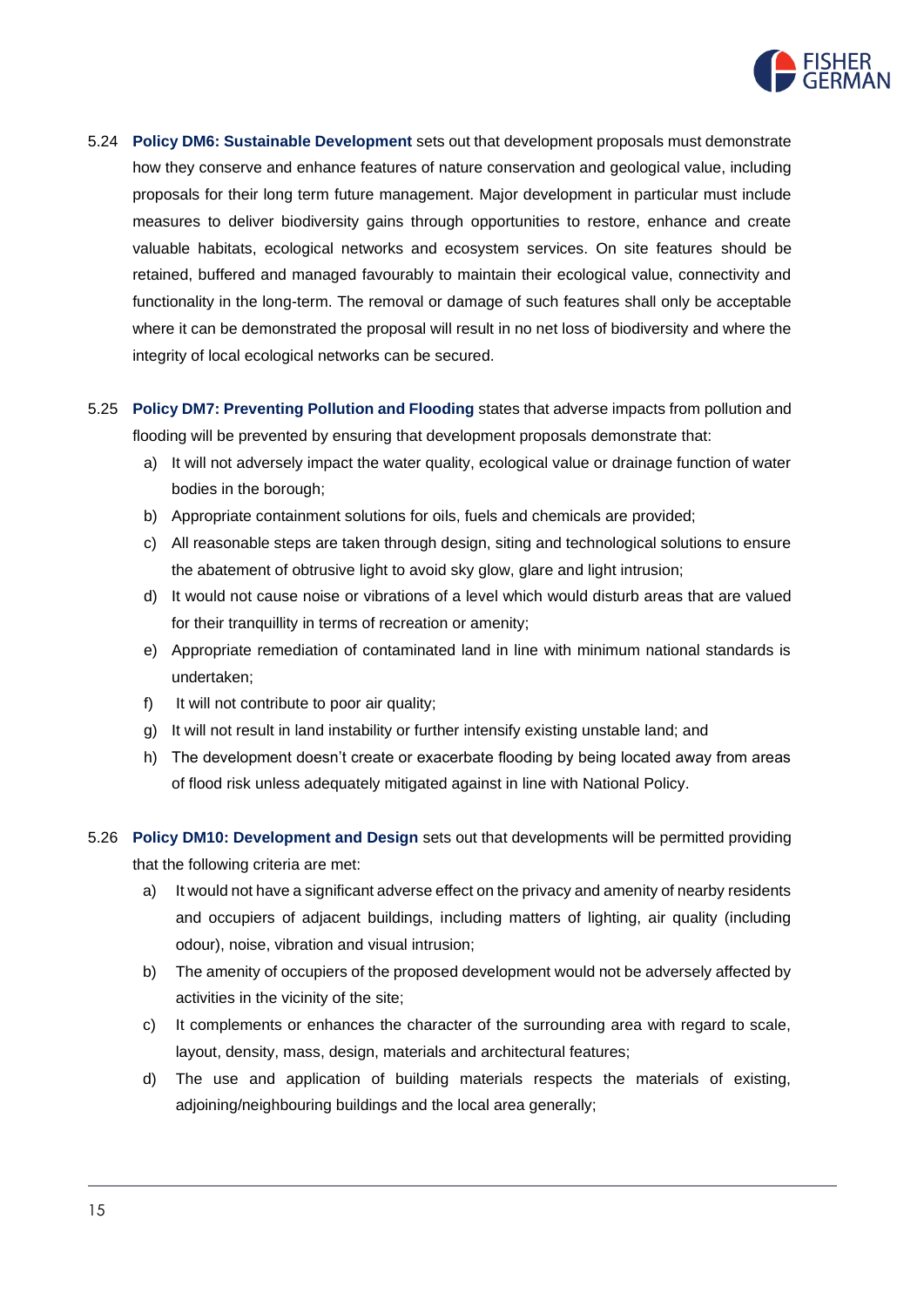

- e) It incorporates a high standard of landscaping where this would add to the quality of the design and siting;
- f) It maximises opportunities for the conservation of energy and resources through design, layout, orientation and construction in line with Core Strategy Policy 24;
- g) Where parking is to be provided charging points for electric or low emission vehicles are included where feasible;
- h) An appropriate Sustainable Drainage Scheme is submitted to and approved by the relevant Authority. Schemes should incorporate wildlife areas, ponds, swales and permeable paving where appropriate;
- i) It maximises natural surveillance and incorporates the principles of Secured by Design and has considered the incorporation of fire safety measures.
- 5.27 **Policy DM13: Preserving the Borough's Archaeology** states where a proposal has the potential to impact a site of archaeological interest, developers should set out in their application an appropriate desk-based assessment and, where applicable, the results of a field evaluation detailing the significance of any affected asset.
- 5.28 **Policy DM17: Highways and Transportation** outlines that development proposals will be supported where they:
	- a) Seek to make the best use of existing public transport services and, where appropriate, provide opportunities for improving and sustaining the viability of those services;
	- b) Seek to ensure that there is convenient and safe access for walking and cycling to services and facilities;
	- c) Demonstrate that there is not a significant adverse impact upon highway safety; and in the case of development that generates significant movement;
	- d) That the development is located where the need to travel will be minimised and the use of sustainable transport modes can be maximised;
	- e) Where it can be demonstrated that the residual cumulative impacts of development on the transport network are not severe.
- 5.29 **Policy DM18: Vehicle Parking Standards** states that all proposals for new development will be required to provide an appropriate level of parking provision, justified by an assessment of the site's location, housing proposed and availability of other modes of transport.

#### Market Bosworth Neighbourhood Plan (2015)

5.30 The Market Bosworth Neighbourhood Plan 2014 – 2026 was Made in 2015, following a referendum in September 2015. It sets local non-strategic policies within Market Bosworth Parish. The policies of relevance to the determination of this planning application are considered below.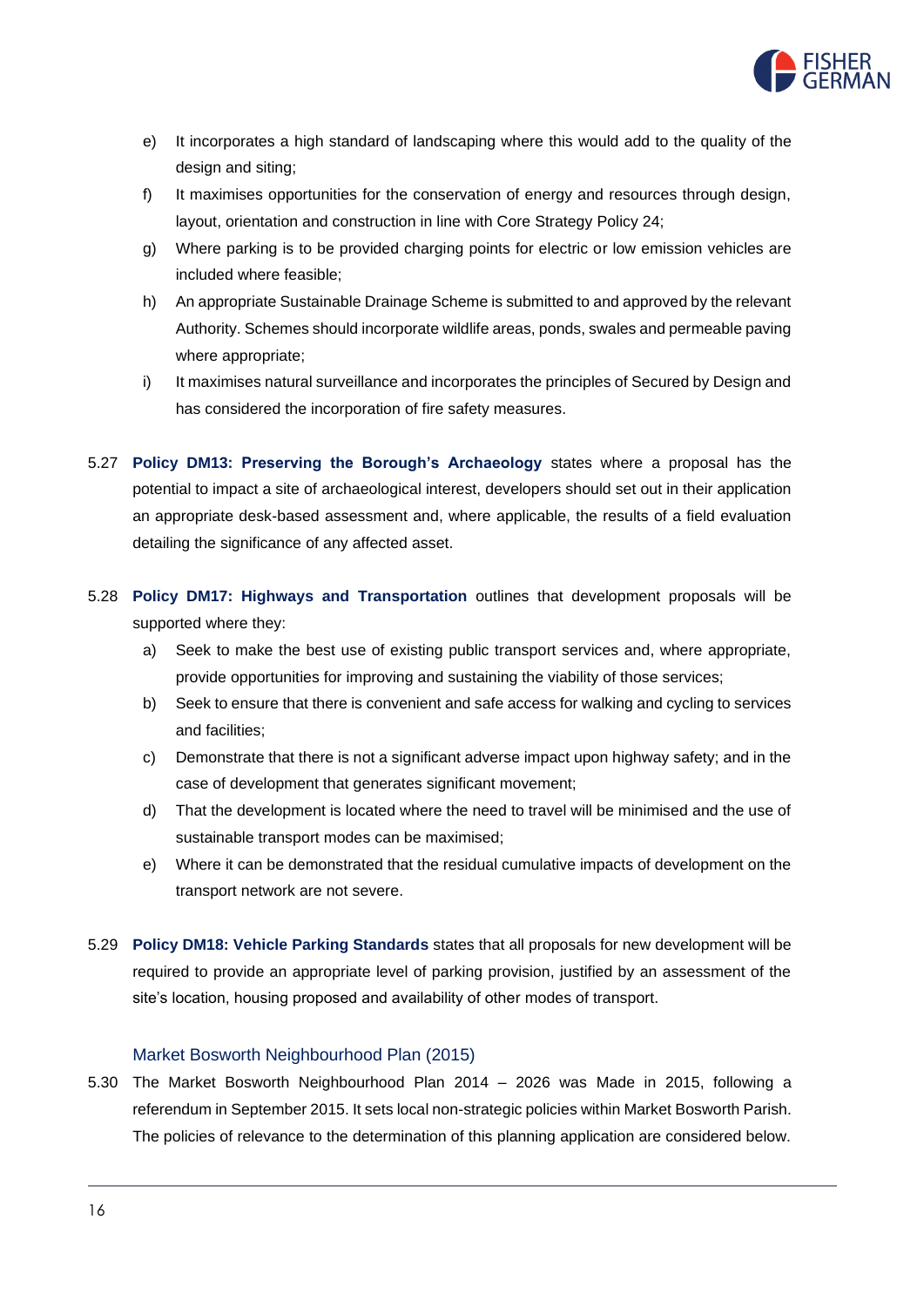

As the Neighbourhood Plan is over two years old, and the housing requirement within it is out-ofdate, the presumption in favour of sustainable development applies.

- 5.31 **Policy CE1: Character and Environment** requires all new development in Market Bosworth to be in keeping with its character area (as defined in the Plan), in regard to scale, layout and materials to reflect local distinctiveness and create a sense of place.
- 5.32 **Policy CE3: Important Views and Vistas** outlines that development which harms important views and vistas, as illustrated on the associated Views and Vistas Map, will be resisted. Development which has a significantly adverse impact on important views or vistas will not be supported. It is noted that view 1 crosses the site frontage towards the town centre and vista 11 crosses the application site, northwards from Station Road. This is described in Section 6.1q of the Plan as being important, because it gives *"extensive views of north west Leicestershire"*. The accompanying documentation with this application confirms how development can be delivered whilst still maintaining this view and vista through the site.
- 5.33 **Policy CE5: Landscape of the Wider Parish** states that in the Countryside, outside the settlement boundary, new development will only be permitted where it contributes to the local economy, is for the re-use or extension of an existing building, is for sport or recreation or for a new dwelling in circumstances identified in paragraph 55 of the Framework. The policy goes on to state that in all cases development will only be permitted where it does not cause harm to the landscape or biodiversity of the countryside that cannot be effectively mitigated.
- 5.34 As already established, the Plan's existing housing policies are now out of date, as are policies such as this which seek to put a blanket restriction on new housing development in the countryside.
- 5.35 **Policy BD1: Affordable Housing** sets out that all residential development of 11 or more dwellings should provide 40% affordable homes on-site. New affordable housing is to be prioritised to those who have a local connection and is to be spread throughout new developments in smaller clusters of four to six dwellings.

#### Local Plan Review

5.36 The Borough Council have commenced work on a review of their current Development Plan, however, as previously noted, little weight can be given to the emerging Local Plan Review, given the early stage of its preparation (no draft policies have been prepared to date) and delays to the review as a result of the Covid-19 lockdown. When work on the Local Plan Review can continue,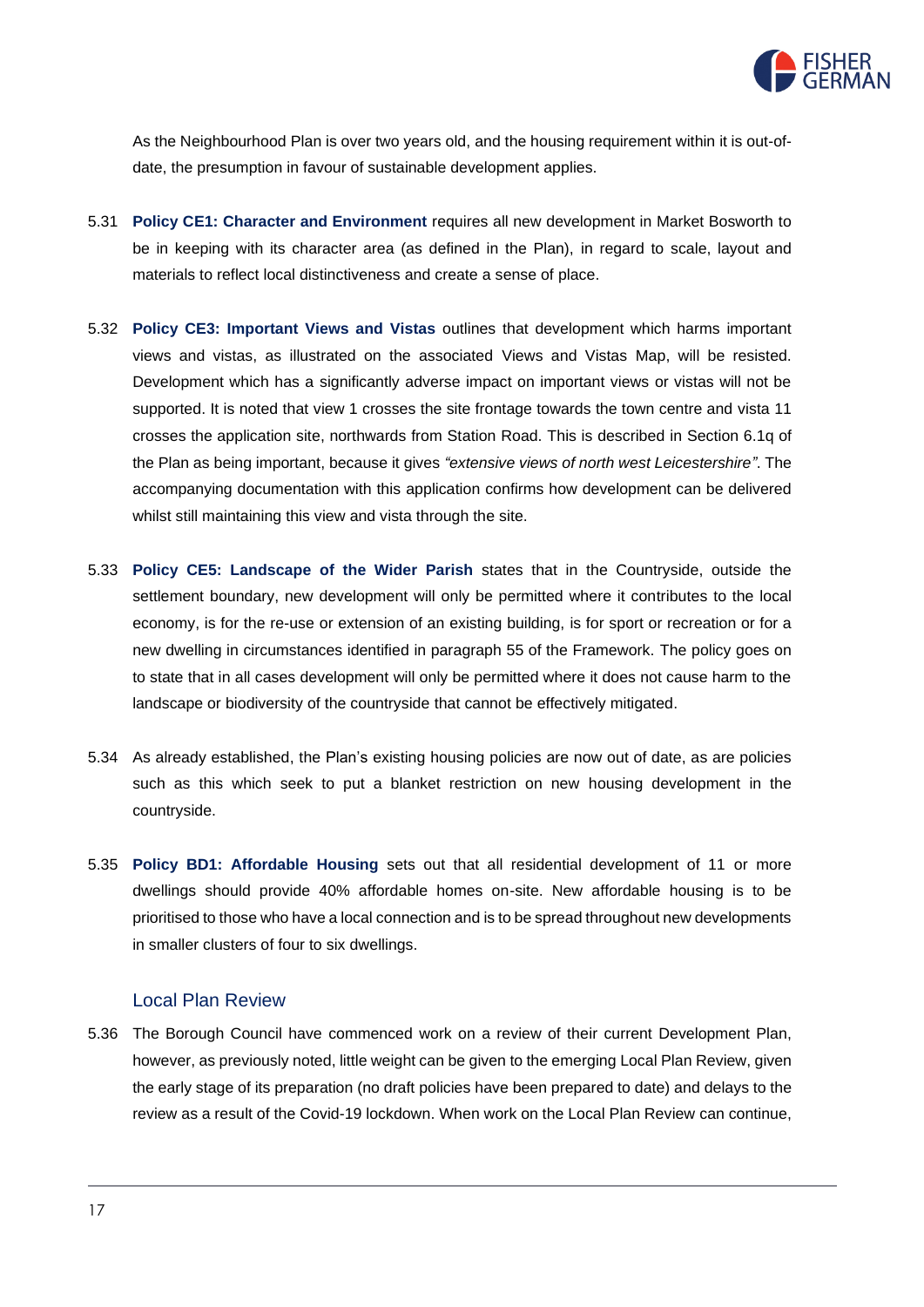

evidence documents may require updates which may further delay advancement of the review.

- 5.37 The Council's most recent consultation occurred between January and March 2019, on a 'New Directions for Growth' document. This followed an initial Scope, Issues and Options Consultation which was held in January and February 2018. Having regard for likely delays associated with the pandemic, it is not considered likely that an adopted Local Plan will be in place until late 2021 at the earliest.
- 5.38 In addition to the above, the Government have also published its proposed changes to the standard methodology. Using this methodology, the Local Housing Need for Hinckley and Bosworth increases from 452 dwellings per annum, to 889 dwellings per annum, an increase of just under 100%. Whilst the updates to the Standard Methodology have not yet been ratified, further alterations may be made prior to it becoming guidance, and transitional arrangements confirmed, it does however suggest a significant step change in delivery required in Hinckley and Bosworth, to meet housing need.

#### National Planning Policy Framework 2019

#### Achieving Sustainable Development

- 5.39 The National Planning Policy Framework (NPPF) sets that the purpose of the planning system is to contribute to the achievement of sustainable development.
- 5.40 Paragraph 8 of the NPPF states that achieving sustainable development means that the planning system has three overarching objectives, which are interdependent and to be pursued in mutually supportive ways. The first objective, an economic objective, seeks to help build a strong, responsive and competitive economy, by ensuring that sufficient land of the right type is available in the right places and at the right time to support growth. Secondly, the social objective supports strong, vibrant and healthy communities, by ensuring that a sufficient range of homes can be provided to meet the needs of present and future generations. Thirdly, the environmental objective of the planning system is to contribute to protecting and enhancing our natural, built and historic environment.
- 5.41 At the heart of the Framework is a presumption in favour of sustainable development. The Framework in paragraph 11 states "*plans and decisions should apply a presumption in favour of sustainable development*".
- 5.42 As paragraph 11 goes on to state, for decision-taking this means: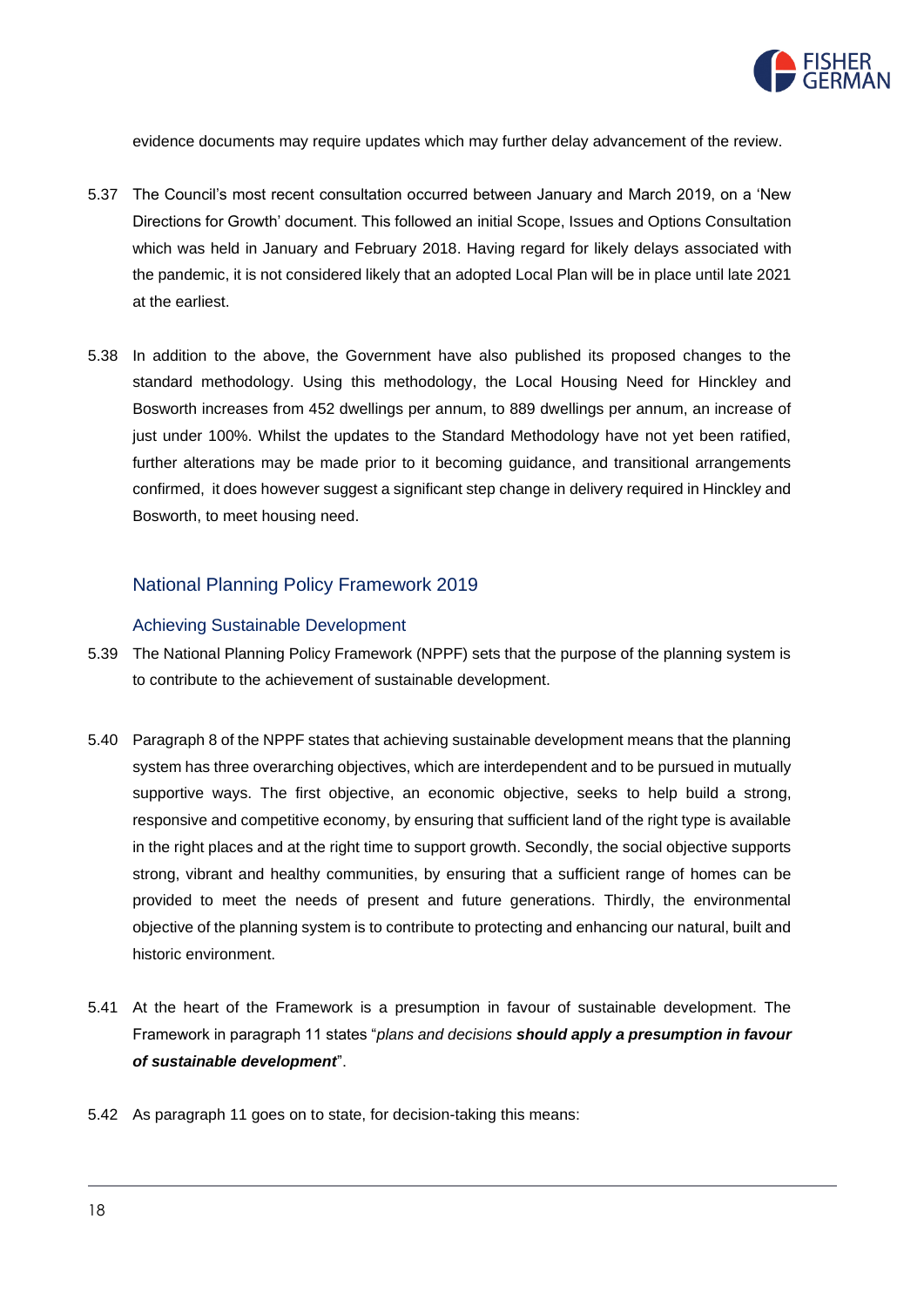

- *"approving development proposals that accord with an up-to-date development plan without delay; or*
- *where there are no relevant development plan policies, or the policies which are most important for determining the application are out-of-date, granting permission unless:* 
	- *i. the application of policies in this Framework that protect areas or assets of particular importance provides a clear reason for refusing the development proposed; or*
	- ii. *any adverse impacts of doing so would significantly and demonstrably outweigh the benefits, when assessed against the policies in this Framework taken as a whole*".
- 5.43 Footnote 6 of the Framework sets out that the protected areas referred in (i) above include *"habitats sites (and those sites listed in paragraph 176) and/or designated as Sites of Special Scientific Interest; land designated as Green Belt, Local Green Space, an Area of Outstanding Natural Beauty, a National Park (or within the Broads Authority) or defined as Heritage Coast; irreplaceable habitats; designated heritage assets (and other heritage assets of archaeological interest referred to in footnote 63); and areas at risk of flooding or coastal change."*
- 5.44 Footnote 7 of the Framework explains that policies most important for the determination of the application for housing may be considered out of date wherein the Local Authority cannot demonstrate a five-year housing land supply or where the housing delivery test is less then 75% of the housing requirement over the previous three years.
- 5.45 Paragraph 14 sets out that where the presumption applies to applications involving the provision of new housing, the adverse impacts of allowing development that conflicts with a Neighbourhood Plan is likely to significantly and demonstrably outweigh the benefits, provided all of the following apply:
	- *a) "the neighbourhood plan became part of the development plan two years or less before the date on which the decision is made;*
	- *b) the neighbourhood plan contains policies and allocations to meet its identified housing requirement;*
	- *c) the local planning authority has at least a three year supply of deliverable housing sites (against its five year housing supply requirement, including the appropriate buffer as set out in paragraph 73); and*
	- *d) the local planning authority's housing delivery was at least 45% of that required9 over the previous three years*.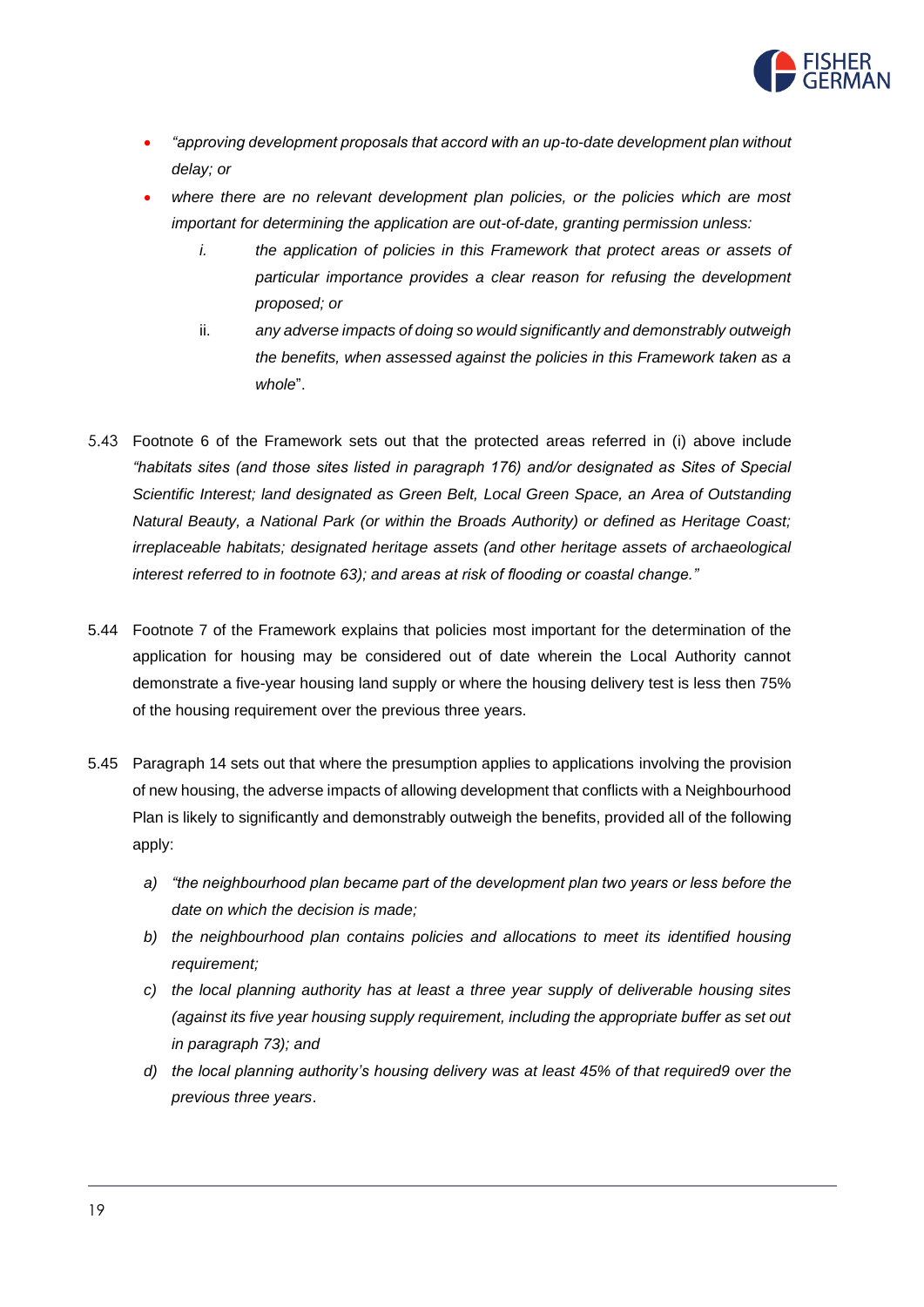

#### Decision-Making

- 5.46 Paragraph 38 of the Framework states that Local planning authorities should approach decisions on proposed development in a positive and creative way. They should use the full range of planning tools available and work proactively with applicants to secure developments that will improve the economic, social and environmental conditions of the area.
- 5.47 At paragraph 47, the NPPF also emphasises that planning law requires that applications for planning permission be determined in accordance with the development plan, unless material considerations indicate otherwise. Paragraph 12 sets out that this applies only wherein the development plan is up to date. Paragraph 212 sets out that the policies within the Framework are material considerations which should be taken into account in dealing with applications.
- 5.48 Paragraph 47 also sets out that decisions on applications should be made as quickly as possible, and within statutory timescales unless a longer period has been agreed by the applicant in writing.
- 5.49 With regards to planning conditions and obligations, the Framework at paragraph 54 is clear that "*Planning obligations should only be used where it is not possible to address unacceptable impacts through a planning condition*". Also, planning conditions should be kept to a minimum and only imposed where they are necessary, relevant to planning and to the development to be permitted, enforceable, precise and reasonable in all other respects.
- 5.50 Paragraph 56 states that planning obligations must only be sought where they meet all of the following tests:
	- "*a) necessary to make the development acceptable in planning terms;*
	- *b) directly related to the development; and*
	- *c) fairly and reasonably related in scale and kind to the development".*

#### Delivering a Sufficient Supply of Homes

5.51 Paragraph 59 emphasises that it is the Government's objective to significantly boost the supply of homes. Consequently, "it *is important that a sufficient amount and variety of land can come*  forward where it is needed, that the needs of groups with specific housing requirements are *addressed and that land with permission is developed without unnecessary delay*".

#### Promoting Healthy and Safe Communities

5.52 This section of the NPPF sets out a number of principles to ensure that planning policies and decisions aim to achieve healthy, inclusive and safe places.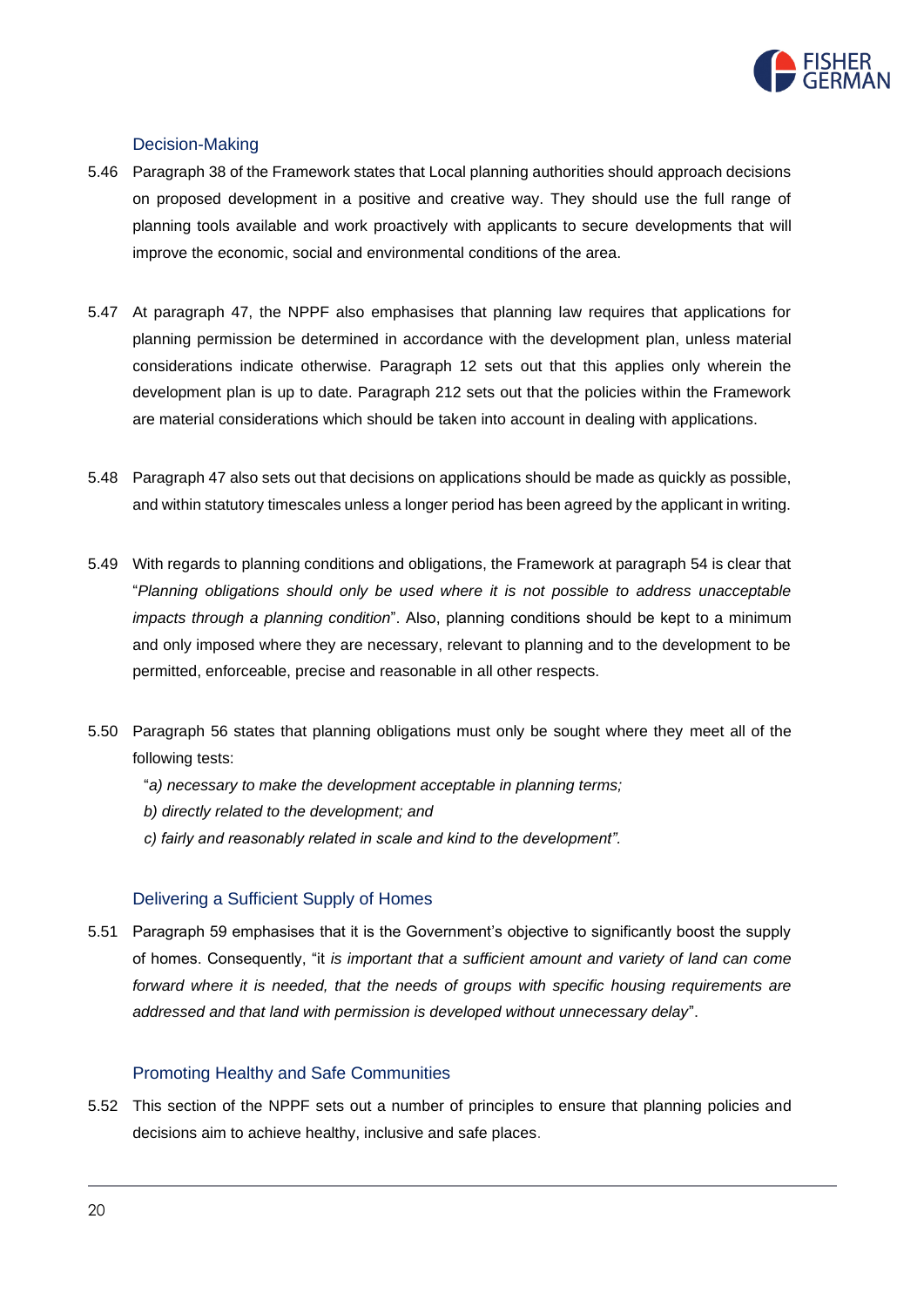

#### Promoting Sustainable Transport

- 5.53 The NPPF states that transport issues should be considered from the earliest stages of development proposals. In considering development proposals, paragraph 108 states that it should be ensured that:
	- *"a) appropriate opportunities to promote sustainable transport modes can be – or have been – taken up, given the type of development and its location;*
	- *b) safe and suitable access to the site can be achieved for all users; and*
	- *c) any significant impacts from the development on the transport network (in terms of capacity and congestion), or on highway safety, can be cost effectively mitigated to an acceptable degree".*
- 5.54 Paragraph 109 states that *"Development should only be prevented or refused on highways grounds if there would be an unacceptable impact on highway safety, or the residual cumulative impacts on the road network would be severe".*

#### Achieving well-designed places

5.55 The NPPF notes that good design is a key aspect of sustainable development because it "*creates better places in which to live and work and helps make development acceptable to communities*". Paragraph 127 states that policies and decisions should ensure developments will meet several criteria, including that they function well and add to the overall quality of the area, are visually attractive, are sympathetic to local character and history including surrounding built environment and landscape, establish a strong sense of place and optimise the potential of the site to accommodate and sustain an appropriate amount and mix of development.

#### Meeting the Challenge of Climate Change, Flooding and Coastal Change

5.56 This section of the NPPF sets out ways in which planning can support the transition to a low carbon future in a changing climate, taking full account of flood risk and coastal change. It also highlights that planning should help to shape places in ways that contribute to radical reductions in greenhouse gas emissions, minimise vulnerability and improve resilience; encourage the reuse of existing resources, including the conversion of existing buildings; and support renewable and low carbon energy and associated infrastructure.

#### Conserving and Enhancing the Natural Environment

5.57 Paragraph 170 of the Framework sets out a number of ways in which planning policies and decisions should contribute to and enhance the natural and local environment.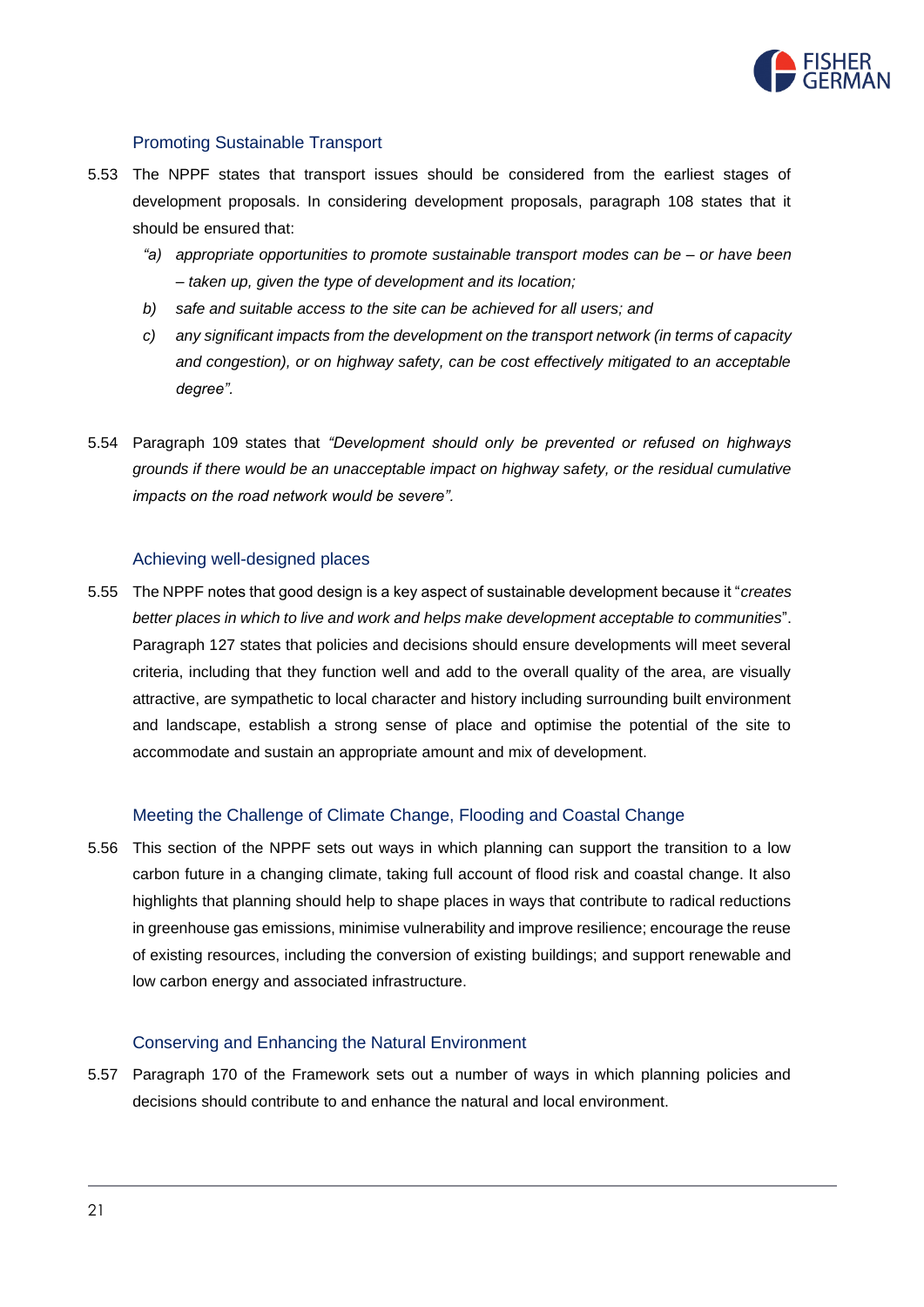

- 5.58 When determining applications, paragraph 175 states that local planning authorities should apply the following principles:
	- *"a) if significant harm to biodiversity resulting from a development cannot be avoided (through locating on an alternative site with less harmful impacts), adequately mitigated, or, as a last resort, compensated for, then planning permission should be refused;*
	- *b) development on land within or outside a Site of Special Scientific Interest, and which is*  likely to have an adverse effect on it (either individually or in combination with other *developments), should not normally be permitted. The only exception is where the benefits of the development in the location proposed clearly outweigh both its likely impact on the features of the site that make it of special scientific interest, and any broader impacts on the national network of Sites of Special Scientific Interest;*
	- *c) development resulting in the loss or deterioration of irreplaceable habitats (such as ancient woodland and ancient or veteran trees) should be refused, unless there are wholly exceptional reasons and a suitable compensation strategy exists; and*
	- *d) development whose primary objective is to conserve or enhance biodiversity should be supported; while opportunities to incorporate biodiversity improvements in and around*  developments should be encouraged, especially where this can secure measurable net *gains for biodiversity".*

#### Implementation

- 5.59 Annex 1 of the Framework confirms that the policies within it are material considerations which should be taken into account in dealing with applications from the day of its publication. It also notes that "*Plans may also need to be revised to reflect policy changes which this replacement Framework has mad*e".
- 5.60 Paragraph 213 states that existing policies in Local Plans should not be considered out-of-date simply because they were adopted or made prior to the publication of the NPPF. Due weight should be given to them, according to their degree of consistency with the NPPF (the closer the policies in the plan to the policies in the Framework, the greater the weight that may be given).

#### National Planning Practice Guidance (NPPG)

5.61 This online Guidance was launched in March 2014. The NPPG is not intended to make any changes to the Framework but seeks to bring together planning practice guidance for England, previously published only in separate documents, in an accessible and usable way. The NPPG is a live document and is updated regularly.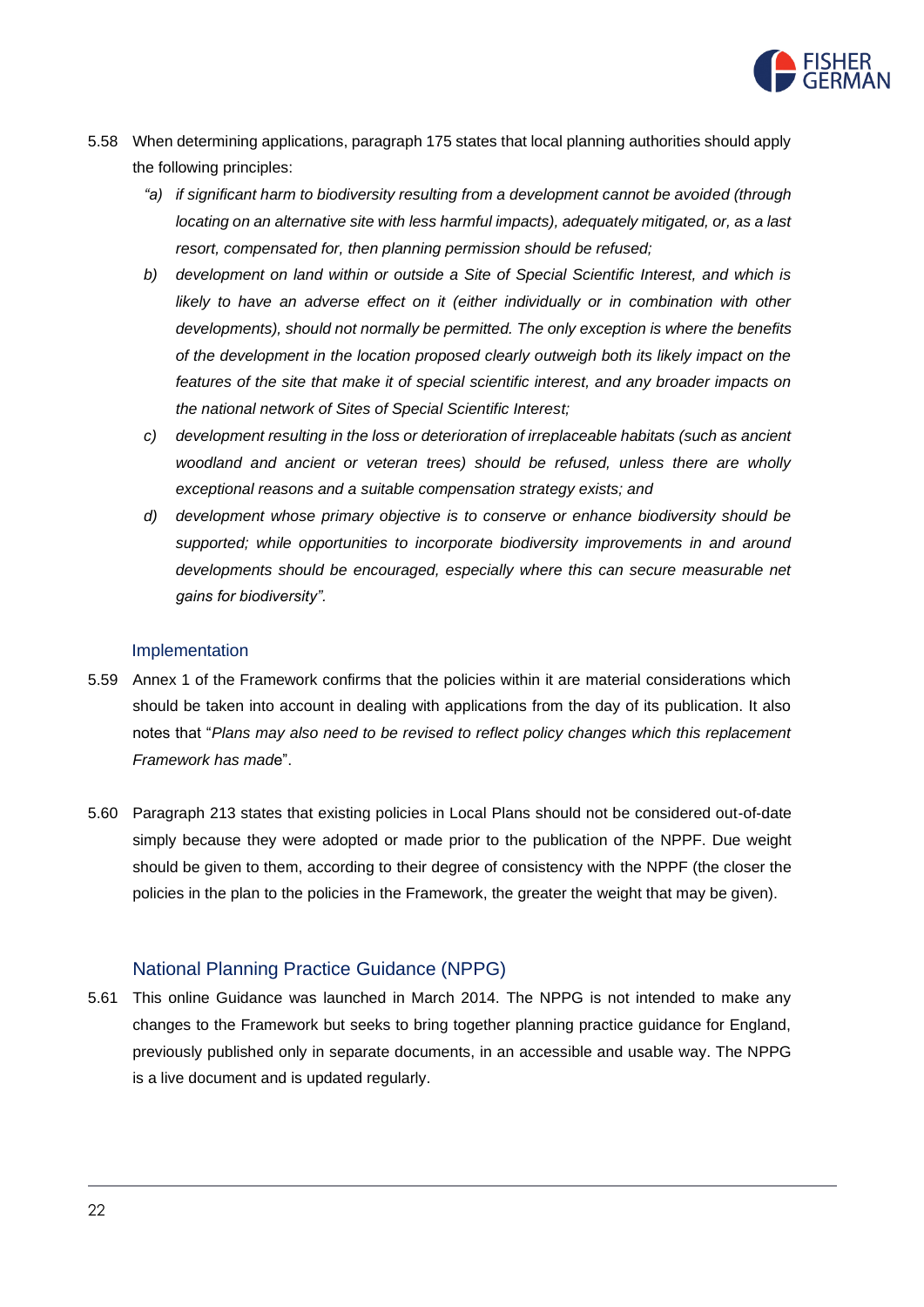

- 5.62 Paragraph 002 of the PPG relating to Planning Obligations sets out that planning obligations assist in "*mitigating the impact of unacceptable development to make it acceptable in planning terms*". Additionally, it states that, "*planning obligations may only constitute a reason for granting planning permission if they meet the tests that they are necessary to make the development acceptable in planning terms They must be:*
	- *necessary to make the development acceptable in planning terms;*
	- *directly related to the development; and*
	- *fairly and reasonably related in scale and kind to the development".*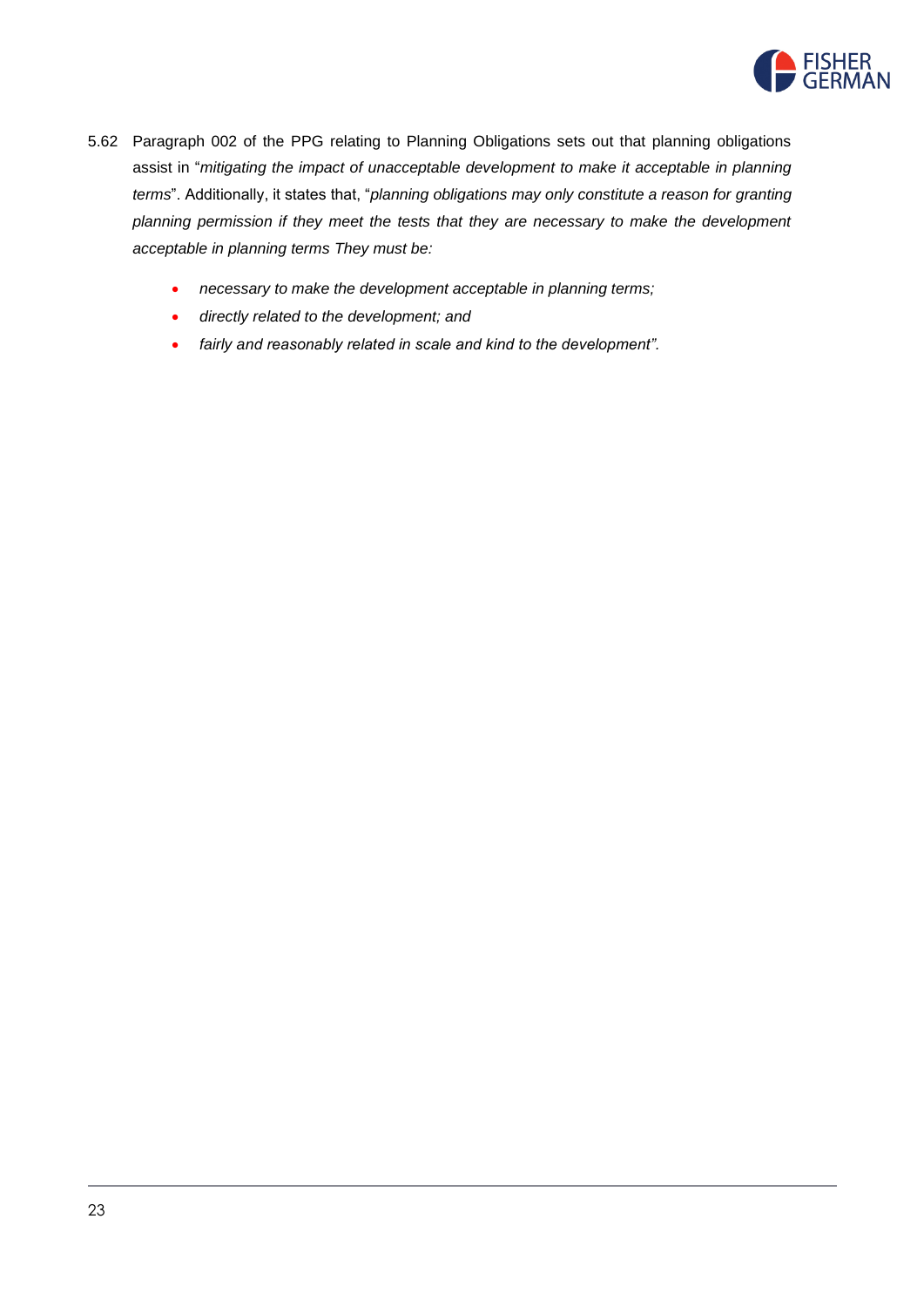

# **06** Planning Assessment

6.1 The description of development for which outline planning consent is sought is: *"Outline planning application for residential development of up to 63 dwellings, all matters are reserved except for access".*

#### Principle of Development

- 6.2 Officers have previously approved the principle of development of this site, having recommended the grant of planning permission for the erection of 64 dwellings in 2014, subject to S106 agreement and conditions (Ref: 14/00674/FUL).
- 6.3 In assessing the impact of those proposals, Officers advised that the *"site is not a traditional, 'typical' and open countryside location, as it is located in close proximity to the existing pattern and grain of development to the west of Market Bosworth. As such, it is considered that the proposed residential development would occupy a natural 'infill' to the north of Station Road".* Officers considered that any loss of views and vistas (which have sought to be protected through the current Masterplan) were *"not considered to be significantly harmful in environmental terms to detract from the overall social and economic sustainable benefits of the scheme".* Nothing has changed in this regard therefore the Council's views on the site' s development should remain.
- 6.4 It should also be noted however, that land immediately north of the site has recently (in June 2020) been granted planning permission for the erection of a multi-purpose golf clubhouse (D2), formation of new car parking areas and access roads and the erection of 6 holiday homes (C1) and associated ancillary works and landscaping (Ref: 19/01437/FUL). The implementation of that scheme will create built form to the north of the application site and will therefore create an even more contained natural 'infill' site to that previously assessed.
- 6.5 Section 38 of the Planning and Compulsory Purchase Act 2004 requires that planning applications must be determined in accordance with the Development Plan unless material considerations indicate otherwise. The Development Plan for Hinckley and Bosworth is the Core Strategy (Adopted 2009), the Site Allocations & Development Management Policies DPD (SADMP) (Adopted 2016) and Market Bosworth Neighbourhood Plan (MBNP) (Made 2015).
- 6.6 The National Planning Policy Framework 2019 (NPPF) is material to the determination of this planning application. To ensure that sustainable development is pursued in a positive way, it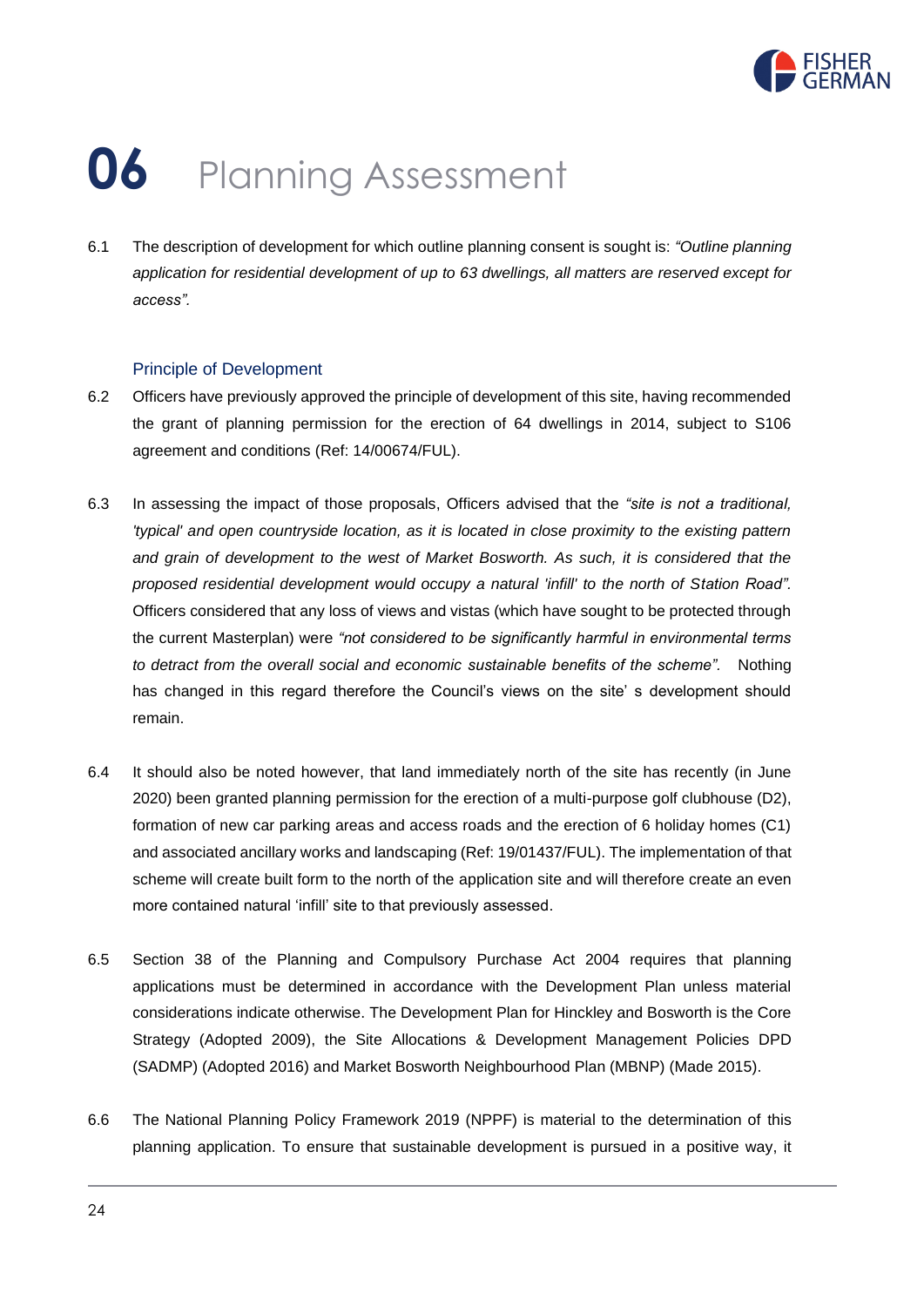

contains a presumption in favour of sustainable development at its heart. Paragraph 11 requires that plans and decisions should "*apply a presumption in favour of sustainable development".* For decision making, this means that where the policies which are most important for determining the application are out-of-date, granting permission unless:

- *i) "the application of policies in the Framework that protect areas or assets of particular importance provides a clear reason for refusing the development proposed; or*
- *ii) any adverse impacts of doing so would significantly and demonstrably outweigh the benefits, when assessed against the policies in this Framework taken as a whole".*
- 6.7 Footnote 6 to paragraph 11 sets out what specific designations qualify as protected areas or assets. The application site is not protected by any specific designations which would warrant protection under footnote 6 of the Framework, meaning the first criteria is not applicable. The second criteria requires the decision maker to apply a planning balance, but the test is weighted towards approval, as in order to refuse the application, the Council must demonstrate that the approval would significantly and demonstrably outweigh the benefits of the proposal, when assessed against the policies in the Framework taken as a whole.
- 6.8 It is acknowledged that the Council consider that they are able to demonstrate a five year housing land supply (utilising the standard methodology as outlined by Planning Practice Guidance). Nevertheless, the Council accept that the housing policies within the Plan are **out of date**, as they focus on the delivery of a lower housing requirement than required by the current standard methodology. This position was confirmed in the Committee Papers for the Planning Committee on the 18<sup>th</sup> August 2020. The papers state:

*"Using the standard method as outlined by MHCLG, Hinckley and Bosworth Borough is able to demonstrate five years supply of deliverable housing at 1st April 2020. However, the housing policies in the development plan are considered to be out of date as they focused on delivery of a lower housing requirement than required by the up-to-date figure. Therefore, the application should be determined in accordance with Paragraph 11(d) of the Framework whereby permission for sustainable development should be granted unless adverse impacts of doing so would significantly and demonstrably outweigh the benefits, when assessed against the policies in the Framework taken as a whole". 1*

6.9 In the context of the above, the decision of the Secretary of State, dated 29<sup>th</sup> July 2020, in respect of Appeal Reference: APP/M1005/W/18/3198996 (Land at Amber Hills, Whitehouse

<sup>1</sup> *(Paragraph 8.6 – 8.7 18th August 2020 Planning Committee Public Document Pack) (our emphasis added).*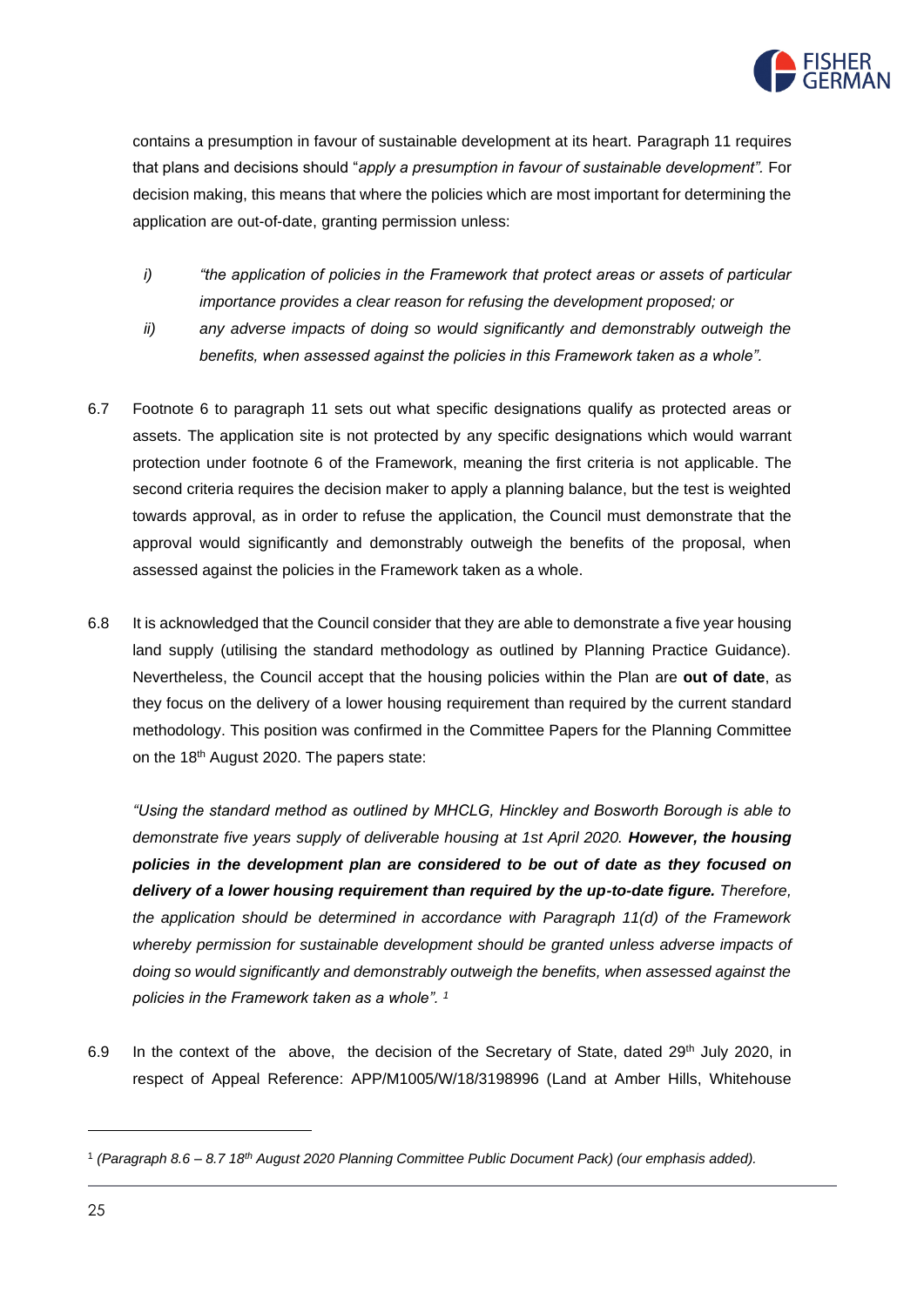

Farm, 153 Belper Lane, Hilltop, Belper) in Amber Valley District is of relevance. In coming to his decision, the Secretary of State sets out that even if the Council were able to demonstrate a fiveyear housing land supply, as the policies most important of the determination of the application were already out-of-date, the presumption in favour of sustainable development is engaged.

- 6.10 Market Bosworth is acknowledged to be a sustainable settlement, and Hinckley and Bosworth's Core Strategy Policy 7 identifies the settlement as a Key Rural Centre. Key Rural Centres are sustainable locations for new development and qualify as such due to having populations of over 1,500 people and a wide range of local services and facilities. However, part of Policy 7 restricts new housing development to only land within settlement boundaries. As this element of the policy controls the location of housing based on an outdated housing requirement, and is now out of date, it cannot be afforded weight in the determination of this application.
- 6.11 Another policy important for the determination of this application is SADMP Policy DM4: Safeguarding the Countryside and Settlement Separation. This policy restricts housing development in the countryside (outside of defined settlement boundaries) to a select number of uses, not including residential. As this policy is also tied to the delivery of the Core Strategy housing requirement it is also out of date.
- 6.12 On the above basis that the Development Plan's housing policies are acknowledged to be out of date, it is agreed that the presumption in favour of sustainable development is engaged, and as such this planning application should be approved unless the adverse impacts, of which there are few, significantly and demonstrably outweigh the benefits.
- 6.13 Also of relevance to the determination of this application is the recently published proposed changes to the standard methodology. The propose update to the methodology increases the Housing Need for Hinckley and Bosworth from 452 dwellings per annum, to 889 dwellings per annum, an increase of just under 100%. Whilst the updates to the Standard Methodology have not yet been ratified, further alterations may be made prior to it becoming guidance and transitional arrangements still to be confirmed, it does suggest a step change is required in housing delivery and if housing isn't increased in the short-term, the Council will struggle to continue to be able to demonstrate a five-year housing land supply and eventually fall foul of the Housing Delivery Test. Sustainable sites, such as this application site, will therefore be required to support the delivery of housing need.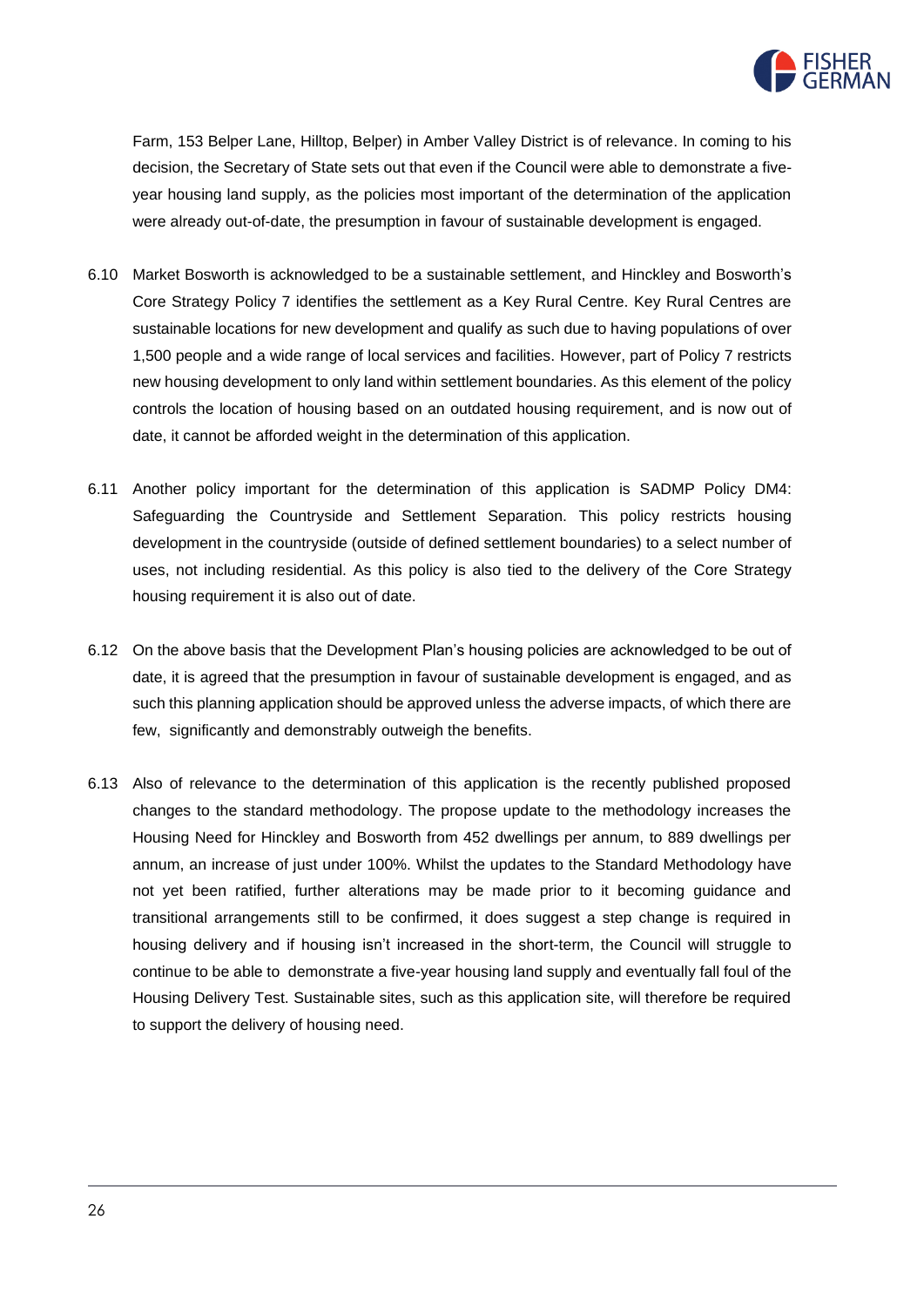

- 6.14 Delivery in the rural areas is essential for ensuring the continued vitality of settlements. The CLA report Strong Foundations: Meeting Rural Needs<sup>2</sup> outlines the significant issues for rural communities when described as unsustainable by development plan documents, unduly restricting their growth. The lack of affordable or entry level housing means younger people are often unable to find local accommodation, forcing them to move away from their homes to find suitable accommodation. Moreover, the lack of new development including bungalows or other dwellings suitable for downsizing means many older people who wish to remain in their home villages will have no suitable options to downsize and as such will instead remain over occupying larger family homes.
- 6.15 The above issues are set out in the Market Bosworth Neighbourhood Plan, which acknowledges the town's housing issues including affordability, especially for first-time buyers and younger people, as well as an ageing population wanting to downsize.
- 6.16 Market Bosworth is one of the Council's most sustainable rural settlements, only behind the urban areas of Hinckley, Burbage and Earl Shilton and Barwell, thereby forming a significant part of the settlement hierarchy for Hinckley and Bosworth. Despite this, and the issues highlighted above, the town has seen little growth over recent decades. The Core Strategy (2009) directed growth of 100 dwellings to the town, with the Site Allocations & Development Management Policies DPD (SADMP) (July 2016) allocating Land South of Station Road and Heath Road for approximately 100 dwellings, despite the Neighbourhood Plan having allocated the site for just 55 dwellings the previous year (2015). At the time of writing no planning application has been made. The allocated site is made up of a number of landowners with demolition of industrial units on third party land required to facilitate access to the rear of the industrial estate to bring forward the site. The deliverability of the allocated site is therefore challenged with an alternate site required to bring forward much needed residential development. Furthermore, development proposals for 76 dwellings on land associated with Sedgemere, Station Road has been refused, further compounding the issues surrounding housing delivery within Market Bosworth.
- 6.17 Market Bosworth needs residential development to come forward to contribute towards sustaining and increasing the vitality and viability of its local services and facilities, thus contributing towards creating and maintaining a sustainable and balanced community and promoting a strong local economy. It has not grown over the past few decades and with development constraints to the east to the town, including parkland, conservation area, listed buildings, landscape, access and highway safety limitations, growth of the town is largely limited to the western edge of the town.

<sup>2</sup> https://www.cla.org.uk/strongfoundations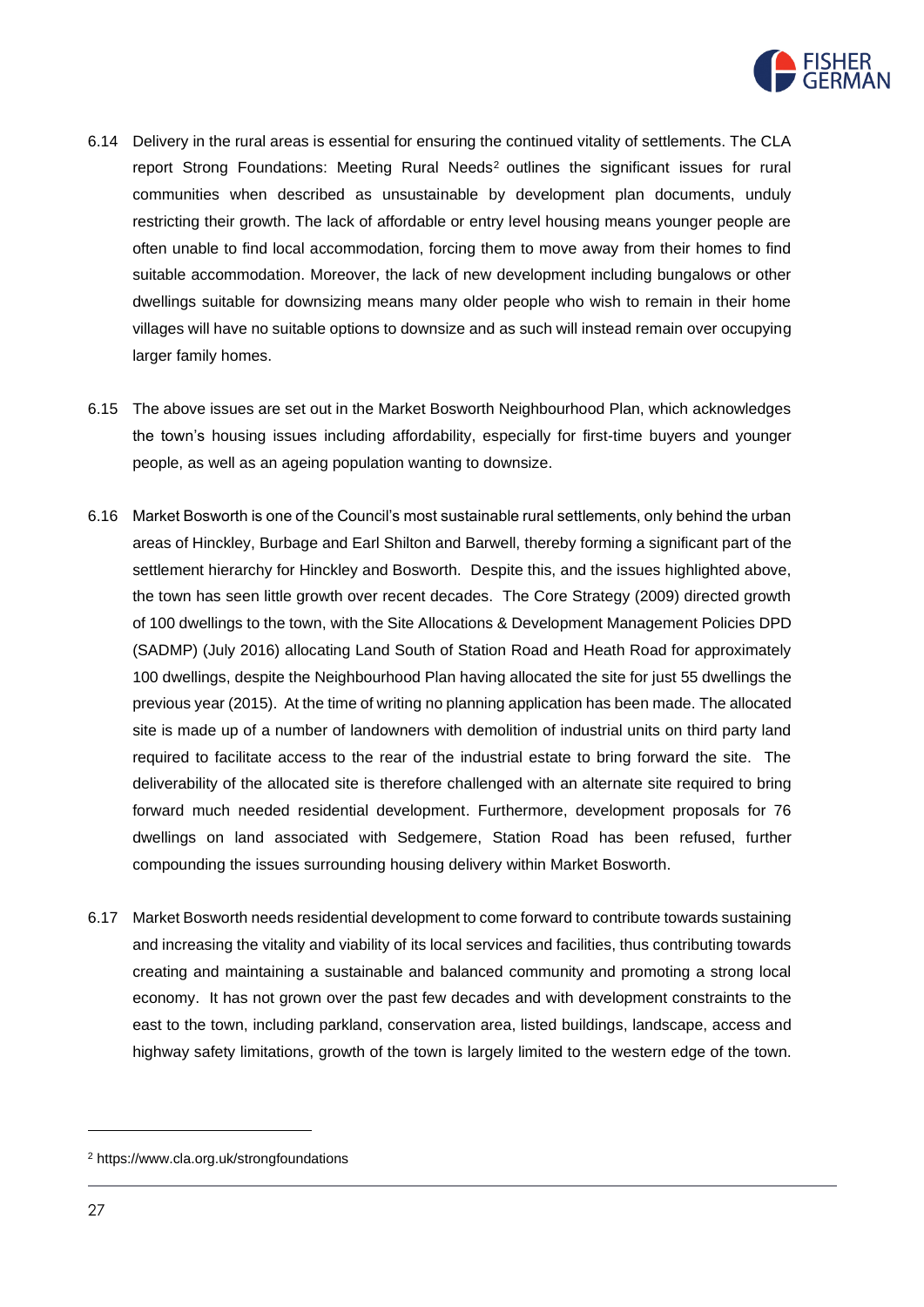

As a result, the Neighbourhood Plan identified two potential sites for development, land north of Station Road, and land south of Station Road; both to the west of the town.

- 6.18 The selection of the site to the south of Station Road as the single allocation in the town was based on community feedback. Having reviewed Appendix A2 of the Neighbourhood Plan which identifies a number of criteria that the two sites were compared against, it is considered that the application site should score much higher than set out. The scoring and commentary do not take account of the fact that:
	- development can be brought forward immediately without any technical or land ownership issues, assisting in meeting immediate housing need;
	- economic growth will be created through construction activities and once occupied residents will contribute to local expenditure;
	- noise assessments demonstrate that acceptable external and internal noise levels of can be achieved on the development in respect of noise arising from JJ Churchill and road noise;
	- development will retain the valued view and vistas and will create publicly accessible parkland and woodland with elevated views across the wider landscape;
	- development along both sides of Station Road from canal into towards centre of settlement would be in keeping with the historic town which already has development to the north of Station Road;
	- built form is to be set back from Station Road at the south western corner, on the approach into the settlement, to soften the town's built-up edge;
	- existing footways along the northern side of Station Road will be widened along the site frontage to enhance pedestrian safety and enhancing walking routes; and
	- provision of secure cycle storage and details of local cycle routes to residents.
- 6.19 Unlike the allocated site, the application site has no landowner issues or technical constraints. The site is considered natural 'infill' development, with the proposed tree lined access drive improving the appearance of the adjacent Kyngs Golf Course and Country Club and its consented development proposals for a new club house, holiday chalets and extensive carparking.
- 6.20 The site has already been assessed as acceptable in principle, evidenced by the recommendation for approval in the 2014 application and the latest SHELAA (2017/2018) assesses the site (AS392) as suitable, available and achievable and as a result is identified as being developable with a timeframe for development between 2023-2027.
- 6.21 As set out above, on the basis that the Development Plan's housing policies are acknowledged to be out of date, the presumption in favour of sustainable development is engaged, The benefits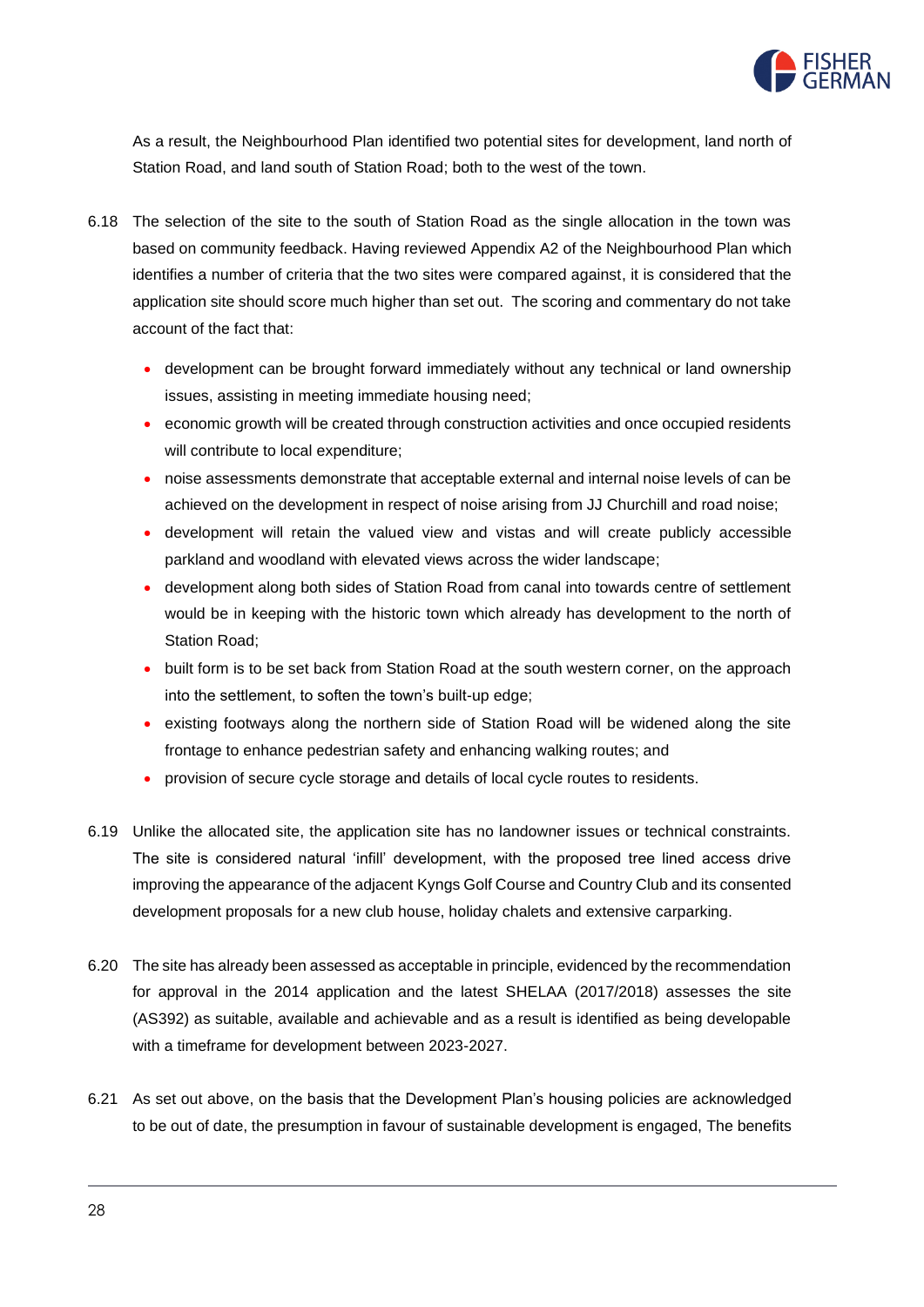

to be delivered by the development, as outline below, will substantially outweigh any minor residual impacts.

#### Scheme Benefits

6.22 We consider that the site and proposals are in accordance with the NPPF's aim of sustainable growth and significantly boosting the supply of homes. The following clear, Economic, Social and Environmental benefits will be derived from the proposed residential development in Market Bosworth.

#### *Economic Benefits*

- 6.23 The economic benefits of the proposed development would be considerate. The development of up to 63 dwellings will make a contribution towards meeting local housing need and demand but will also make a valuable contribution to the local viability and vitality of Market Bosworth as a sustainable and balanced community.
- 6.24 The development will deliver economic benefits as summarised below:
	- **A Boost to the Local Economy**  The construction activities associated with the development will represent an investment in the local area and will create jobs in the short term for the duration of the construction activities. Once occupied, the development will house economically active residents who will contribute towards annual household, retail, leisure and services expenditure in the locality.
	- **New Homes Bonus** The new dwellings will also provide Council Tax receipts to South Northamptonshire Council, along with New Homes Bonus which provides a much-needed source of funding for the Council to spend as it sees fit on the delivery of its services.
	- **Buying and Selling New Homes**  There is an economic benefit through the buying and selling of new homes. There are parties involved in all stages of the process which involves financial transactions e.g. sales agents, solicitors, banks. This in itself increases economic activity. In addition, new residents would be purchasing furniture and white goods which assists the local economy.
	- **Financial Contributions for Associated Infrastructure**  The development will deliver specific funding towards additional facilities in line with the planning policy and commensurate with the scale of the proposed development and local capacity.
	- **Other**  Other contributions may be identified through the planning consultation process, and subject to meeting the appropriate tests of relevance, necessity and reasonableness, consideration will be given to their inclusion.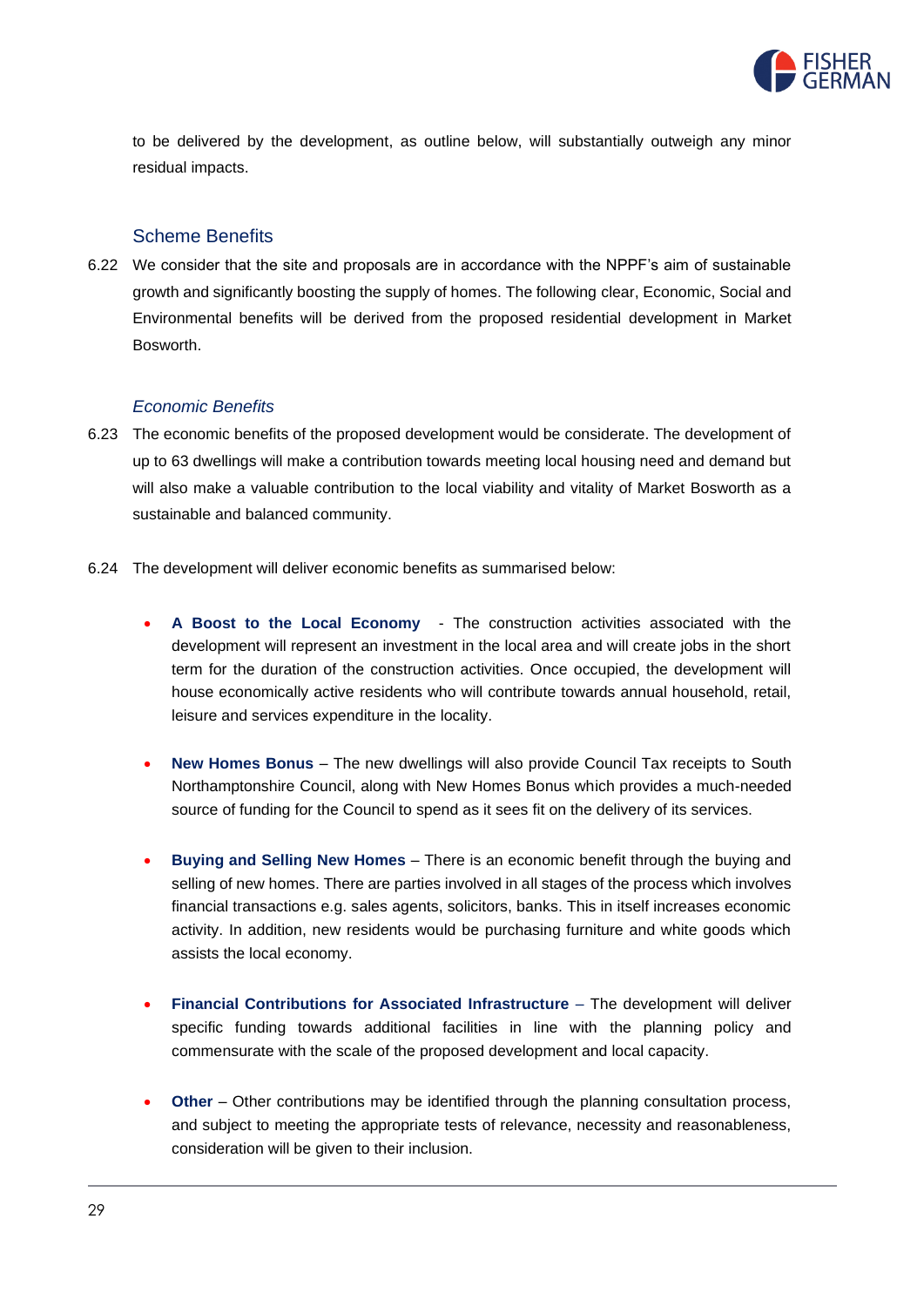

6.25 These benefits of the proposed development contribute to the economic role of sustainable development defined within the NPPF, contributing to a strong, responsive and competitive economy. These are a further significant benefit to the proposed development.

#### *Social Benefits*

- 6.26 The social benefits associated with the proposed development are multiple-faceted and include:
	- **Location** The site adjoins the settlement of Market Bosworth which provides a range of services and facilities including a doctors' surgery, dentist, veterinary practice, police and fire stations, library, parish hall, convenience foodstore, post office, restaurants and takeaways, public houses and a hotel. There are a number of educational facilities within the town including aa nursery school, play school, primary school, secondary school and a fee-paying school. In addition to the schools' sports facilities there are football, cricket, tennis and bowls club grounds, livery stables, fishing ponds and a water park providing access to various water sports. The nearest bus stops to the site are located on Station Road, adjacent to the existing access to the site, less than 100m from the centre of the development. These bus stops are served by the 153 service which runs between Market Bosworth, Desford and Leicester, which has a variety of employment opportunities and larger retail facilities. The new residents will support and help sustain local services and facilities, contributing to the creation of sustainable communities. In addition the location of the proposed development, immediately adjacent to an established residential area, will ensure the creation of an integrated community.
	- **Open Space**  A key feature of the proposed development is the creation of a significant area of new public open space within the site; approxmately 2.15 ha. In addition to meeting the needs arising from the occupiers of the proposed development, the new open space will provide an accessible resource for existing residents in the local area. The open space also provides an area of landscape buffering which will soften the appearance of the development and provide an opportunity for ecological enhancement. The open space has been located to retain important views from Station Road.
	- **Sustainable Transport**  The site is located within walking distance of facilities within the town, further supporting active lifestyles and encouraging an alternative to the car. The proposals will make provision for free bus taster passes providing six-months of unlimited travel across Leicester for each dwelling, as well as upgrades at the two nearest bus stops to provide raised height kerbing level access, as well as shelters (if practical) and timetable cases. These represent significant additional social benefits, not just to new occupiers of the development, but to those in the locality as well.
	- **Supply of Market Housing** The proposed development will make a positive contribution to the supply and delivery of market housing. The site is available and deliverable and makes a short term contribution to housing supply. The development will provide additional housing in one of the most sustainable Key Service Centres. Whilst the exact mix and type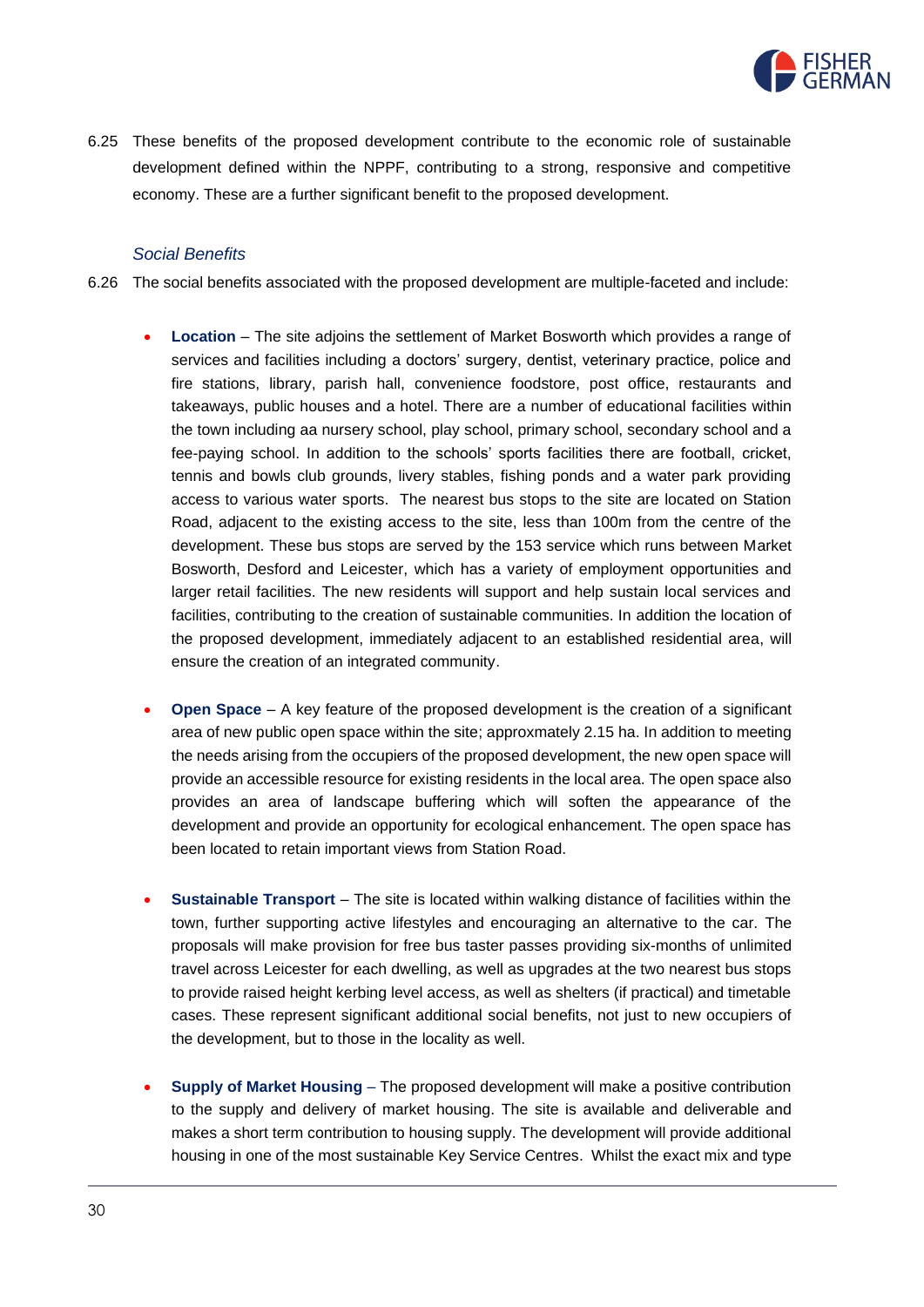

of housing to be provided will be considered in greater detail during subsequent reserved matters applications, it is considered this development will be able to provide a range of dwellings including smaller properties, bungalows and family housing. The delivery of houses in this location will enable the younger generation of Market Bosworth to have the opportunity to remain in their local rural community with quality sustainable and affordable homes located within a sensitively designed setting.

- The delivery of new market housing at a time when the Council's housing policies are out of date, should be afforded significant weight, particularly as this site has the potential to deliver quickly having regard for the lack of constraints. Furthermore, given the proposed increases to Local Housing Need, it is essential that the Council take a proactive approach to consenting new residential development now to ensure they can continue to demonstrate a robust housing land supply and Delivery Test result.
- **Delivery of Affordable Housing** There is a high demand in Market Bosworth for affordable properties and the waiting list shows that there is an acute housing need. The proposals will deliver 40% affordable housing to support local affordable needs, in accordance with local policy. The provision of up to 25 affordable units at the site represents a significant positive benefit of the proposed development. This is a tangible benefit and merits significant weight.
- **Education**  Financial contributions may be required by the Local Education Authority if school expansion is required to accommodate the additional children generated directly by this scheme.

#### *Environmental Benefits*

- 6.27 This planning statement and the supporting technical documents which accompany the application explain how environmental factors have been taken into account to ensure sustainable development. Mitigation has been included within the scheme to ensure conservation and enhancement of key features:
	- **High Quality Sustainable Design**  The proposed development represents a high quality sustainable development that responds positively to its built and natural setting. The development will provide an accommodation and tenure mix to meet the needs of the community including bungalow provision.
	- **Protection and Enhancement of Existing Landscape Features**  The proposed development will retain the majority of the existing trees and hedgerows onsite. The mature woodland to the east will be retained and supplemented with new tree planting within open space to strengthen wooded character and backdrop, all publicly accessible by new paths off Station Road.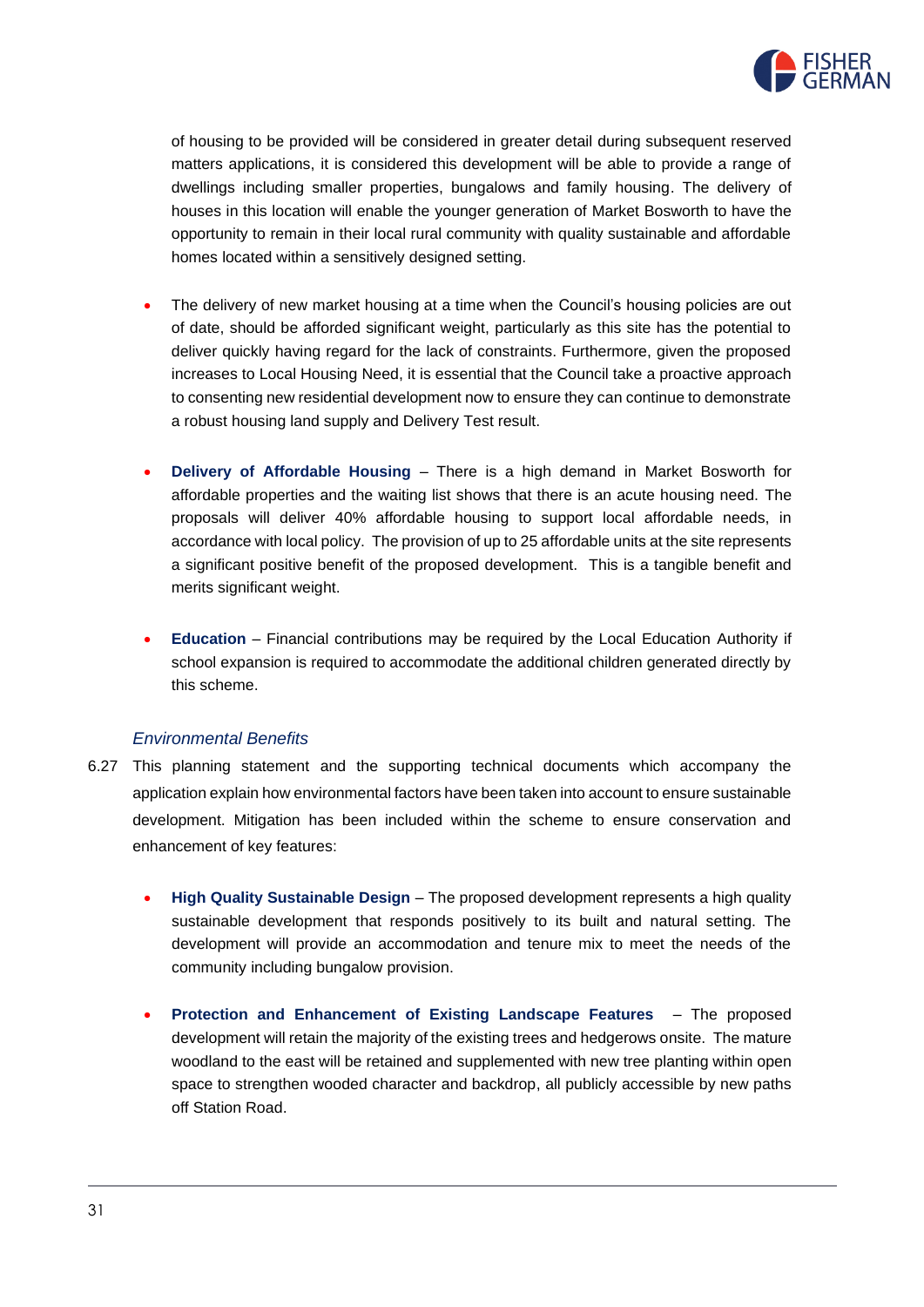

- **Flood Risk and Drainage**  A full flood risk assessment has been undertaken demonstrating no increased risk of flooding will arise from the development. A Sustainable Urban Drainage System, including an attenuation pond is proposed as part of the comprehensive drainage strategy to the south western part of the site.
- **Protection and Enhancement of Existing Biodiversity Habitats**  The layout shown within the Illustrative Masterplan has been informed by the recommendations of the Ecological Impact Assessment. The proposed development layout and landscaping will provide an overall net gain in habitat of +16.74%. This incorporates the retention of existing woodland habitat, enhancement of grassland species with species rich seeding and careful management, as well as the creation of ponds. helping to create an attractive environment with clear biodiversity benefits.
- **Mitigate Climate Change** The proposed development will seek to mitigate climate change through reducing CO2 emissions by building new homes in a sustainable and accessible location, thus reducing the releiance to travel by private car. In terms of resilience to climate change impacts, the scheme has been designed to take this into account, notably through the provision of a drainage strategy as described above and detailed within the Flood Risk Assessment.
- 6.28 In summary, the benefits of the scheme are significant and include the sustainable delivery of open market and affordable housing in a high quality development; investment creation, new open space and support for local services and facilities, which should be given significant weight.
- 6.29 Adverse impacts of the scheme are negligible and mitigation measures are proposed to ensure that any impact can be ameliorated. The illustrative masterplan is based on a detailed understanding of the site and its surroundings and is informed by a comprehensive suite of technical assessments, which ensure that the design is robust and deliverable. This is discussed in greater detail below.

#### Technical Assessments

6.30 A number of detailed technical assessments, surveys and reports have been commissioned to inform the proposed development, as listed in Section 2 of this Statement. The outputs of these reports, including any required mitigation measures, have been summarised below. For further information on any of these topics, please refer to the full reports directly.

#### Landscape and Visual Impact

6.31 The Landscape and Visual Impact Assessment (LVIA) confirms that the site does not lie within a landscape that is recognised at either a national or local level for its landscape value or quality.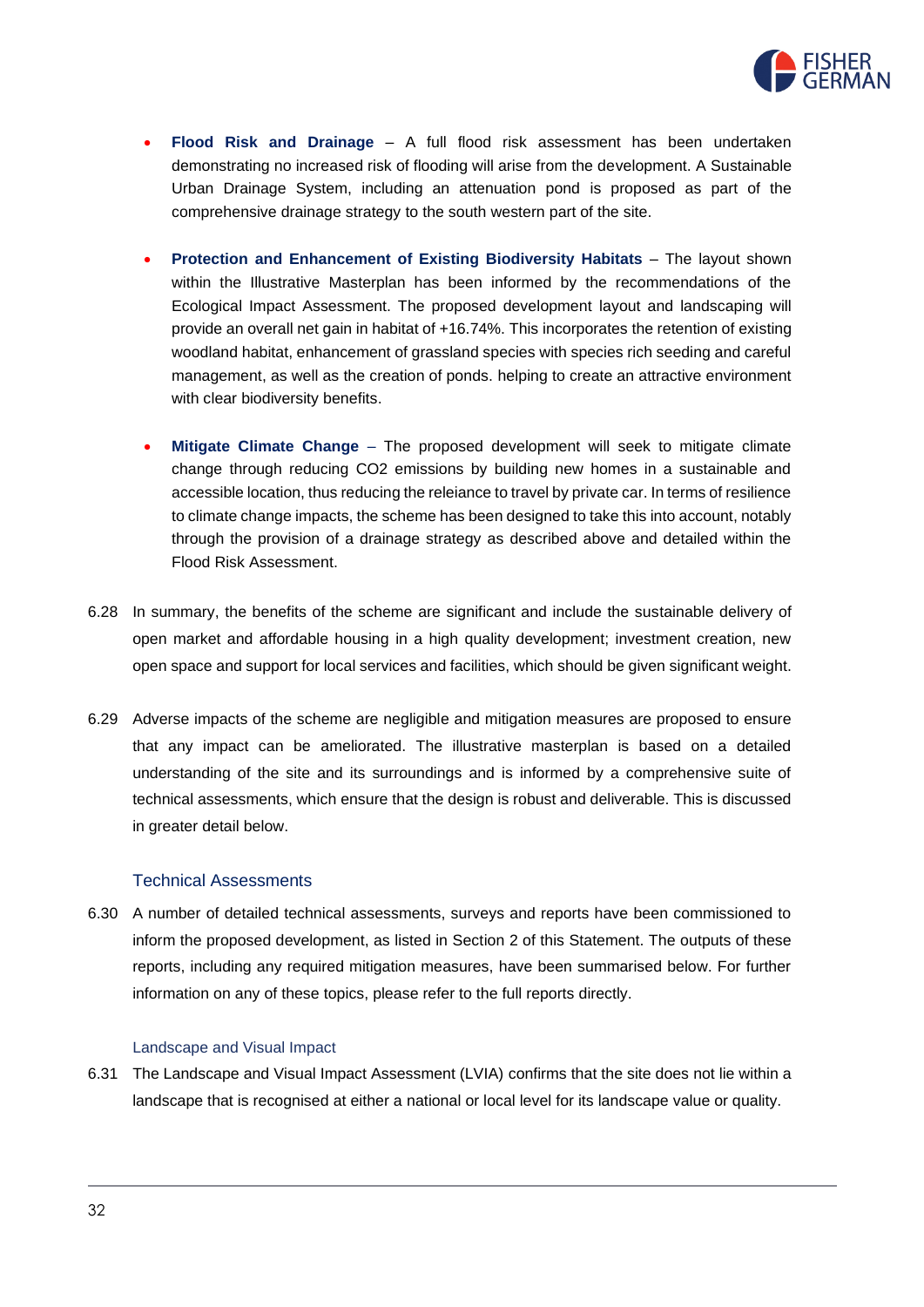

- 6.32 The LVIA notes that the Neighbourhood Plan describes the various 'Indicative Character Areas' within the Market Bosworth development plan boundary, although doesn't characterise the site itself. However, the site sits between a 'Post-2000 Development' site to the west, to the south of a 'Leisure & Tourism' area (the golf club), and to the west and north of the 'Suburban Residential' character area. The Leisure and Tourism area to the north has planning consent or the development of the redevelopment of Kyngs Golf and Country Club and new lodges.
- 6.33 To the south west lies an 'Industrial' area which comprises a number of commercial businesses accessed off Station Road. The intervening vegetation and built form separates the site from this area and negates any potential impact on the area.
- 6.34 Of note, the document includes a 'Proposals' plan, highlighting key 'Important Views' and 'Important Vistas' for consideration. View 1 is taken from the Railway Bridge to the west of the site and includes views of part of the site on the raised ground. Also noteworth is 'Vista 11' which is taken from Station Road facing north across the site. Supporting policy CE1 Character and Environment states seeks to ensure that new develoepment proposals are inkeeping with the character area that they are within or adjacent to, whilst Policy CE3 Important Views and Vistas seeks to resist development proposals that would harrn the designated views and vistas. The illutrstaive masterplan has been designed to take account of these key views and vistas.
- 6.35 The LVIA sets out that through the design of the proposals, the development includes measures that are effective in helping to assimilate the development into the landscape, including the following:
	- Retained views of the upper slopes on the approach to Market Bosworth from the west (identified as key 'View 1' within the Neighbourhood Plan). This is to be achieved with a development set back from Station Road to avoid interrupting views;
	- Open space alongside Station Road retained as a parkland character with open views across area of grassland and specimen trees with pathways connecting open space. Properties fronting open space beyond private driveways provide an attractive frontage;
	- Sloping land to the east of the site to be retained as public open space to maintain northfacing views from Godsons Hill (identified as key 'Vista 11' within the Neighbourhood Plan);
	- Bungalows fronting open space allow views beyond the site and consented golf club chalets to the wider countryside to the north;
	- Creation of publicly accessible open space with elevated views across the wider landscape to the north from the hillside east of the site. Areas of Open space accessed by new paths off Station Road;
	- Hilltop woodland retained and supplemented with new tree planting within open space to strengthen wooded character and backdrop;
	- Boundary hedgerow to the north maintained and enhanced with hedgerow tree planting to provide a soft edge and buffer with the consented development and golf club to the north;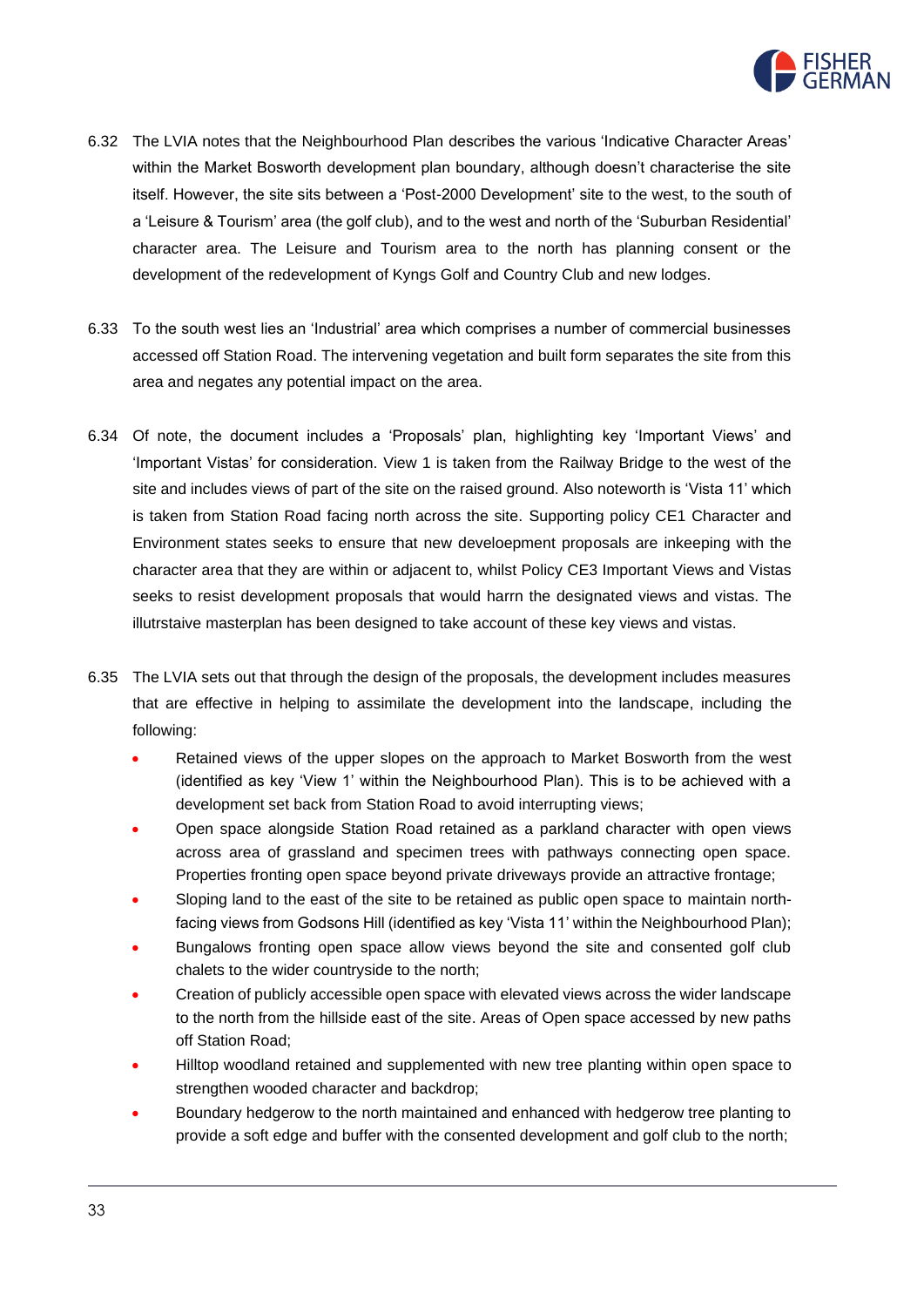

- Hedgerow to the eastern site boundary enhanced with new hedgerow tree planting to soften development edge, whilst retaining views across open space towards the wooded backdrop on Godsons Hill;
- Trees within the site retained in open space to the east of the development and supplemented with new trees to reflect field boundaries. Trees scattered to allow intervisibility and retain views across the site to the wider landscape to the north.
- Avenue tree planting centrally within the site will provide a high quality strong sense of arrival to both the site and the consented Kyngs Golf and Country Club to the north;
- Opportunities to provide marginal vegetation associated with attenuation features and existing pond for wildlife and biodiversity enhancements; and
- Wildflower / meadow grassland to areas of public open space to provide amenity and wildlife benefits.
- 6.36 The LVIA establishes that the proposed development will only result in predominantly localised impacts on the landscape character of the site that are of no greater than a localised Minor-Adverse effect. Furthermore, at a wider scale, the development will give rise to Negligible landscape effects due to the nature of the proposals; introducing no incongruous features into the area.
- 6.37 The visual assessment highlights the relatively limited extent of views in which the development will be visible. The surrounding undulating topography, existing woodland blocks and existing built form, in addition to the consented Kyngs Golf and Country Club scheme to the north, places the site in a peri-urban context. Where the site is visible from local footpaths and routes, residual effects have been assessed as being no greater than Moderate Adverse and are limited to localised impacts.
- 6.38 The proposed scheme has been assessed through the LVIA to give rise to localised Moderate Adverse landscape and visual effects and therefore does not result in significant effects on the intrinsic value, beauty, open character and landscape character of the countryside.

#### **Ecology**

6.39 An Ecological Impact Assessment (EcIA) has been submitted with the application. This sets out that the application site comprises one improved grassland field and one poor semi improved grassland field, bounded by species poor hedgerows and palisade fencing along the southern boundary. During the initial site survey, one pond was recorded onsite. Further surveys were undertaken and Great Crested Newts were confirmed onsite. An EPSL Licence will be applied for to mitigate the loss of a breeding pond and terrestrial habitat and translocate the newts out of the area of construction.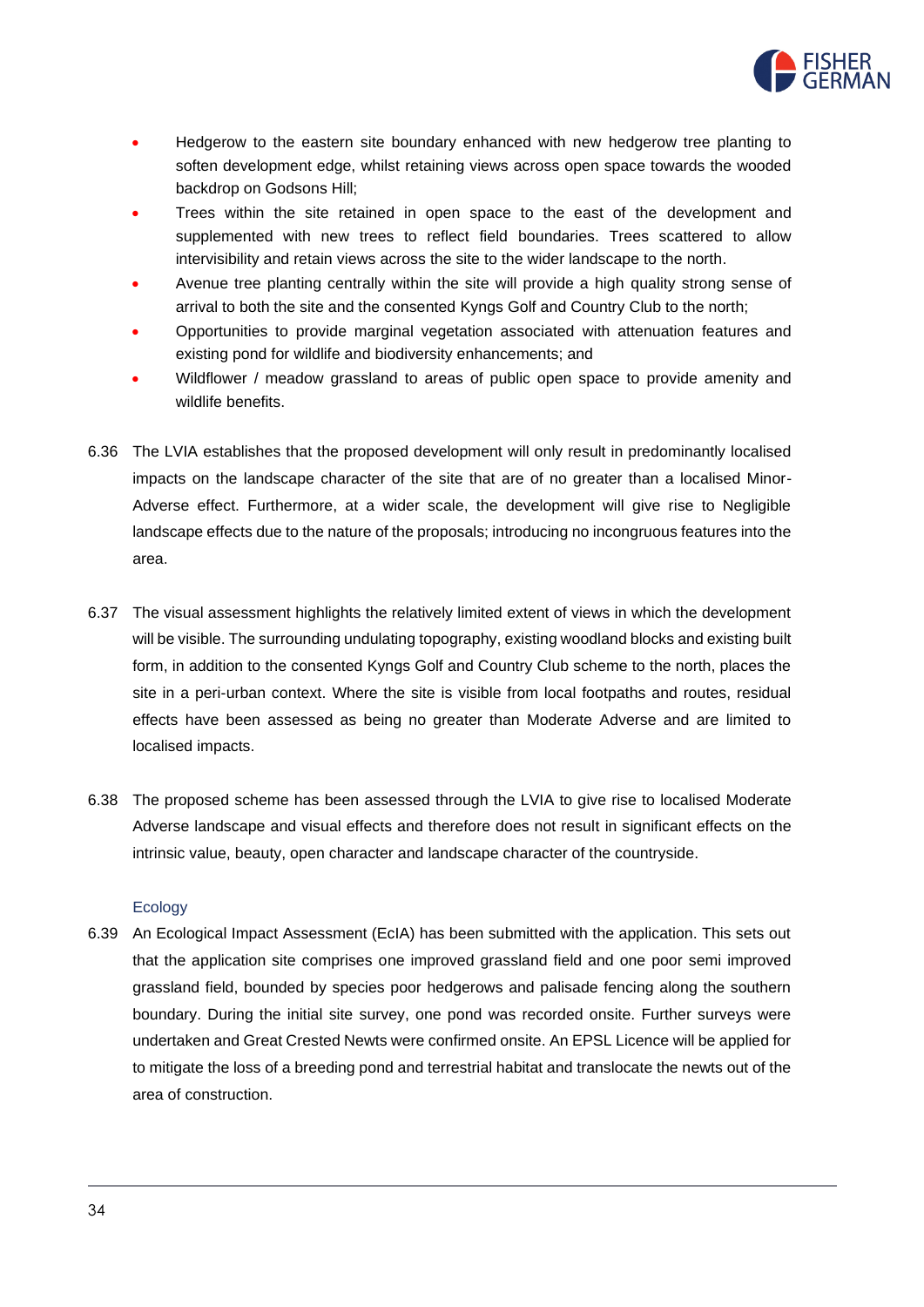

6.40 The proposed site layout and landscaping enhancements will provide an overall net gain in habitat of +16.74%. This incorporates the retention of existing woodland habitat, enhancement of grassland species with species rich seeding and careful management, as well as the creation of ponds that will be designed sensitively to the local ecology.

## **Trees**

- 6.41 A Tree Survey has been undertaken which identified 23 individual trees on site, 2 tree groups and 5 hedgerows and 1 woodland. The quality of specimens is outlined below:
	- o 3 trees were classified as Category A.
	- o 14 trees were classified as Category B
	- o 4 trees were classified as Category C
	- o 3 trees were classified as Cattagory U
	- o 1 woodland was classified as category A
	- o 2 tree groups were classified as category B
- 6.42 These categories allow for informed decisions to be made regarding the retention or removal of tree specimens and has influenced the design of the site to ensure the retention of higher quality trees. The Illustrative Masterplan has also had regard to the root protection areas as identified within the Tree Survey Plan.

## Heritage and Archaeology

- 6.43 The submitted Heritage Statement confirms that there are no designated heritage assets within the site and the proposed development will have no impact on the setting of any designated heritage assets in the wider vicinity. Previous archaeological trial trenching adjacent to the site did not produce evidence to suggest the probable presence of archaeological assets within the site.
- 6.44 A Geophysical Survey was completed in July 2020. This survey, which is submitted in support of this application, identifies no features of clear archaeological interest. The only feature identified is the remnants of medieval agricultural practices, i.e. ridge and furrow. This however is no longer visible above ground and has presumably been removed through the agricultural use of the land. Given the lack of visible remains, the ridge and furrow is considered to have no archaeological interest and is not assessed to be a non-designated asset. The site is considered to have low potential for significant (i.e. non-agricultural) remains of all periods. Any surviving remains are likely to be of local interest and would only be significant for their archaeological interest and potential to contribute to local research agendas.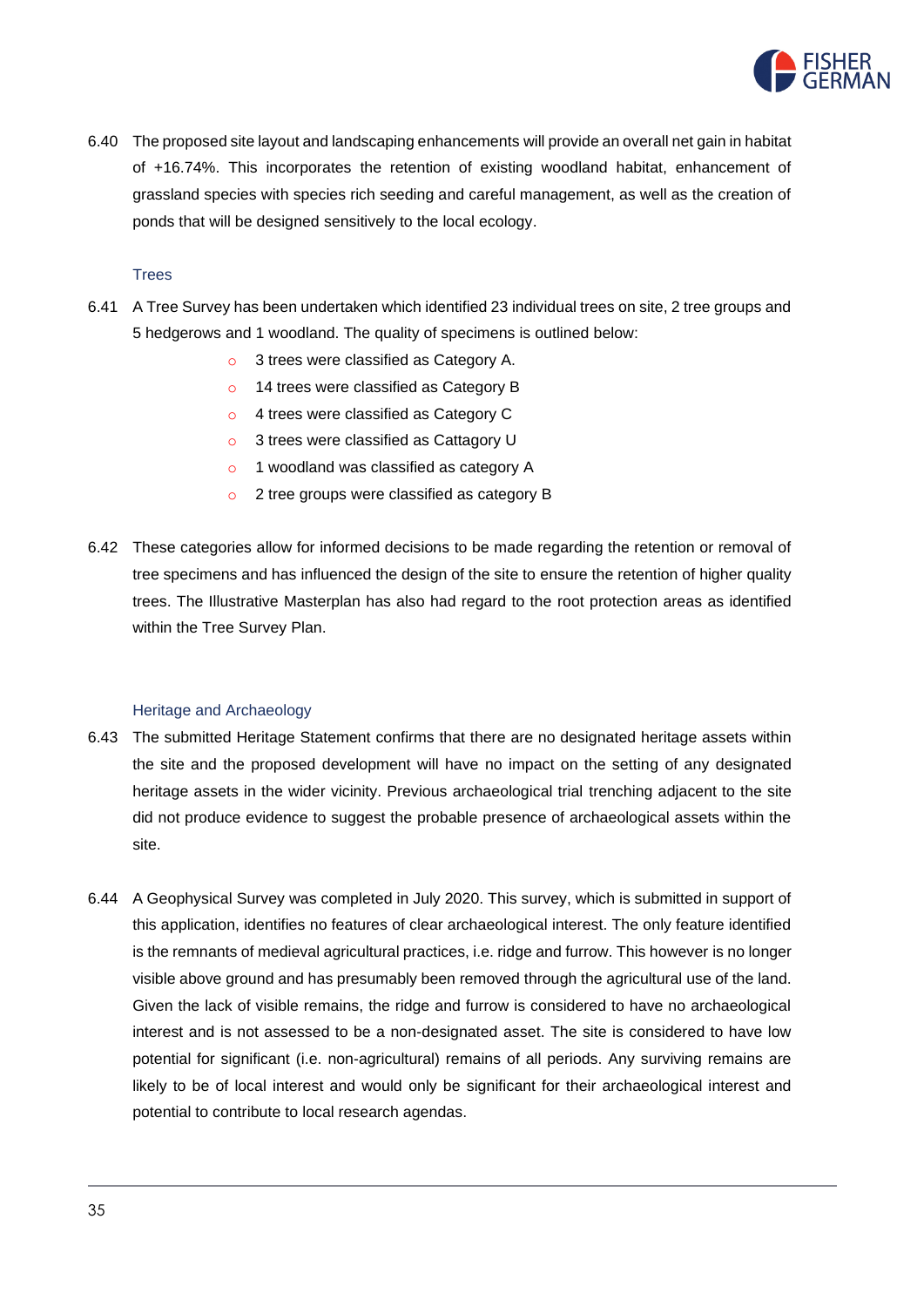

6.45 An Archaeological Officer commenting on the previous application on the western part of the site, (Ref: 14/00674/FUL) recommended the site be subject to a topographical earthworks survey, due to degraded remains of ridge and furrow. However, the Heritage Assessment confirms that the remains have since been degraded further and LiDAR data gives a better record than what would be achieved by a topographical survey. Furthermore, given the results of the Geophysical Survey completed in July 2020, which shows no obvious targets for trial trenching, we do not consider any further intrusive fieldwork to be necessary ahead of the proposed development.

#### Traffic and Highways

- 6.46 A Transport Assessment and Travel Plan also accompanies the application submission. This considers the potential transport and highways impacts of the proposals including the impact of the development generated traffic on the surrounding road network, and also the implications for travel by non-car modes. The Transport Assessment demonstrates that the site is located in a sustainable location with a range of local facilities, including Market Bosworth Town Centre, schools and various healthcare and leisure facilities. The closest bus stops are within 100m from the centre of the application site and are proposed to be upgraded as part of the development.
- 6.47 As set out previously, this is an outline planning application with all matters other than access reserved for future determination. The existing vehicular access point on Station Road is to be improved to serve the proposed the development. This includes the widening of the access to 6m, with 10m radii and 2m wide footways on either side of the carriageway.
- 6.48 A Junction Capacity Assessment has been undertaken for the site access at Station Road and the Station Road/ Wellsborough Road/ Pipistrelle Drive roundabout. The capacity assessments have been completed having regard for the increased usage in a post development scenario, including committed development such as that proposed at Kyngs Golf Club. Sensitivity testing utilised a year 2030 base date, inclusive of committed sites. The results of the capacity assessments show that both junctions operate well within capacity, having regard for future likely traffic scenarios. At peak times, one vehicle would leave the site every three minutes. This is not considered to have any material impact on the operation of the highway network.
- 6.49 Overall, the Transport Assessment demonstrates that the proposed development would not have a material adverse impact on the safety or operation of the local highway network. The evidence utilised in support of this application is prior to Covid-19 pandemic and are considered to be appropriate for this application.
- 6.50 The Travel Plan, which sets out a number of measures to promote sustainable modes of travel including cycling, walking and use of public transport. The measures include the provision of two 6-month "taster" bus passes per dwelling and upgrades to the two nearest bus stops to the site.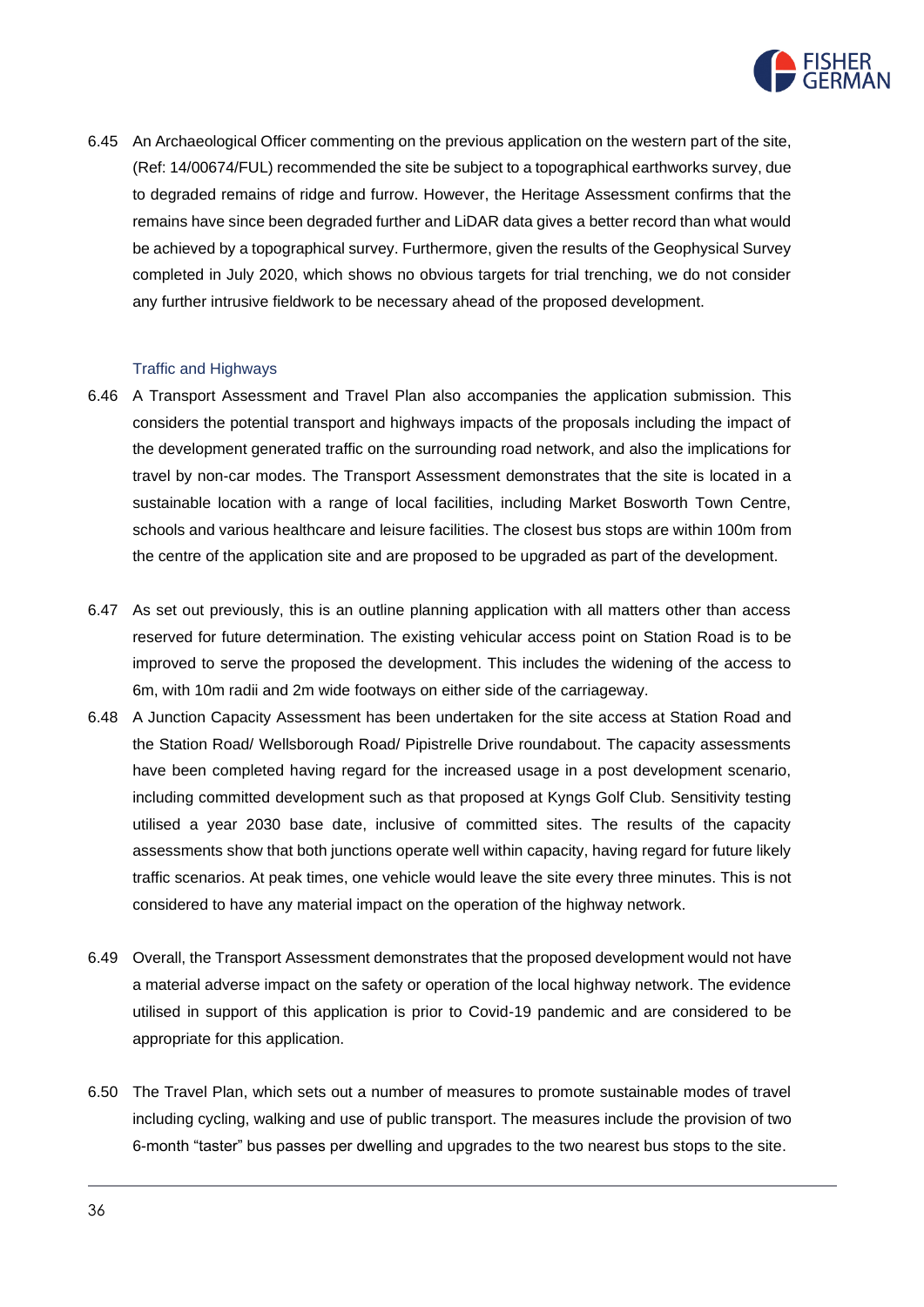

#### Flood Risk and Drainage

6.51 A Flood Risk Assessment and a Preliminary Drainage Strategy has been prepared and is submitted with this application. The Flood Map for Planning shows that the site is entirely within Flood Zone 1 (Low Probability), land defined as having less than a 1 in 1000 annual probability of river or sea flooding. Land to the west of the site is at medium to low risk of surface water flooding, however this has been mitigated through the proposed drainage strategy, which directs excess surface water runoff to an attenuation pond to the southwest of the site. Water will be stored here during flood events and discharged at greenfield runoff rates. Whilst the site is located close to the canal network, the site is not considered to be at risk of flooding due to the distance and terrain between the site and the canal watercourse.

#### Noise

- 6.52 A Noise Assessment was undertaken by Air Acoustic for a proposed scheme at the site (ref 14/00674/FUL). The report considered the effects of noise on the proposed residential development, taking into account potential noise effects from the road and the 24‐hour operations at the JJ Churchill site on the south side of Station Road, south west of the development. It noted that the assessment demonstrated that acceptable external and internal noise levels can be achieved for residents subject to appropriate noise mitigation, dealt with by way of planning conditions. The mitigation measures were limited to improved window specifications for dwellings facing Station Road and provision of a 1.8m high close board fencing to some garden boundaries. Based on Google images and a recent site visit, the surrounding environment, including the frontage of the JJ Churchill facility does not appear to have changed since the original report was undertaken.
- 6.53 The new proposals reduce the extent of the developable area than the layout analysed within the previous noise assessment, with the extent of development at least 70m further east than previously. Further to this, the distance between the JJ Churchill site and the nearest proposed dwelling has increased from approximately 48m to 110m, with the new scheme also positioning properties slightly further from the road.
- 6.54 Taking the above into consideration and due to the previous scheme falling within acceptable noise limits (subject to standard mitigation measures) and the surrounding environment having not changed, it is considered that for the new proposed development noise exposure remains low with relevant noise standards met and the site would not be subject to unacceptable noise constraints, subject to some standard mitigation.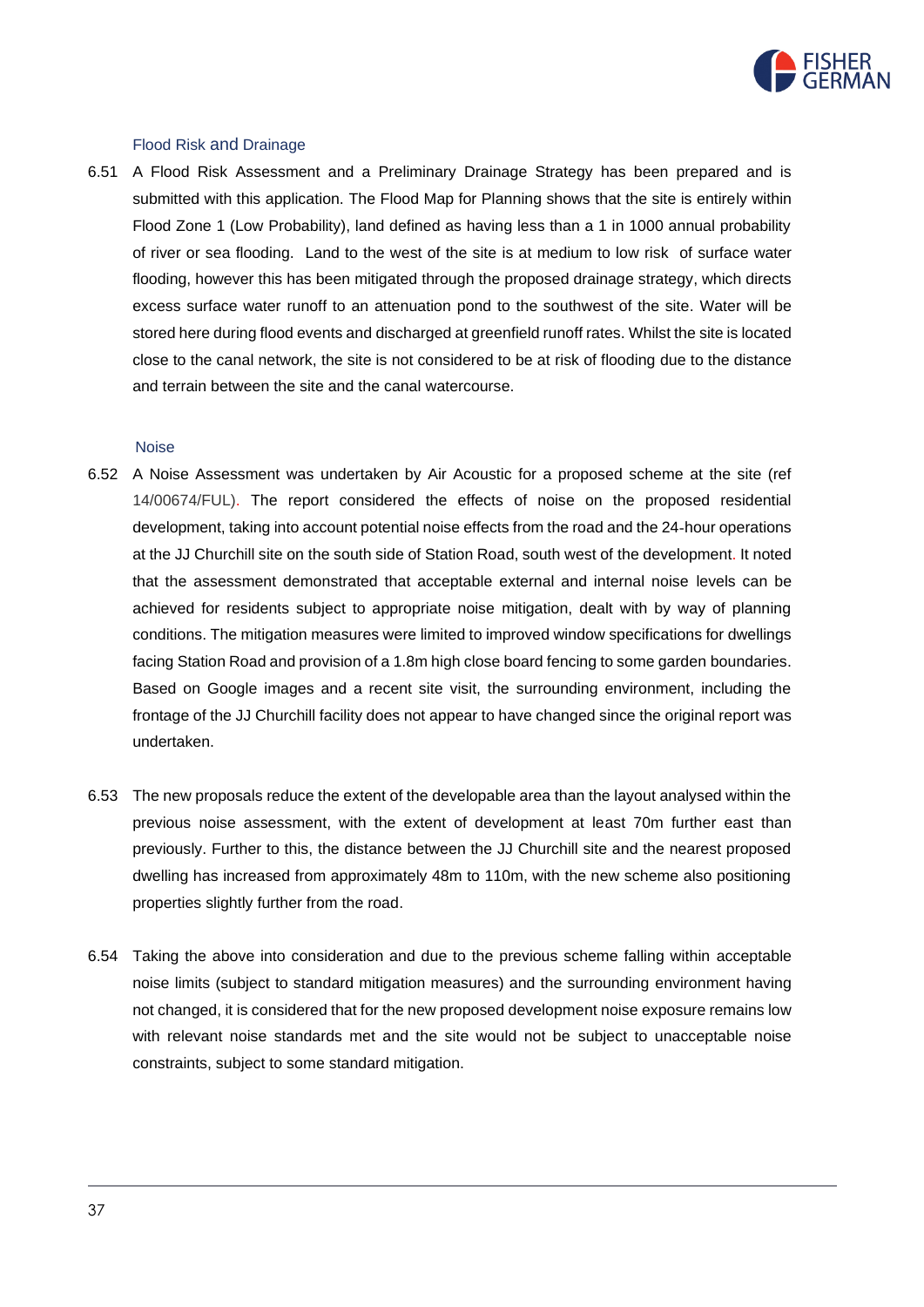

Air Quality

- 6.55 An Air Quality Assessment is being undertaken with reference to the Environmental Protection UK (EPUK) and the Institute of Air Quality Management (IAQM) – Land-Use Planning & Development Control: Planning for Air Quality 2017 (EPUK Guidance).
- 6.56 There are currently no Air Quality Management Areas or areas of concern within the The site is located in the Hinckley and Bosworth area or near to the proposed development. Therefore, a screening assessment has been undertaken using the DMRB screening tool including a construction dust assessment.
- 6.57 Environmental Protection UK (EPUK) and the Institute of Air Quality Management (IAQM) guidance ensures air quality is adequately considered in the land-use planning and development control processes. The guidance clarifies when an air quality assessment is required and what it should contain. It sets out how impacts should be described and assessed. Importantly it sets out a recommended approach that can be used to assess the significance of the air quality impacts, taking account of the advice issued by IAQM. An important focus of this guidance is on minimising the air quality impacts of all developments for which air quality assessments have been requested by the planning authority; this will be through good design and application of appropriate mitigation measures.
- 6.58 The impact of the proposed development will not have an adverse impact on air quality and will not result in any new exceedance of the air quality objective. Dependent upon the level of predicted impact a suitable mitigation strategy may be identified and is likely to include best practice measures such as electric vehicle charging provision and travel planning.

#### Ground Conditions

- 6.59 The Ground Conditions Desk Study Report identified that the risk of the site being considered contaminated with regard to human health is very low. The sensitivity of the proposed use with regard to contamination is considered high based on the proposed residential end use.
- 6.60 A number of minor features which have the potential to act as a source of contamination, including unspecified ground working in the eastern portion of the site. Based on the scale of this feature and location (outside of the proposed developable area) is risk of this feature impacting the site is considered very low.
- 6.61 Historical records have indicated that a number of small structures were present across the site. No evidence of these features were noted during the site walkover, however the ground may have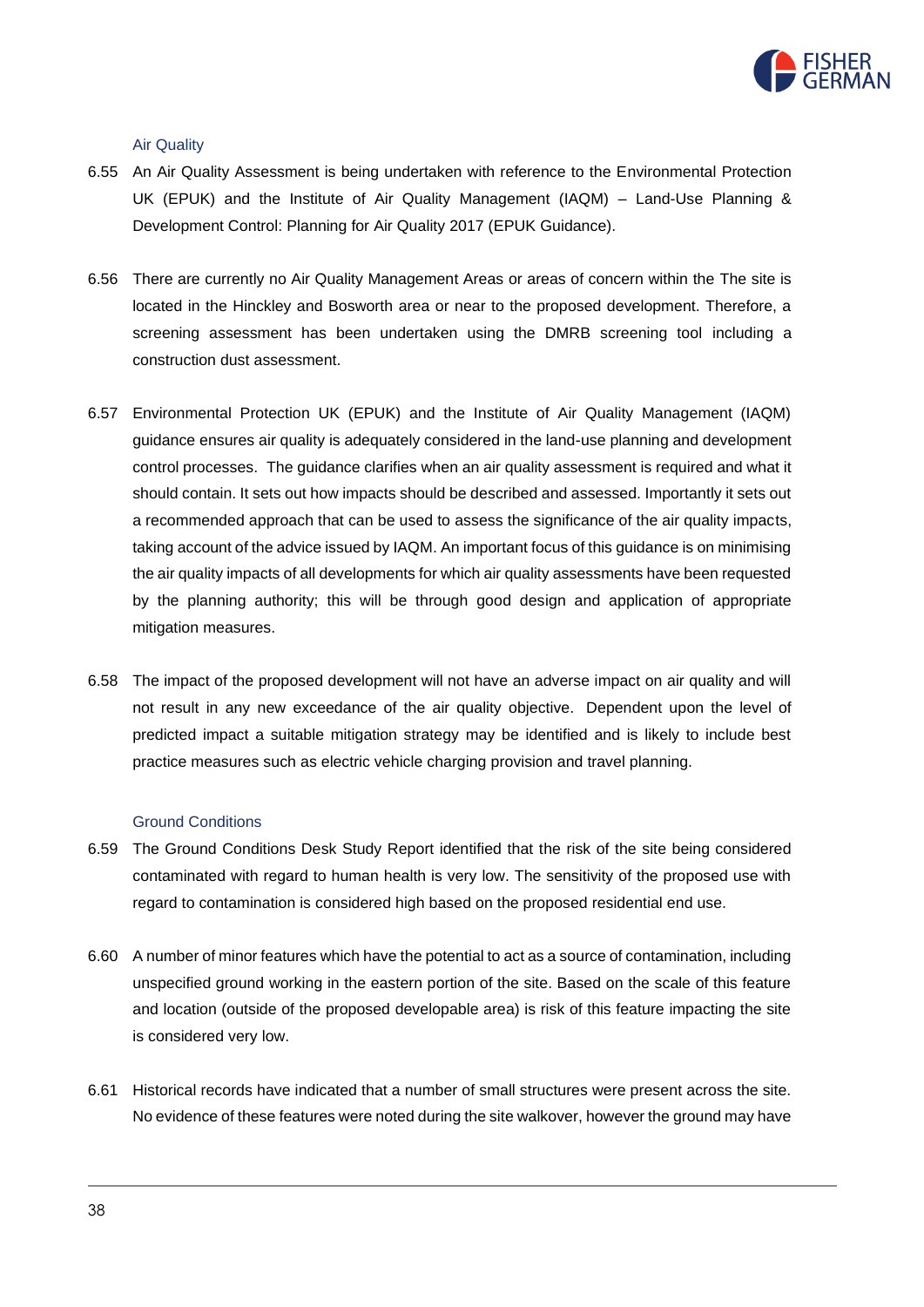

been disturbed locally in this area. The risk of these features impacting the site is considered very low.

- 6.62 A pond and electrical substation were noted on site records in the western portion of the site. It was not possible to confirm the presence of these features during the site walkover. The risk of these features impacting the site is considered very low at this stage.
- 6.63 The site is generally considered to be at a low risk of soil contamination, however for confirmatory purposes it would be prudent to undertake chemical testing across the site for commonly occurring contaminants. Site investigation works should be targeted towards the potential soil contamination sources identified above.
- 6.64 No significant potential sources of ground gas have been identified on the site or in the surrounding area. However, any made ground associated with the infilled ground working in the eastern portion of the site may have the potential to act a source of ground gas. Gas monitoring is recommended to establish the gassing regime of the site.
- 6.65 The risk of the site being considered contaminated with regard to Controlled Waters is considered very low. The site is classified as Secondary Aquifer associated with the underlying geology.
- 6.66 Site investigations are recommended to confirm the potential risk to the identified receptors are at an acceptable level, and that no remedial action is required.

#### Design

- 6.67 The proposed development has been designed to ensure that it will successfully integrate into its surroundings, both in terms of the existing important features of the site and how the development will integrate into the wider area.
- 6.68 The Design and Access Statement demonstrates that the Illustrative Masterplan is founded on a number of key design principles in order to achieve a high quality, sustainable residential development.
- 6.69 The proposals have adopted a landscape driven approach and will include significant levels of high quality public open space. This will include a new equipped play area with further natural play areas, trim trail, amenity space and a number of attenuation and biodiversity ponds, embracing the site's ecological assets as a setting for new family homes.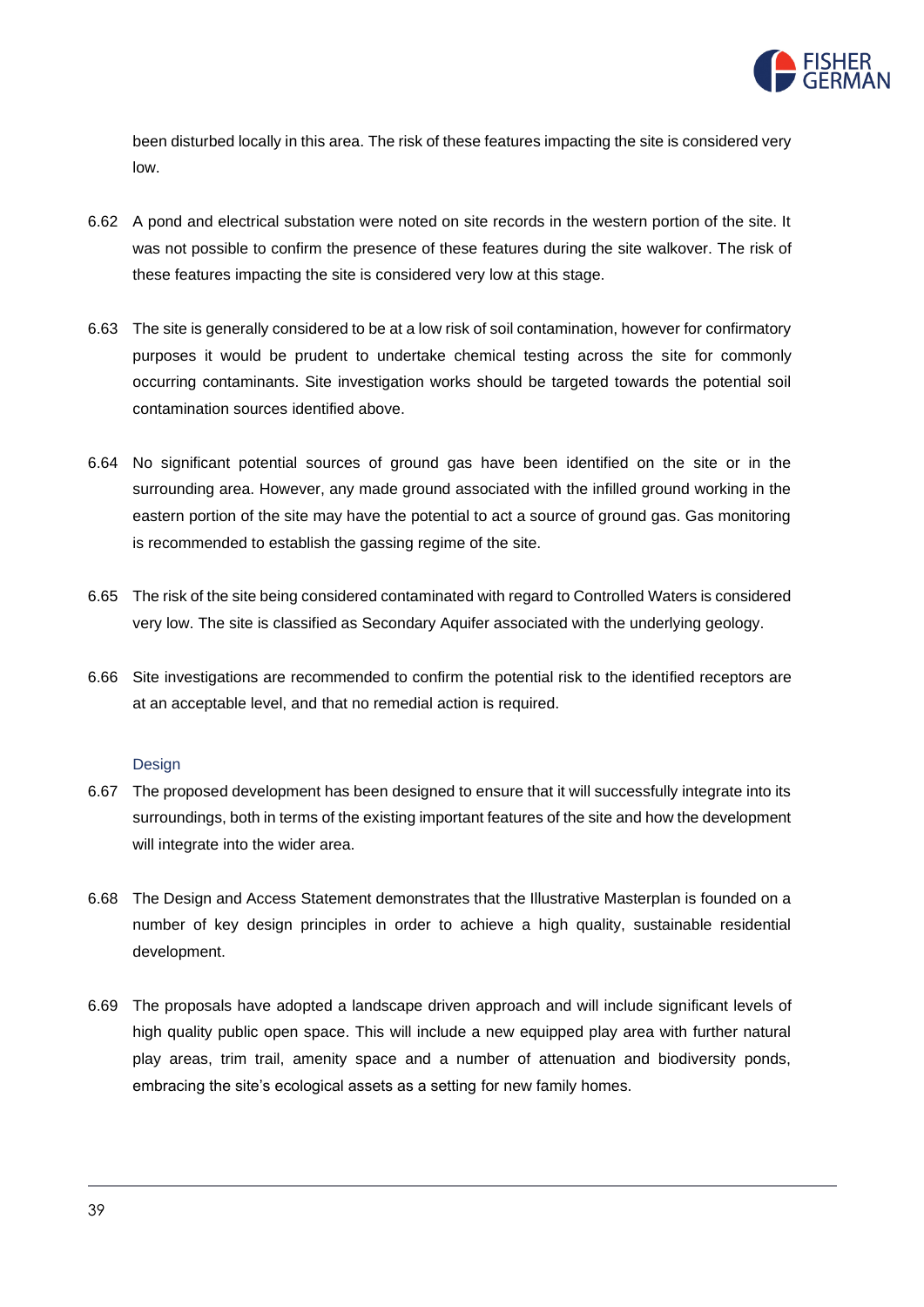

6.70 The scheme has emerged through a thorough process of design development and through a comprehensive public and stakeholder consultation process. This has been discussed in detail within the Design and Access Statement, which accompanies the planning application.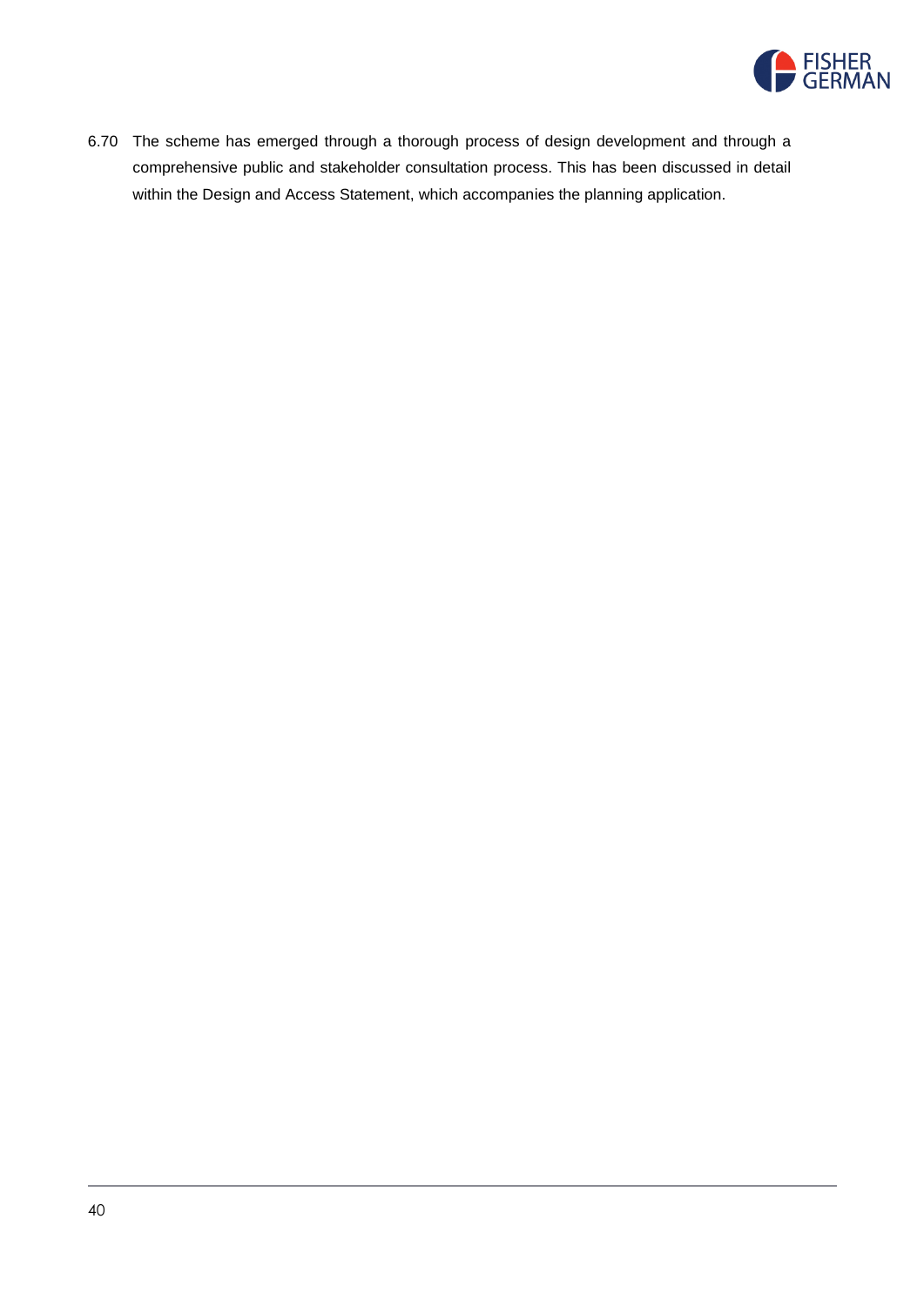

# **07** Conclusion

- 7.1 This Planning Statement has been prepared in support of an outline planning application for a residential development on land off Station Road, Market Bosworth.
- 7.2 Market Bosworth is acknowledged to be a one of the Council's most sustainable rural settlements, only behind the urban areas of Hinckley, Burbage and Earl Shilton and Barwell, thereby forming a significant part of the settlement hierarchy for Hinckley and Bosworth, and thus is suitable and capable of accommodating sustainable development.
- 7.3 The Station Road site is in a sustainable location, and has been accepted as such by Officer's, evidenced by the recommendation for approval in the 2014 application.
- 7.4 The proposed development will deliver a highly sustainable residential development with positive social, economic and environmental benefits, whilst also assisting the Council in boosting the supply of housing and the delivery of housing in future years. By approving the development proposals at Station Road, this will contribute towards sustaining and increasing the vitality and viability of the local services and facilities, thus contributing towards creating and maintaining a sustainable and balanced community and promoting a strong local economy.
- 7.5 As expanded on in Section 6 above, the scheme will deliver a number of benefits for the future and existing local community, which will include:
	- Construction of additional housing to significantly boost Hinckley and Bosworth Council's supply of both market and affordable housing, including a mixture of dwelling types and sizes, ranging from bungalows, flats, terraced units, semi-detached and detached family properties across 1, 2, 3 and 4 bedrooms;
	- New public open space, including parkland, a LEAP and trim trail for both existing and future residents;
	- The protection and enhancement of existing landscape and biodiversity habitats; and
	- A boost to the local economy through employment and training opportunities during construction, increased spend from local residents in the local economy following completion, together with the delivery of New Homes Bonus.
- 7.6 The Council recognise that the housing policies in the development plan are out of date as they focus on delivery of a lower housing requirement than required by the current standard methodology figure. The application should therefore be determined in accordance with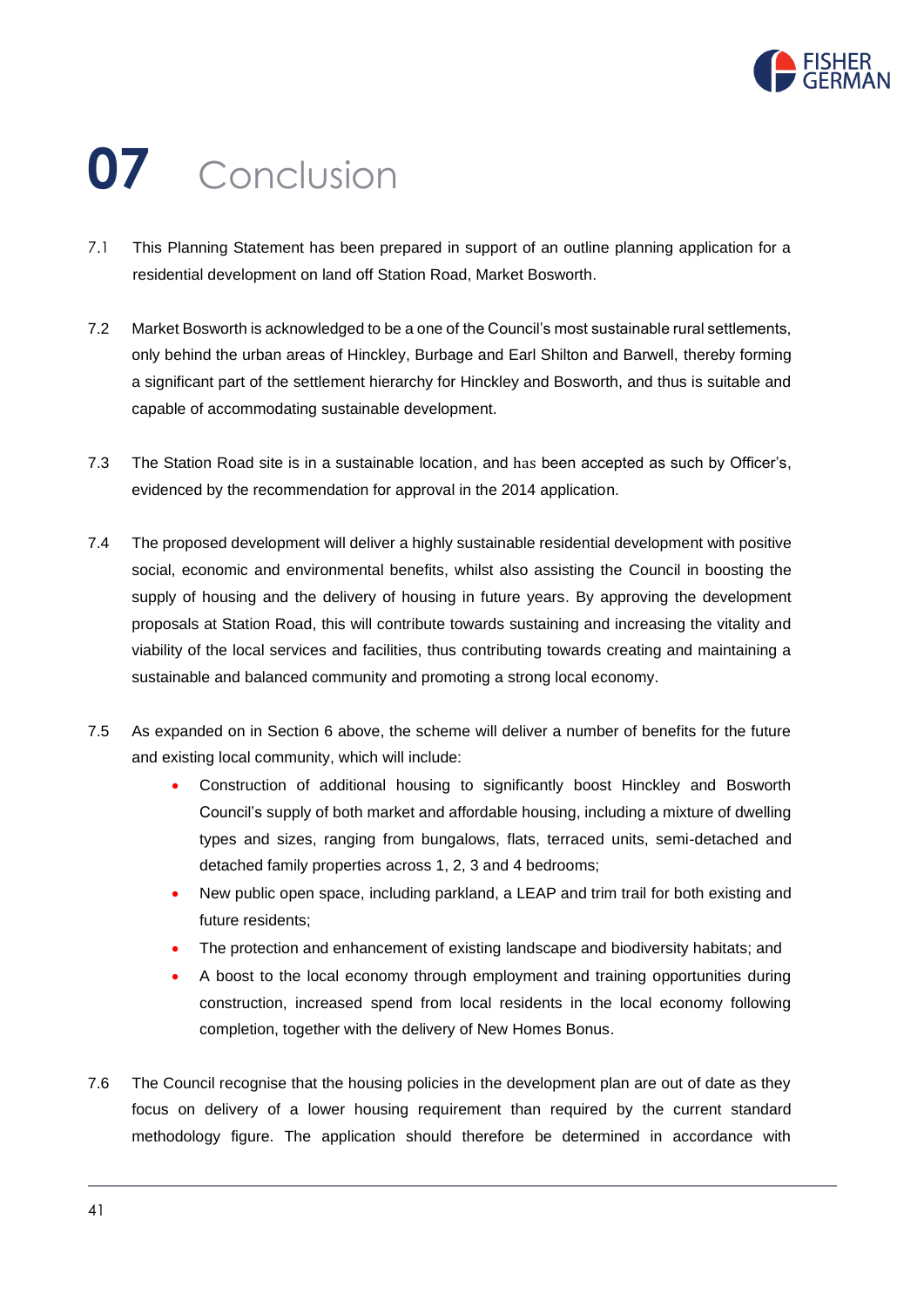

Paragraph 11(d) of the Framework. and planning permission granted. This Statement and the technical reports submitted with this application confirm that the adverse impacts of granting planning permission for the proposed development will not significantly and demonstrably outweigh the significant benefits which will be delivered as a result of the new housing proposed. The proposals are therefore considered to constitute sustainable development and should be approved without delay in accordance with paragraph 11 of the NPPF, subject to the imposition of appropriate conditions and a S106 obligation.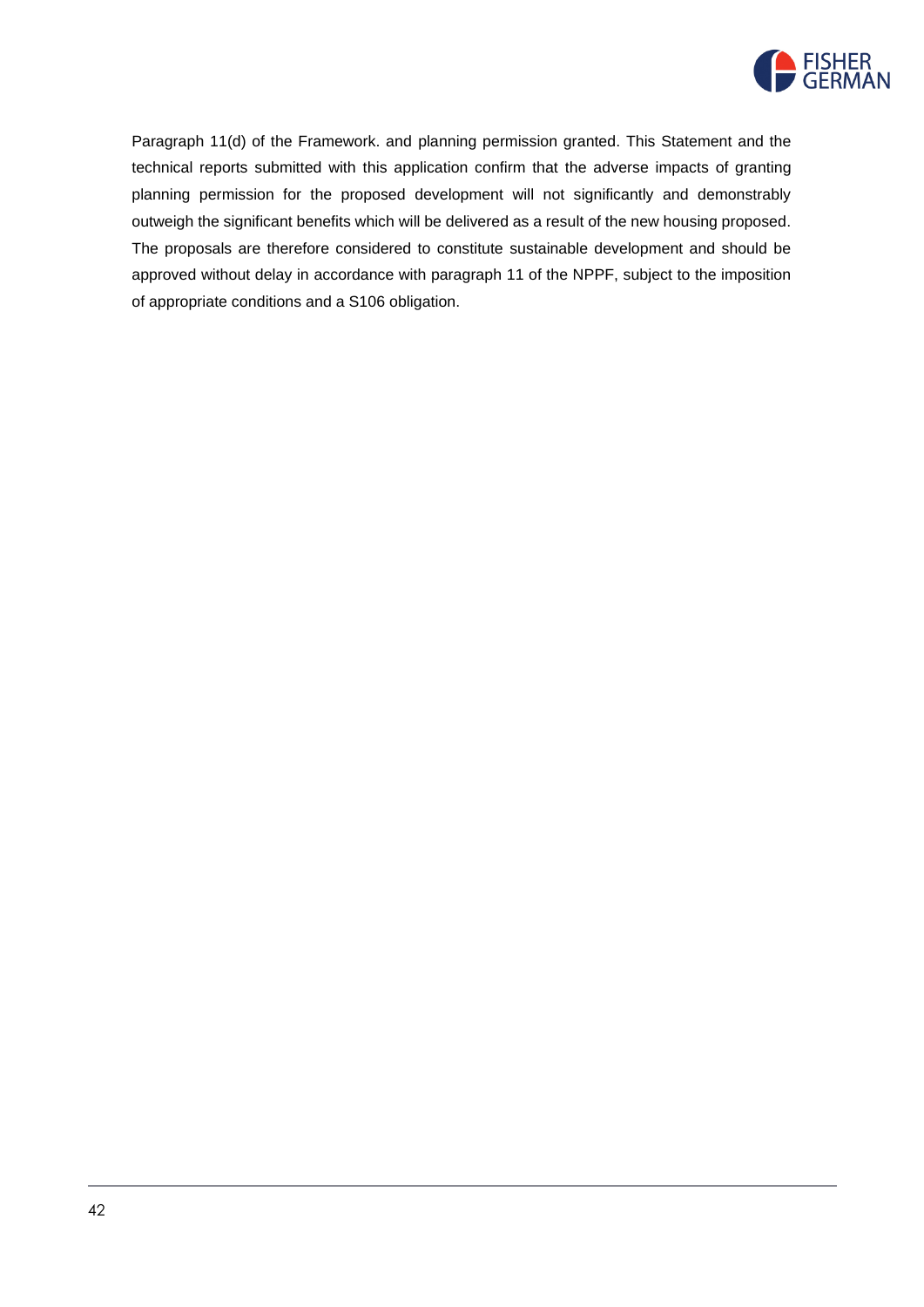



Committee Report 14/00674/FUL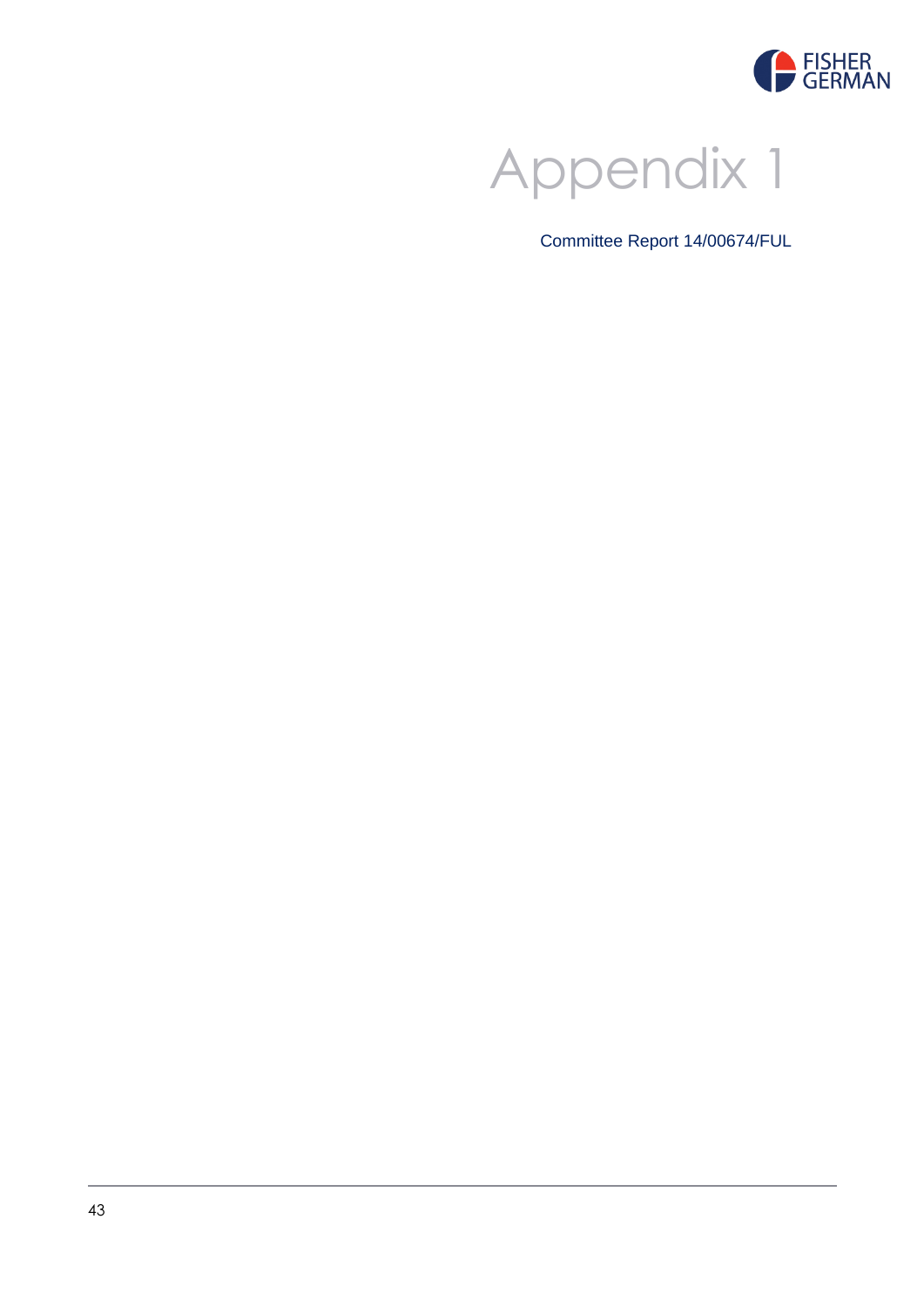| Item:               | 01                                                                                                                                                   |
|---------------------|------------------------------------------------------------------------------------------------------------------------------------------------------|
| <b>Reference:</b>   | 14/00674/FUL                                                                                                                                         |
| <b>Applicant:</b>   | <b>Charles Church North Midlands</b>                                                                                                                 |
| Location:           | Land At Station Road Market Bosworth Leicestershire                                                                                                  |
| Proposal:           | Erection of 64 dwellings and associated works including 2 no.<br>balancing ponds, formal play area space and public open space<br>(revised proposal) |
| <b>Target Date:</b> | 8 October 2014                                                                                                                                       |

## **RECOMMENDATION:- Grant subject to S106 obligations and subject to conditions.**

#### **Introduction:-**

This application is to be considered at Planning Committee in accordance with the Scheme of Delegation, as it is a major application.

#### Application Proposal

Full planning permission is sought for the erection of 64 dwellings and associated works including 2 no. attenuation ponds, formal play space, public open space and an equipped play area. The scheme proposes 38 open market dwellings and 26 affordable dwellings.

This is a revised proposal following refusal of planning application 13/00520/FUL. This application was refused at Planning Committee on 04 February 2014 for the following three reasons:-

- 1. In the opinion of the Local Planning Authority the proposed development will result in an adverse urbanising effect of the landscape, resulting in harm to the intrinsic character and beauty of the countryside, contrary to the requirements of Saved Policy NE5 of the adopted Hinckley and Bosworth Local Plan (2001) and the requirements of Paragraph 17 of the National Planning Policy Framework.
- 2. In the opinion of the Local Planning Authority the proposed development would fail to deliver sustainable development in so far as it would restrict the growth of existing businesses through introducing a residential use in close proximity to a noisy industrial use. Furthermore, the applicant has failed to satisfactorily demonstrate how noise generated by the nearby JJ Churchill factory could be satisfactorily mitigated to safeguard residential amenity. Approval of the proposal would therefore be contrary to Saved Policy BE1 (criterion h) of the Hinckley and Bosworth Local Plan (2001) and Paragraphs 17 and 19 of the National Planning Policy Framework.
- 3. In the opinion of the Local Planning Authority the proposed development would bring forward significant residential development on an unallocated site ahead of full consideration and consultation of the Site Allocation and Generic Development Control Policies DPD and would undermine the aspirations to bring forward the community's preferred site for new housing development as set out in the emerging Site Allocations and Development Management Policies DPD and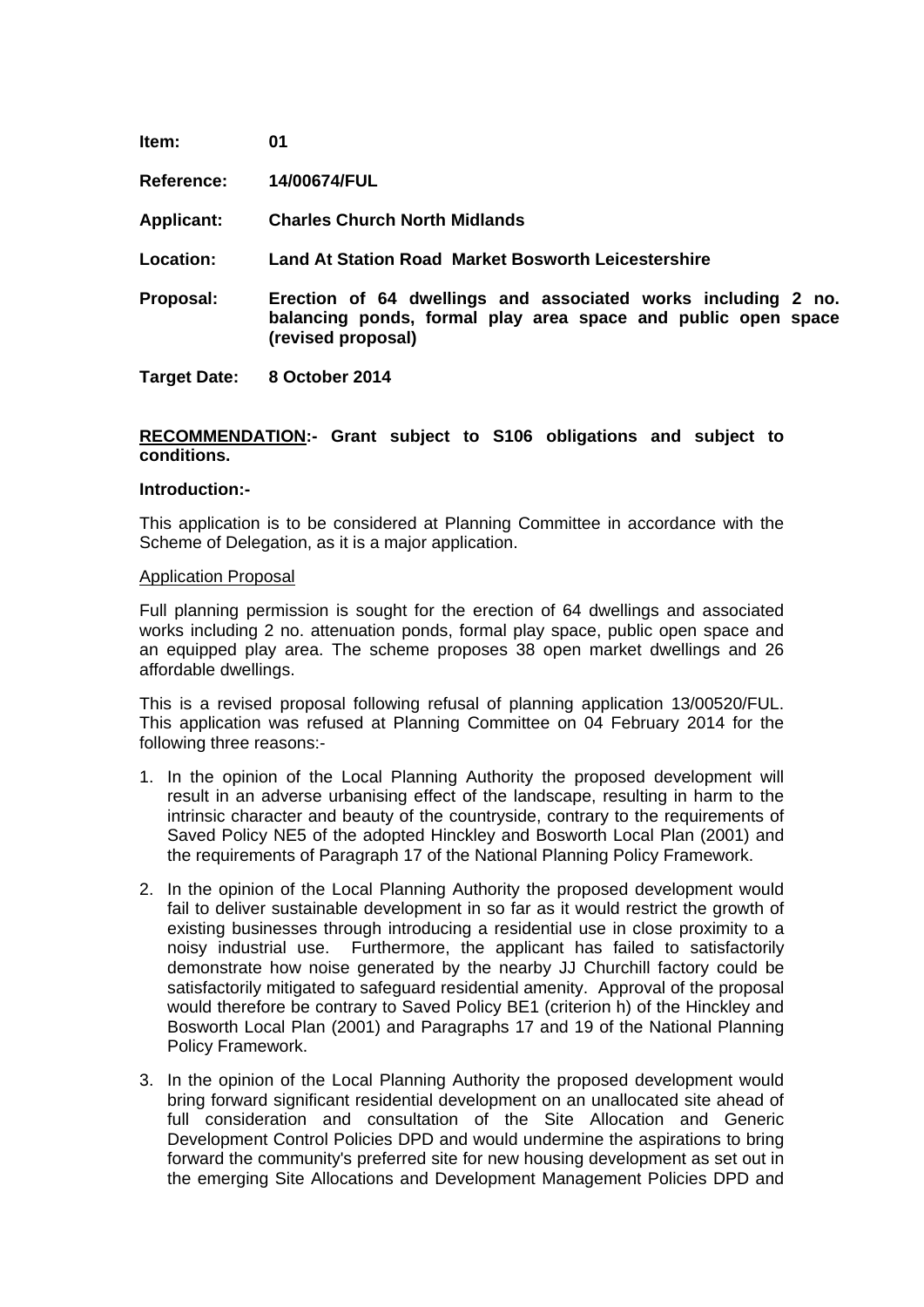the emerging Market Bosworth Neighbourhood Development Plan. The proposal if approved would therefore be contrary to the principles of the National Planning Policy Framework with regards to plan making and consultation.

The applicant has submitted an appeal against the Council's decision to refuse application ref. 13/00520/FUL and a public inquiry is scheduled for 09 - 11 September. Prior to the appeal being heard the applicant has decided to resubmit a revised proposal reducing the number of dwellings by one unit from 65 to 64 dwellings and making revisions to the layout to re-locate plots 13 - 18 further back into the site in an attempt to overcome the noise concerns that were raised previously. These revisions present the Council with an opportunity to consider the merits of the planning application afresh against all material planning considerations.

Vehicular access is proposed from the existing access which serves Kyngs Golf Club off Station Road to the south east of the site.

Off-site works to Station Road include the widening of an existing footway to 2.5 metres to the east of the access site and to the west of the access site, up to the byway and access for Wharf Farm, in addition to a new junction layout including a ghost island right turn.

Application 13/00778/FUL for additional formal play space adjoining the on-site formal play space was approved previously but would be linked to this application through the S106 Agreement.

#### The Site and Surrounding Area

The site is roughly rectangular in shape measuring approximately 2.97 hectares and bounded by mature hedgerows to the north and west. A mature hedgerow which runs through the site is set to be retained and an existing pond utilised and enlarged for the central attenuation zone.

The site is bound to the north by the Kyngs Golf and Country Club, to the south by Station Road and to the east and west by agricultural fields.

The site is located outside the settlement boundary of Market Bosworth, as defined by the adopted Hinckley and Bosworth Local Plan Proposals Map (2001).

#### Technical Documents submitted with application

Access Proposals Arboricultural Survey Archaeological Survey Design and Access Statement Ecological Appraisal Flood Risk Assessment Great Crested Newt Survey Planning Statement Statement of Community Involvement Transport Assessment Travel Plan.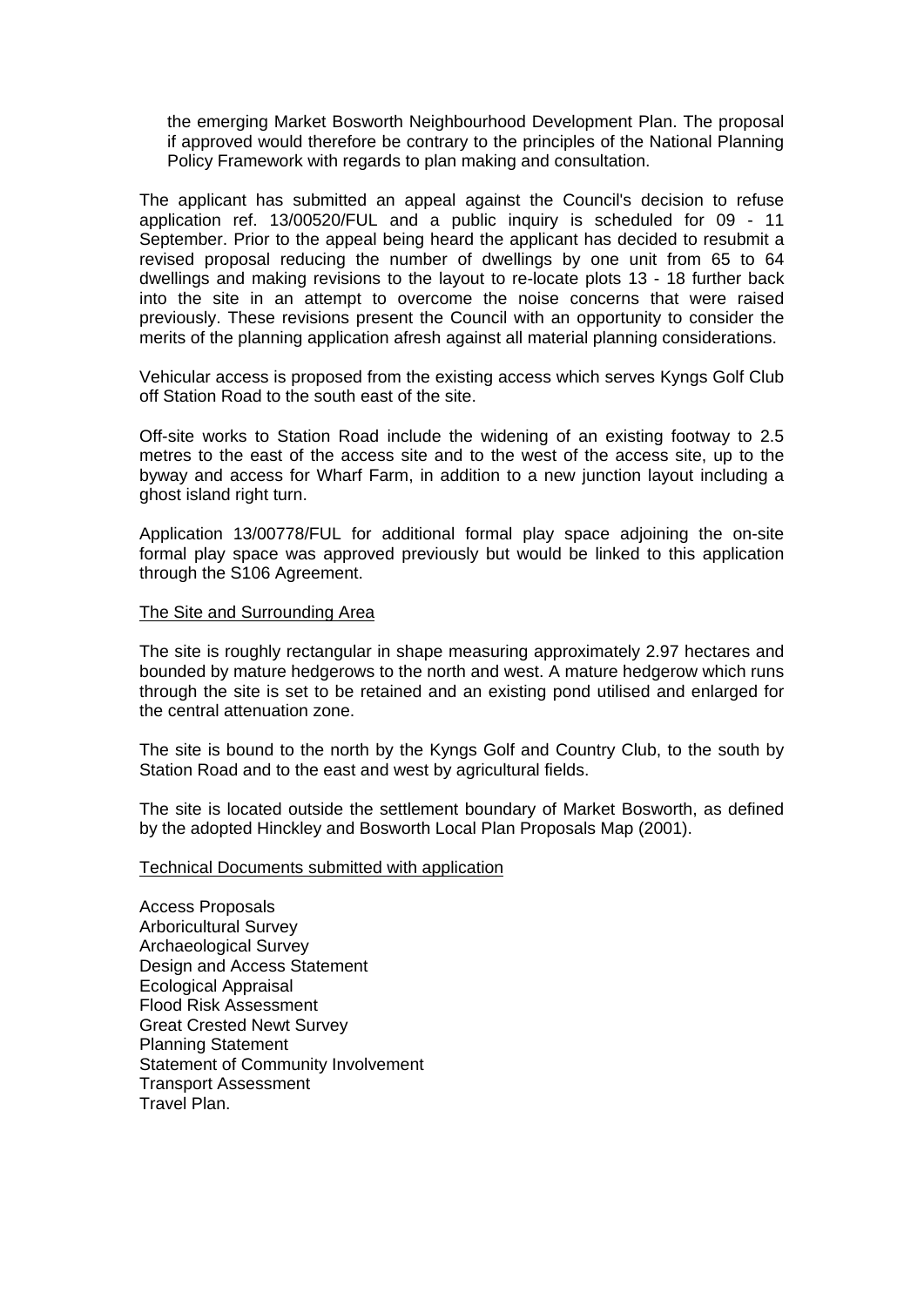# **Relevant Planning History:-**

 $\overline{\Box}$ 

| 14/00001/TPORD | <b>Tree Preservation Order</b>                                                                                                 | 10.04.14          |
|----------------|--------------------------------------------------------------------------------------------------------------------------------|-------------------|
| 13/00520/FUL   | Erection of 65 dwellings and<br>associated works including 2<br>balancing ponds, formal play area<br>space, public open space. | Refused 11.02.14  |
| 13/00778/FUL   | Development for 664 sqm of<br>formal play space, linked<br>with application 13/00520/FUL                                       | Approved 11.02.14 |

| © Crown copyright. All rights reserved Hinckley & Bosworth Borough Council LA00018489 Published 2006 |
|------------------------------------------------------------------------------------------------------|

## **Consultations:-**

No objection subject to conditions have been received from:-

Environment Agency Severn Trent Water Director of Environment and Transport (Highways) Directorate of Chief Executive (Ecology) Directorate of Chief Executive (Archaeology) Head of Community Services (Pollution) Head of Corporate and Scrutiny Services (Tree Officer) Head of Community Services (Land Drainage) Head of Business Development and Street Scene Services (Waste Minimisation).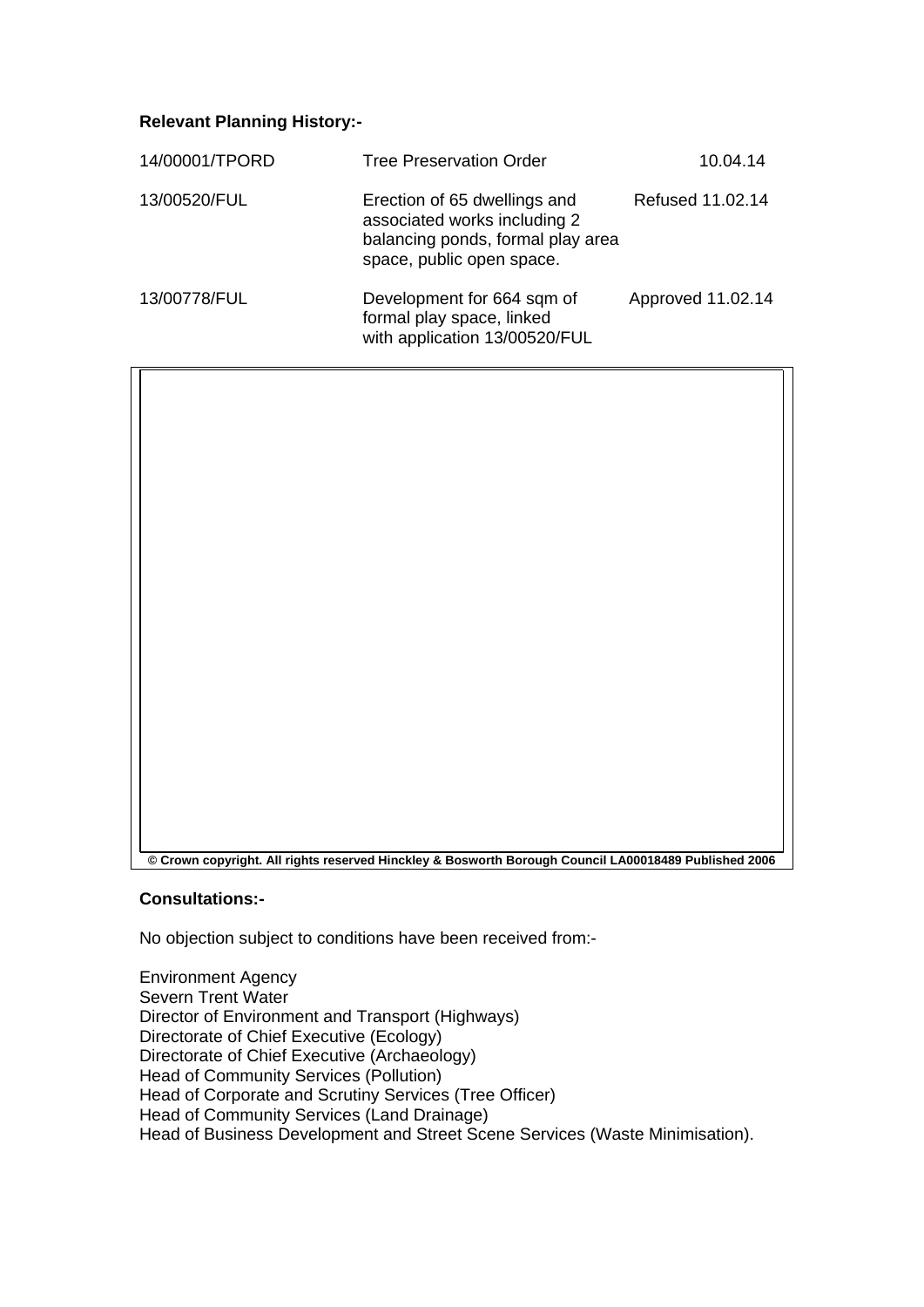Site notices and a press notice were displayed. In addition neighbours immediately adjoining the site were consulted.

Market Bosworth Parish Council raises the following objections:-

- a) open intrusion into the countryside
- b) inadequate drainage and risk of flooding
- c) proposed attenuation zones will be bogs
- d) community involvement document is incorrect
- e) housing mix proposed in unsuitable for the needs of the town
- f) the S106 money would not help relieve pressure on existing services
- g) highway safety issues on Station Road
- h) design of the dwellings is poor
- i) premature to the emerging Neighbourhood Plan
- j) responsibility for maintenance of hedgerows and open space.

Market Bosworth Neighbourhood Forum raises the following objections:-

- a) application is premature to the emerging Neighbourhood Plan
- b) would significantly jeopardise the Neighbourhood Plan making process
- c) the Borough Council nominated Market Bosworth to the vanguard neighbourhood plan
- d) the emerging plan is at an advance stage but has not been adopted
- e) the proposal would destroy a key approach and view into town from the west and remove a key vista to the north
- f) contrary to emerging policies of the Neighbourhood Plan
- g) contrary to the NPPF
- h) contrary to the principles of localism
- i) the Planning Minster has recently written a statement to support neighbourhood planning.

Market Bosworth Society raises the following objections:-

- a) number of dwellings being proposed for the site too high housing needs remains at no more than 41
- b) public consultation no provision of bungalows
- c) public highway remaining stretch of footway is still inadequate
- d) no acknowledgement of the amount of S106 funding which will be required to cover the expansion of services
- e) no reference to a routing restriction
- f) no mention of vehicle washing facilities
- $\alpha$ ) no mention of who will take responsibility for the management and maintenance of green spaces and boundaries
- h) dwellings will only exacerbate the current parking problems with parking in the centre
- i) previous recommendations on this site was for a 40 metres set back from Station Road to preserve the green aspect of this approach to the town and horse chestnut trees and to allow the carriageway to be widened and construction of an off-road footway and cycleway - this is still viable and could be achieved if numbers were reduced to 41
- j) 70% of respondents from the public consultation did not support this development.
- k) landscape impact, views into the site from surrounding public rights of way
- l) the development at the adjacent Waterside site was a brownfield redevelopment
- m) the town is actually the size of a village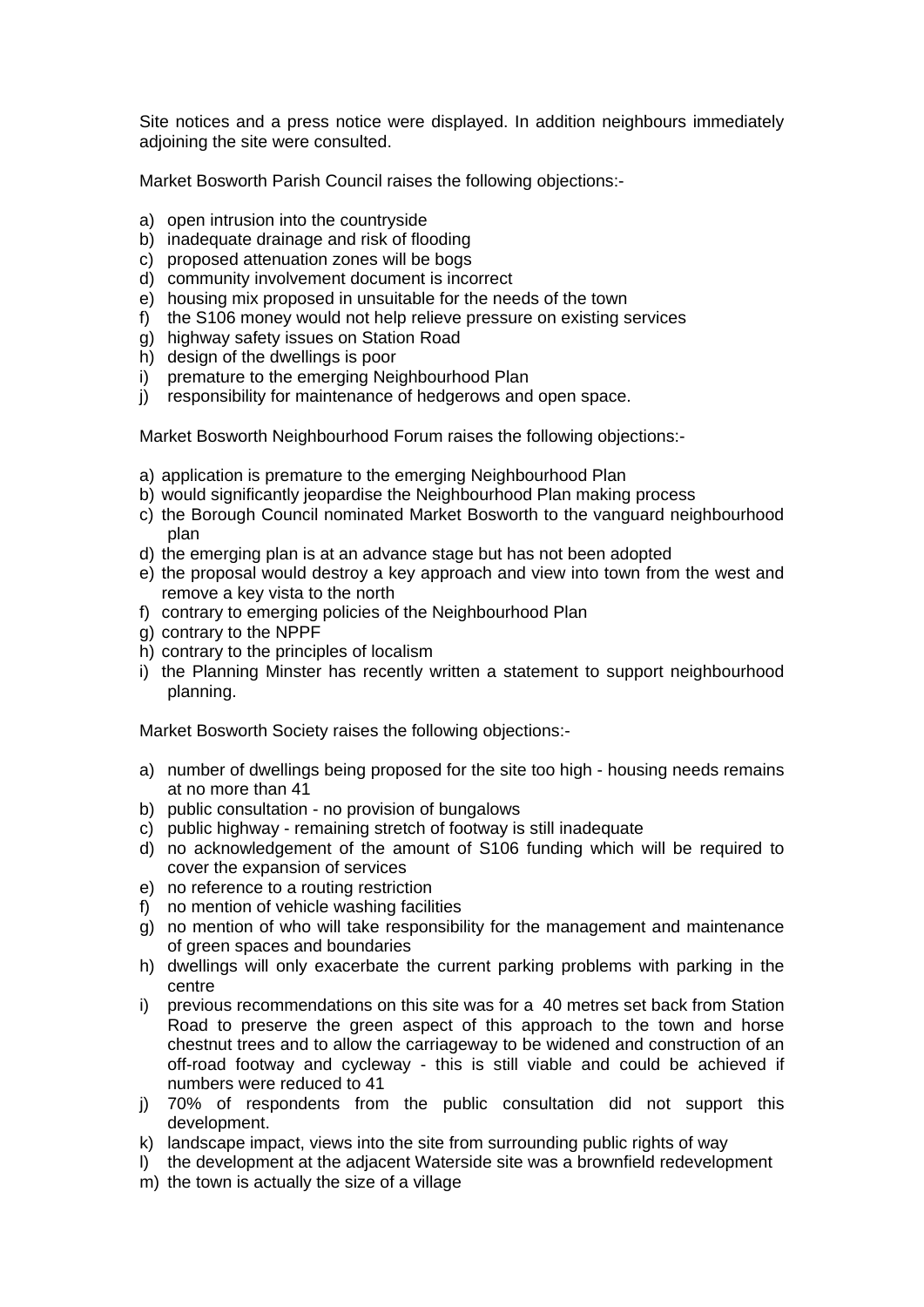- n) the approaches to Market Bosworth are important green fingers providing a transition between town and countryside
- o) application would be premature to the Neighbourhood Plan.

David Tredinnick MP has raised the following objections:-

- a) this revised proposal is subject to an appeal
- b) should as a matter of principle refuse
- c) neighbourhood Plan does not allocate site
- d) principles of localism must be upheld
- e) firms on the industrial estate will be forced to relocate
- f) proposal will result in landscape impact
- g) flooding problems will be created
- h) concern with the way plans have been displayed on the website, some from the previous proposal.

Councillor Michael Mullaney has raised the following objections:-

- a) the previous planning application was refused by Planning Committee
- b) the Neighbourhood Plan Forum has spent time engaging showing that 64% of residents supported the site to the south of Station Road
- c) the site south of Station Road would allow local firms to expand creating a boost to the local economy
- d) site south of Station Road is consistent with the Council's preferred site allocation
- e) the land north of Station Road is protected by the NDP's Views and Vistas map
- f) the site proposed is outside of the settlement boundary.

12 letters of objection were received from local residents. Summary of comments received:-

- a) any houses above the residual is unnecessary and unsustainable
- b) Market Bosworth cannot cope with additional housing and population
- c) current open green spaces in Market Bosworth should be preserved, ruining natural beauty
- d) ruining the approach into Market Bosworth
- e) new residential development is not required vacant properties at Pipistrelle Drive development and Sedgemere development has not commenced
- f) creating a ribbon development is exercising bad planning
- g) would destroy a greenfield site
- h) outside the settlement boundary
- i) open aspect from the canal disappearing
- j) unacceptable impact upon the landscape setting
- k) style of houses are not in keeping with Market Bosworth
- l) the statement on public consultation is inaccurate and misleading
- m) the developer has not participated in the neighbourhood plan process and ignored requests and have not engaged with a significant proportion of the local population
- n) the formal consultation for the 2009 Site Allocations and Development Control Policies DPD resulted in clear preference for land behind the industrial estate
- o) NPD public event and website poll all show a clear preference for the land to be developed south of Station Road
- p) mixed use development being brought forward to the south of Station Road through the Market Bosworth plan offers the potential to meet the needs of existing and future employers and other community benefits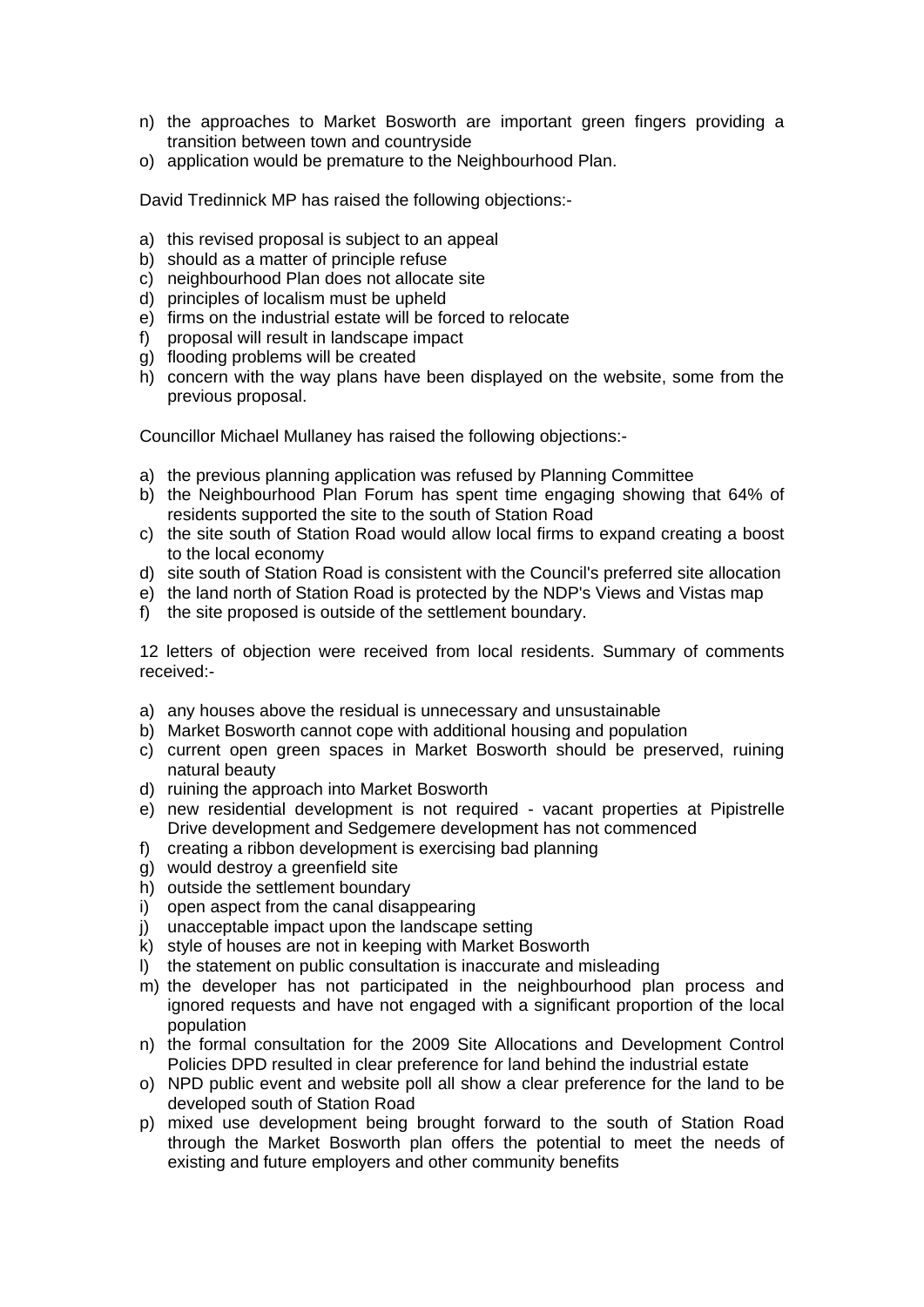- q) It is premature to consider this application; wiser to await the outcome of the neighbourhood plan
- r) site is liable to flooding with springs and high water table
- s) additional water will be brought through the pipe out onto land
- t) the proposed sewage pumping station needs to have adequate storage capacity.
- u) Increase in traffic
- v) access to Churchill site must not be restricted, layout does not show the Churchill entrance
- w) creating an additional 130 cars travelling up and down through the village
- x) a routing restriction for vehicles over 7.5 tons should be agreed
- y) poor pedestrian access between the north west part of the development to schools and local service centre
- z) footpath too narrow and not fit for purpose
- aa) lorry washing facilities should be put on site
- bb) housing too close to engineering firm could result in future complaints and impact upon their operations - a greater buffer/distance is required
- cc) site has a pond and wildlife which has not been considered
- dd) wildlife will no longer have anywhere to live
- ee) need for bungalows
- ff) does not provide the kind of dwellings needed by the community
- gg) health and education will not be able to cope
- hh) private right of way between two play areas.

# **Policy:-**

## National Policy Guidance

The National Planning Policy Framework (NPPF) 2012 The National Planning Practice Guidance (NPPG) 2014 The Community Infrastructure Levy (CIL) Regulations 2010.

## Hinckley & Bosworth Core Strategy 2009

Policy 7: Key Rural Centres Policy 11: Key Rural Centres Stand Alone Policy 15: Affordable Housing Policy 16: Housing Density, Mix and Design Policy 17: Rural Needs Policy 19: Green Space and Play Provision.

## Hinckley & Bosworth Local Plan 2001

Policy RES5: Residential Proposals on Unallocated Sites

Policy IMP1: Contributions Towards the Provision of Infrastructure and Facilities Policy REC2: New Residential Development - Outdoor Open Space Provision for Formal Recreation

Policy REC3: New Residential Development - Outdoor Play Space for Children

Policy NE5: Development within the Countryside

Policy NE12: Landscaping Schemes

Policy NE14: Protection of Surface Waters and Groundwater Quality

Policy BE1: Design and Siting of Development

Policy BE16: Archaeological Investigation and Recording

Policy T5: Highway Design and Vehicle Parking Standards.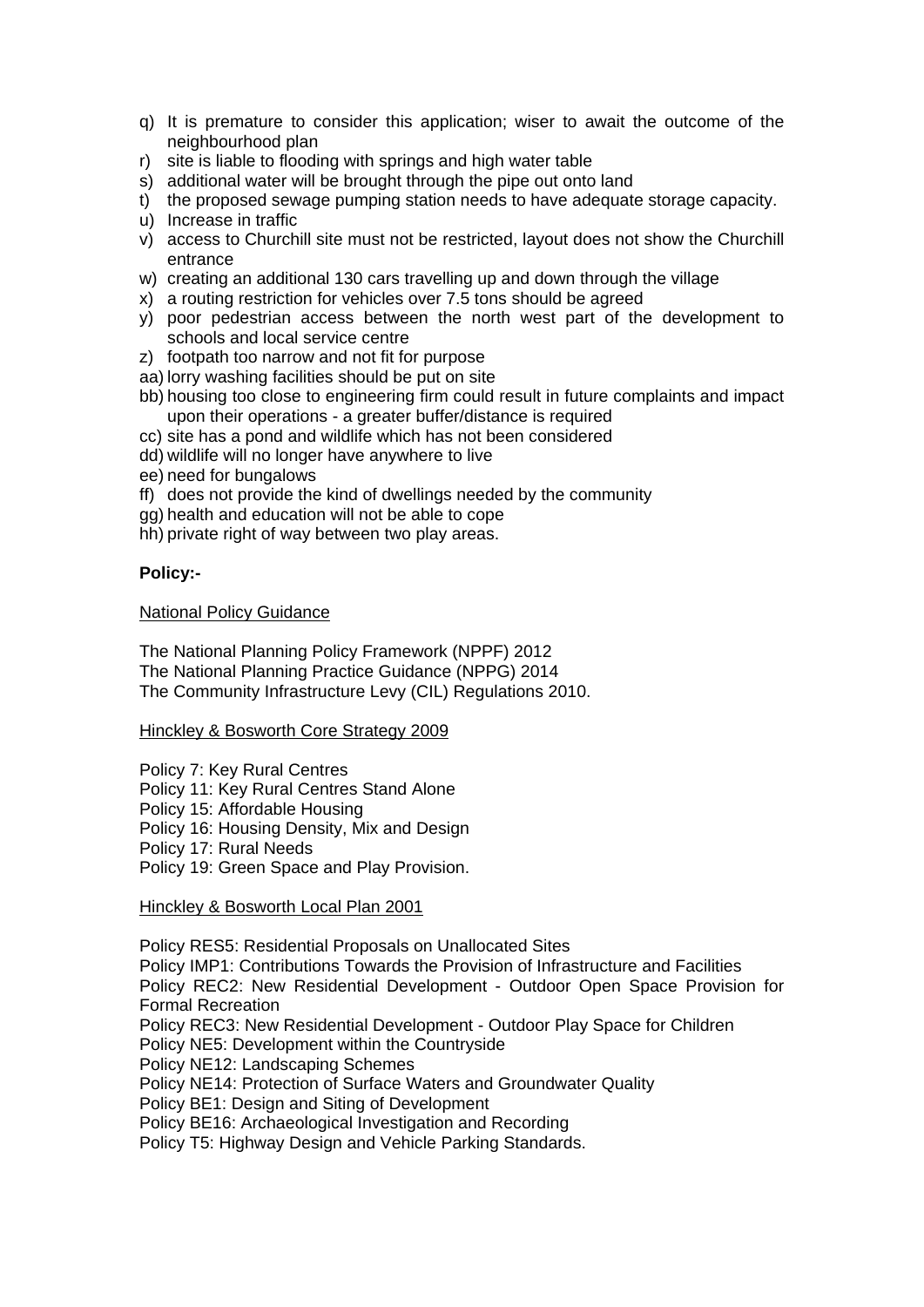# Supplementary Planning Guidance/Documents

New Residential Development (SPG) Play and Open Space (SPD) Affordable Housing (SPD).

## Other Material Policy Guidance

Site Allocations and Development Management Policies Development Plan Document (Pre-Submission)

Strategic Housing Land Availability Assessment (2010)

The SHLAA Review was published in October 2010 and the proposed site forms part of the site assessed under reference AS392. The site was identified as suitable, available and achievable and as a result identified as being developable with a timeframe for development between 2015 - 2020. The SHLAA has been updated in September 2013 and the site is still identified as suitable, available and achievable and is also still developable. The timeframe for development is 2018 - 2023.

# **Appraisal:-**

The main considerations in the determination of this application are:-

- principle of development
- housing land supply
- prematurity
- Impact upon the character and appearance of the countryside
- overall appearance, scale, design and layout
- Impact on residential amenity
- highway considerations
- drainage and flood risk
- archaeology
- ecology & trees
- affordable housing
- Infrastructure improvements.

## Principle of Development

Paragraph 11 - 13 of the National Planning Policy Framework (NPPF) states that the development plan is the starting point for decision taking and that it is a material consideration in determining applications. The development plan in this instance consists of the Core Strategy (2009) and the saved policies of the Local Plan (2001).

Paragraph 14 of the NPPF states that there is a presumption in favour of sustainable development, which should be seen as a golden thread running through both planmaking and decision-taking. This means:

- approving development proposals which accord with the development plan without delay
- where the development plan is absent, silent or relevant policies are out of date, granting permission unless
- any adverse impacts of doing so would significantly and demonstrably outweigh the benefits when assessed against the policies in the NPPF taken as a whole
- specific policies in the NPPF indicate development should be restricted.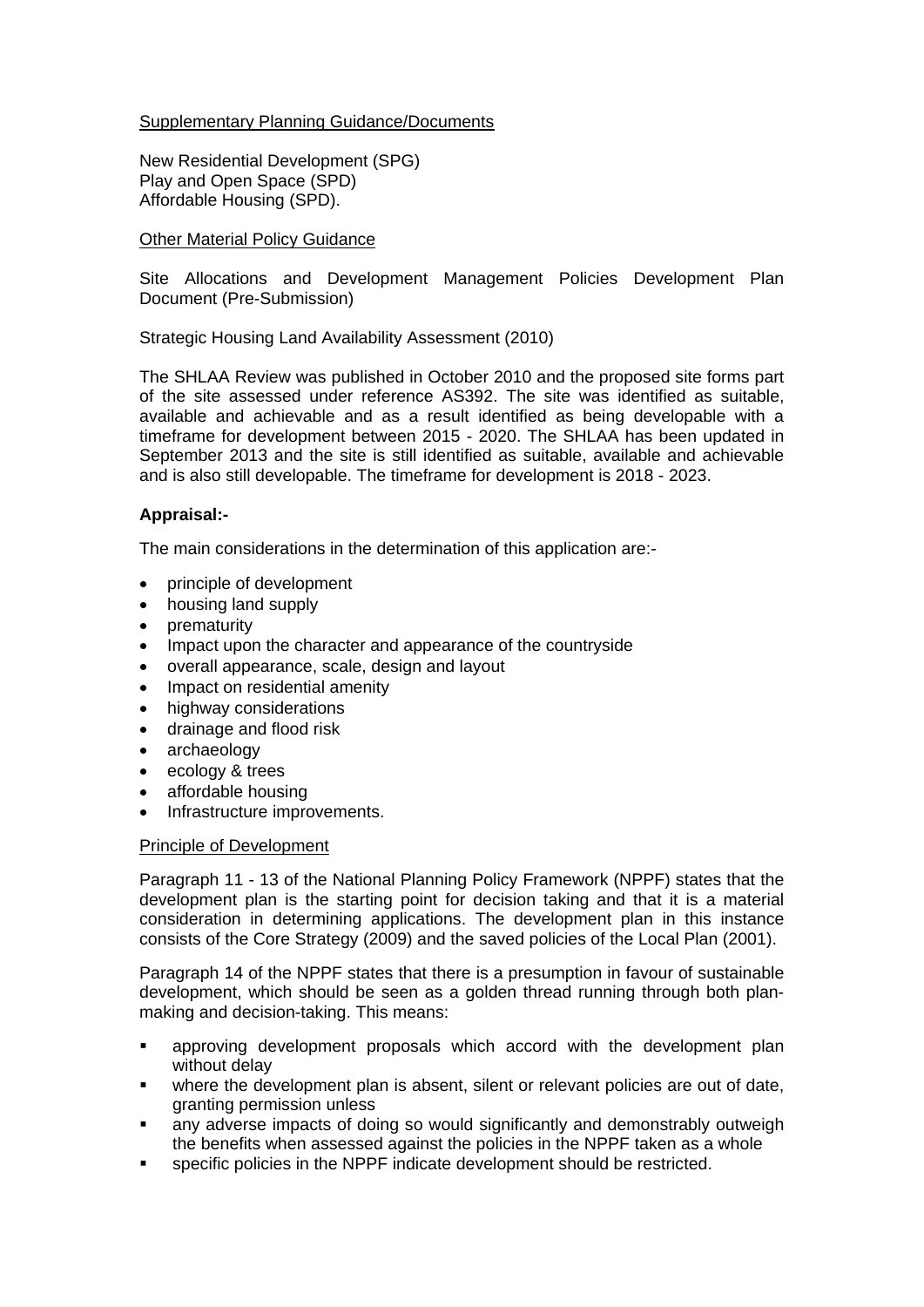## Core Strategy

Policy 7 of the Core Strategy states that in Key Rural Centres housing will be provided within settlement boundaries to provide for a mix of housing. Market Bosworth is defined as a Key Rural Centre due to the local services and facilities it has in place.

Policy 11 of the Core Strategy states that through the plan period land will be allocated for a minimum of 100 dwellings to be provided within Market Bosworth that could not be met within the existing settlement boundary as defined in the 2001 Local Plan in order to maintain rural population levels. The residual requirement as of 01 April 2014 is 43 dwellings.

Emerging Site Allocations & Development Management Policies Development Plan Document (DPD)

The emerging DPD was published in draft form in January 2014. The consultation period ended in March and responses are being considered before submission to the Secretary of State. Given that this document is emerging and has not been through examination in public the weight that can be afforded to it is limited at this stage.

The Site Allocations DPD identifies land to be allocated for housing in Market Bosworth to meet the Core Strategy housing figure identified in Policy 11.

The Pre-submission version of the Site Allocations DPD, unlike the preferred options version, does not identify the application site as a residential site to meet the Core Strategy housing requirement for Market Bosworth. Instead a site to the south of Station Road titled MKBOS02: Land South of Station Road and Heath Road has been identified. This is a mixed use allocation with an accompanying policy titled SA2: Land South of Station Road and Heath Road, Market Bosworth. This policy informs the allocation and requires the following:-

- provision of between 0.5 ha to 1 ha of additional B1, B2 and B8 employment land
- provision of a minimum of 42 dwellings
- provision of doctors surgery or alternative community facility
- allotment provision
- a safe pedestrian access off Station Road
- open space in line with Policy 19 of the Core Strategy.
- affordable housing provision in line with Policy 15 of the Core Strategy.

The justifications for this amendment from the preferred options document to the presubmission version are identified in the Site Allocations Rural Justification Paper and are as follows:-

- Preferred option public consultation responses indicate a preference for this site for residential development over the previously identified preferred option site MKBOS01 and Alternative Options 1 and 2.
- The Employment Land and Premises Review (July 2013) recommends a 0.5-1 ha extension to Station Road Industrial Estate. The allocation of this site for mixed uses enables this extension to be brought forward and the extension enables access to the residential development to the east.
- The Landscape Character Assessment (July 2006) identifies that the landscape setting of Market Bosworth should be protected including open land which penetrates the town centre. The site would be largely screened by the public highway to the north, presenting the least visually intrusive option and would not impact on open land penetrating toward the Market Place.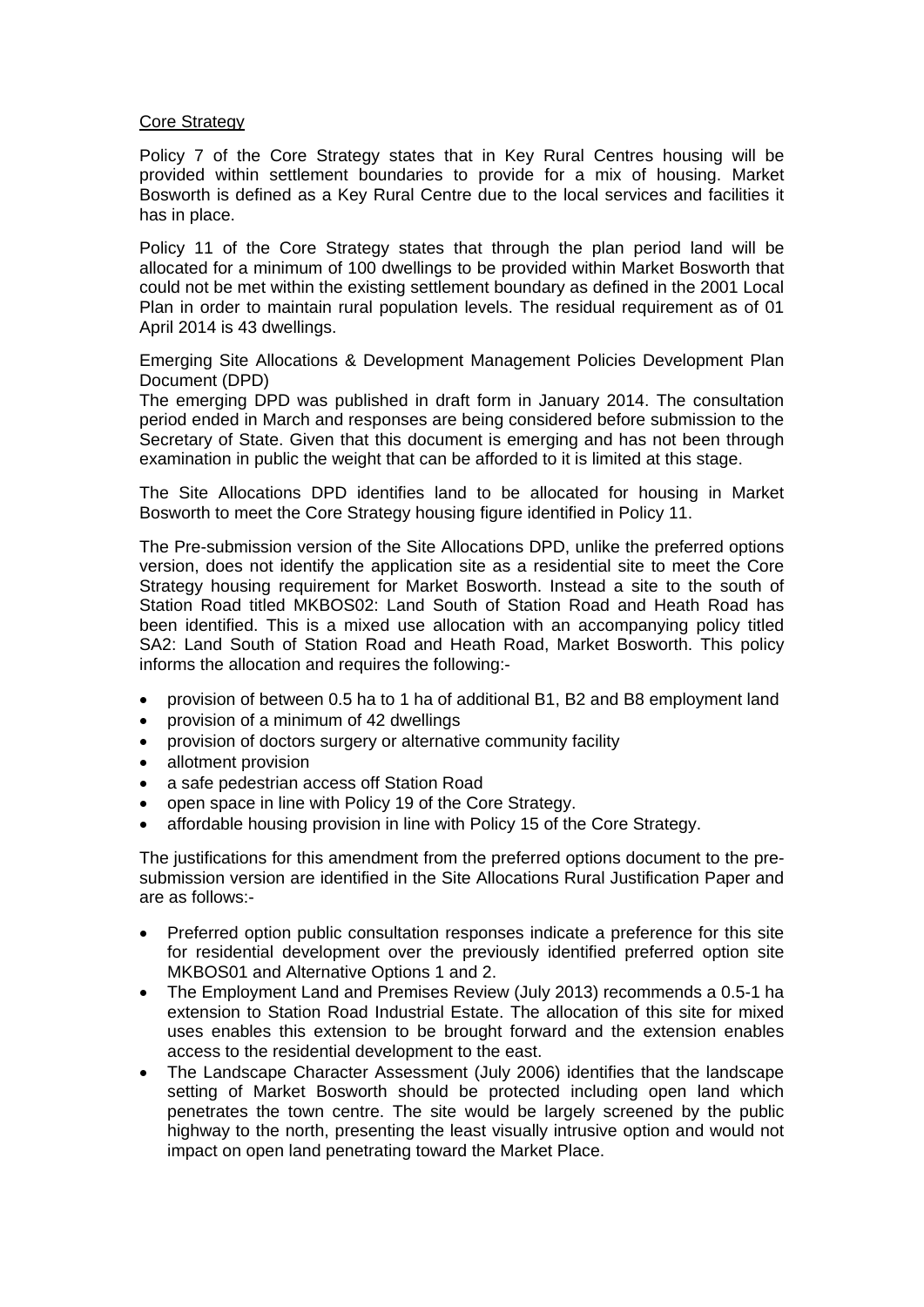The Pre-submission Site Allocations DPD was approved at Full Council on 21 January 2014 to proceed to public consultation and subsequent submission to the Secretary of State. The public consultation ran from February to March 2014. The representations received are currently being considered at it is likely that the plan is expected to be submitted to the Secretary of State later in 2014. An examination in public is then likely to be held in the first half of 2015.

However, even if that document were approved, this does not mean that speculative applications for housing developments on other sites within or close to the settlement should not be approved. Such applications need to be considered on their merits against all relevant policies and other material planning considerations taking into account the presumption in favour of sustainable development.

## Housing Land Supply

Paragraph 47 of the NPPF states that local authorities should identify and update annually a supply of deliverable sites sufficient to provide five years worth of housing against their housing requirements. They should also provide an additional buffer of 5% (moved forward from later in the Plan period) to ensure choice and competition in the market for land. Where there has been a record of persistent under delivery of housing, authorities should increase the buffer to 20% (moved forward from later in the Plan period) to provide a realistic prospect of achieving the planned supply and to ensure choice and competition in the market for land.

When the previous application was considered the Council had a five year supply of housing sites. At that time the Council was projecting significant delivery of the planned number of dwellings later in the plan period at the two SUEs at Barwell and Earl Shilton. This is known as the residual method (Liverpool) where early shortfalls in housing delivery are made up later in the plan period. Whereas the alternative method, which the recently published National Planning Practice Guidance (NPPG) advocates, is that where possible the past undersupply of housing should be dealt with within the next five years (the Sedgefield approach). Due the outcome of several recent appeals, and the delays with the delivery of the two SUEs the Council accepts the latest approach as set out in the NPPG that the Sedgefield approach is now the most appropriate method of calculating housing land supply to boost the supply of housing and make up the shortfall in providing deliverable sites.

Therefore as of April 2014, the Borough Council does not have a five year supply of deliverable housing sites.

Paragraph 49 of the NPPF states that housing applications should be considered in the context of the presumption in favour of sustainable development and that relevant policies for the supply of housing should not be considered up to date if the local authority cannot demonstrate a five year supply of deliverable sites.

The housing supply policies as set out in the Core Strategy are not considered to be up-to-date. The presumption in favour of sustainable development as set out in Paragraph 14 of the NPPF therefore applies.

Paragraph 14 states that there is a presumption in favour of sustainable development, which should be seen as a golden thread running through both planmaking and decision-taking. This means:

• approving development proposals which accord with the development plan without delay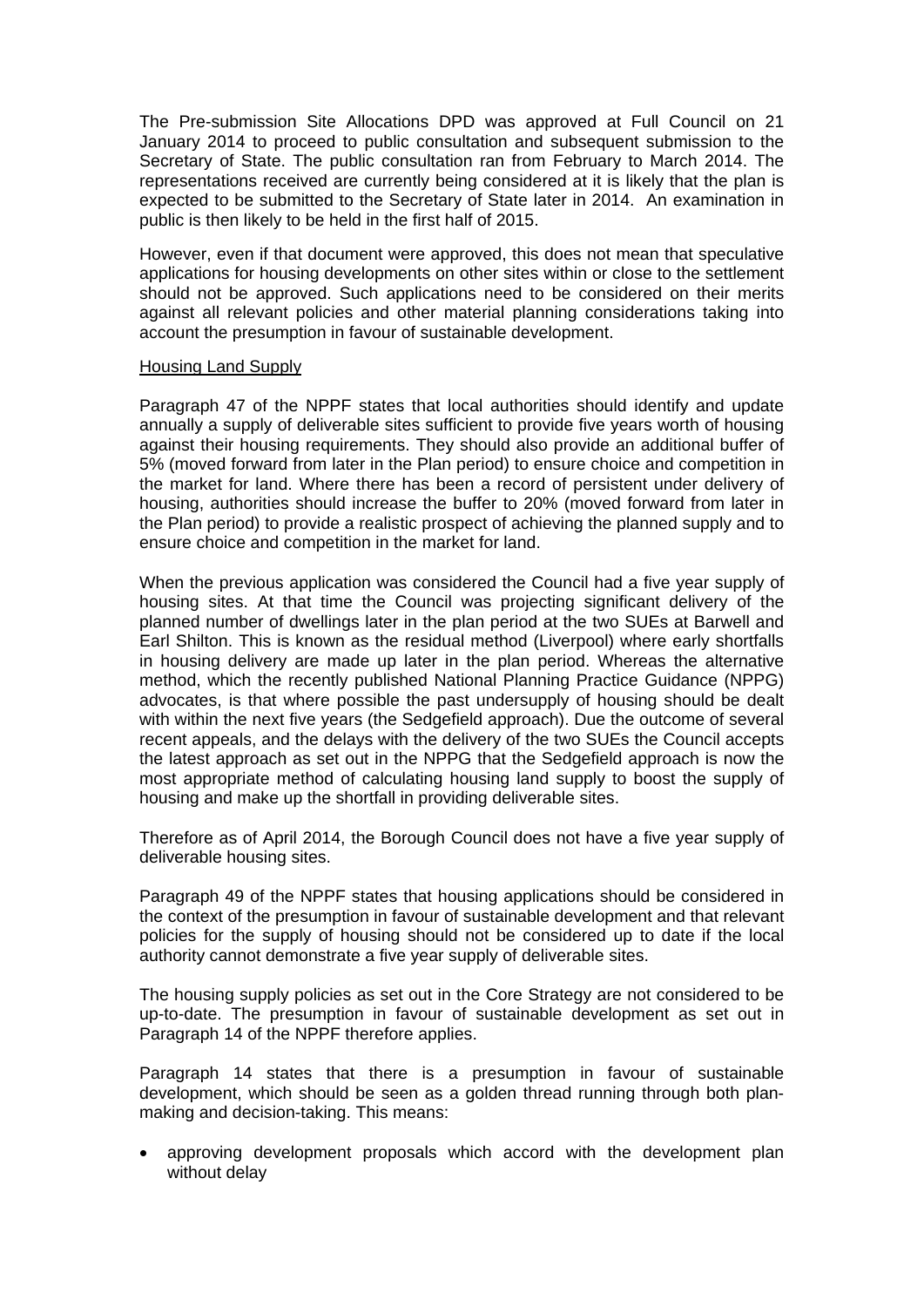- where the development plan is absent, silent or relevant policies are out of date, granting permission unless
- any adverse impacts of doing so would significantly and demonstrably outweigh the benefits when assessed against the policies in the NPPF taken as a whole
- specific policies in the NPPF indicate development should be restricted.

Where the Council does not have a five year housing supply, in accordance with Paragraphs 49 and 14 of the NPPF housing proposals must be considered in the context of the presumption in favour of sustainable development to help significantly boost the supply of housing.

## Local Plan

The site lies outside of the current settlement boundary of Market Bosworth, as defined on the proposals map of the adopted 2001 Local Plan and is therefore within an area designated as countryside. Saved Local Plan Policies NE5 and RES5 therefore apply.

Both Saved Policies NE5 and RES5 of the adopted Local Plan seek to protect the countryside for its own sake and state that planning permission will only be granted for development subject to certain criteria. The criteria do not include residential development. However, in light of the recent Stanton under Bardon appeal decision (ref: APP/K2420/A/13/2200224) Policies RES5 and NE5 are not considered to be consistent with the intentions of the NPPF when considering residential development, and as such these polices affords only limited weight in consideration of the application.

# The Planning Balance

There are three core strands underpinning the presumption in favour of sustainable development as set out within the NPPF which give rise to the need for planning to perform a number of roles. These considerations are economic, social and environmental. Paragraph 8 of the NPPF sets out that these roles should not be undertaken in isolation because they are mutually dependent. Therefore these roles need to be balanced and a cost benefit analysis undertaken to determine whether a development is considered to be sustainable. The NPPF clearly defines the three dimensions of sustainable development as follows:-

Economic - It is considered that the local economy would benefit through the creation of jobs for the construction of the development itself, as well as securing financial contributions for the provision and future maintenance of local infrastructure.

Social - The scheme provides for a mix of both market and affordable housing, which is appraised below, appealing to a wider spectrum within the local market and appealing to groups who may have otherwise been excluded from the locality. There is a range in the type, mix and design of the dwellings. Overall, the scheme would contribute towards a housing shortfall which would enhance the quality, vibrancy and health of the local community.

Environmental - The dwellings proposed would be built to reflect the character of the surrounding area and this point is appraised in further detail below, in addition to the impact of the development upon the countryside and local environment.

## Summary

In summary, in accordance with Saved Policies NE5 and RES5, residential development is not supported outside the settlement boundary. However, these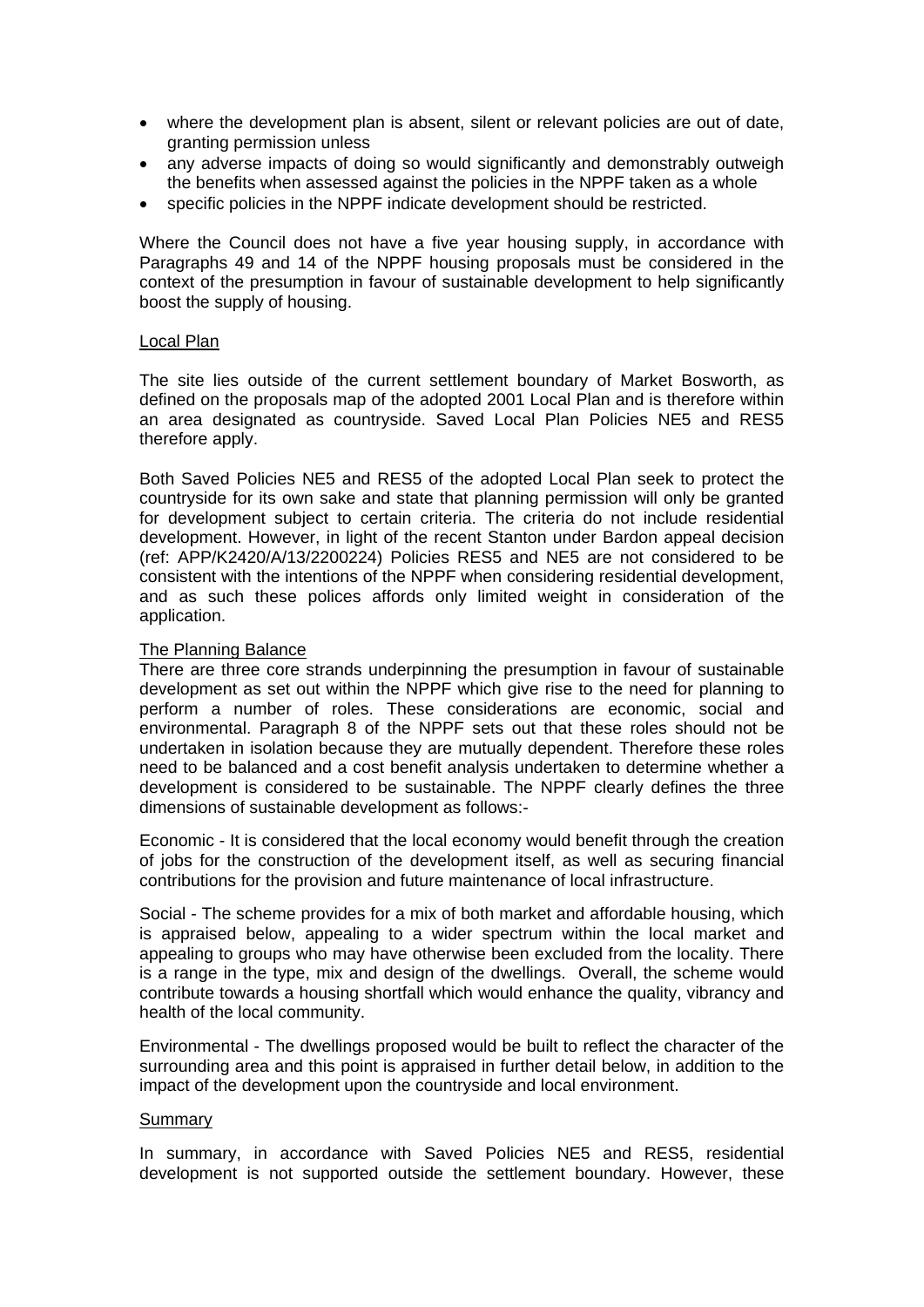policies are considered to have limited weight and the NPPF states that in the absence of a five year supply of housing sites, housing applications should be considered in the context of the presumption in favour of sustainable development. This is a key material consideration which should be afforded significant weight.

It is clear following recent appeal decisions such as those at Three Pots and Workhouse Lane, Burbage and Main Street, Stanton-under-Bardon that the onus of the Council achieving a five year supply of deliverable housing sites applies Borough wide.

In the absence of a five year supply of housing sites, the settlement housing targets as set out in the Core Strategy can be afforded little weight. Furthermore, the housing requirements as set out in Policy 7 is expressed as a minimum to allow the spatial distribution of housing to be revised as necessary to meet the Council's full objectively assessed housing need.

The proposal would help to meet the Council's housing shortfall and would contribute towards achieving a five year supply of housing land. The development is therefore considered to be acceptable in principle subject to all other material considerations being addressed.

## **Prematurity**

Paragraph 216 within Annex 1: Implementation of the NPPF provides guidance on the issue of attributing weight to an emerging plan. It states:-

From the day of publication, decision-takers may also give weight (unless other material considerations indicate otherwise) to relevant policies in emerging plans according to:-

- a) the stage of preparation of the emerging plan (the more advanced the preparation, the greater the weight that may be given)
- b) the extent to which there are unresolved objections to relevant policies (the less significant the unresolved objections, the greater the weight that may be given)
- c) the degree of consistency of the relevant policies in the emerging plan to the policies in this framework (the closer the policies in the emerging plan to the policies in the framework, the greater the weight that may be given).

This advice is largely repeated through the NPPG in relation to prematurity but also adds the following:-

"in the context of the Framework and in particular the presumption in favour of sustainable development - arguments that an application is premature are unlikely to justify a refusal of planning permission other than where it is clear that the adverse impacts of granting permission would significantly and demonstrably outweigh the benefits, taking the policies and any other material consideration into account. Such circumstances are likely, but not exclusively, to be limited to situations where both:

- a) the development is so substantial, or its cumulative effect would be so significant, that to grant permission would undermine the plan-making process by predetermining decisions above the scale location or phasing of new development that are central to an emerging neighbourhood plan
- b) the emerging plan is at an advanced stage but is not yet formally part of the development plan for the area."

The NPPG also states that refusal on the grounds of prematurity will seldom be justified before the end of the local planning authority publicity period in the case of a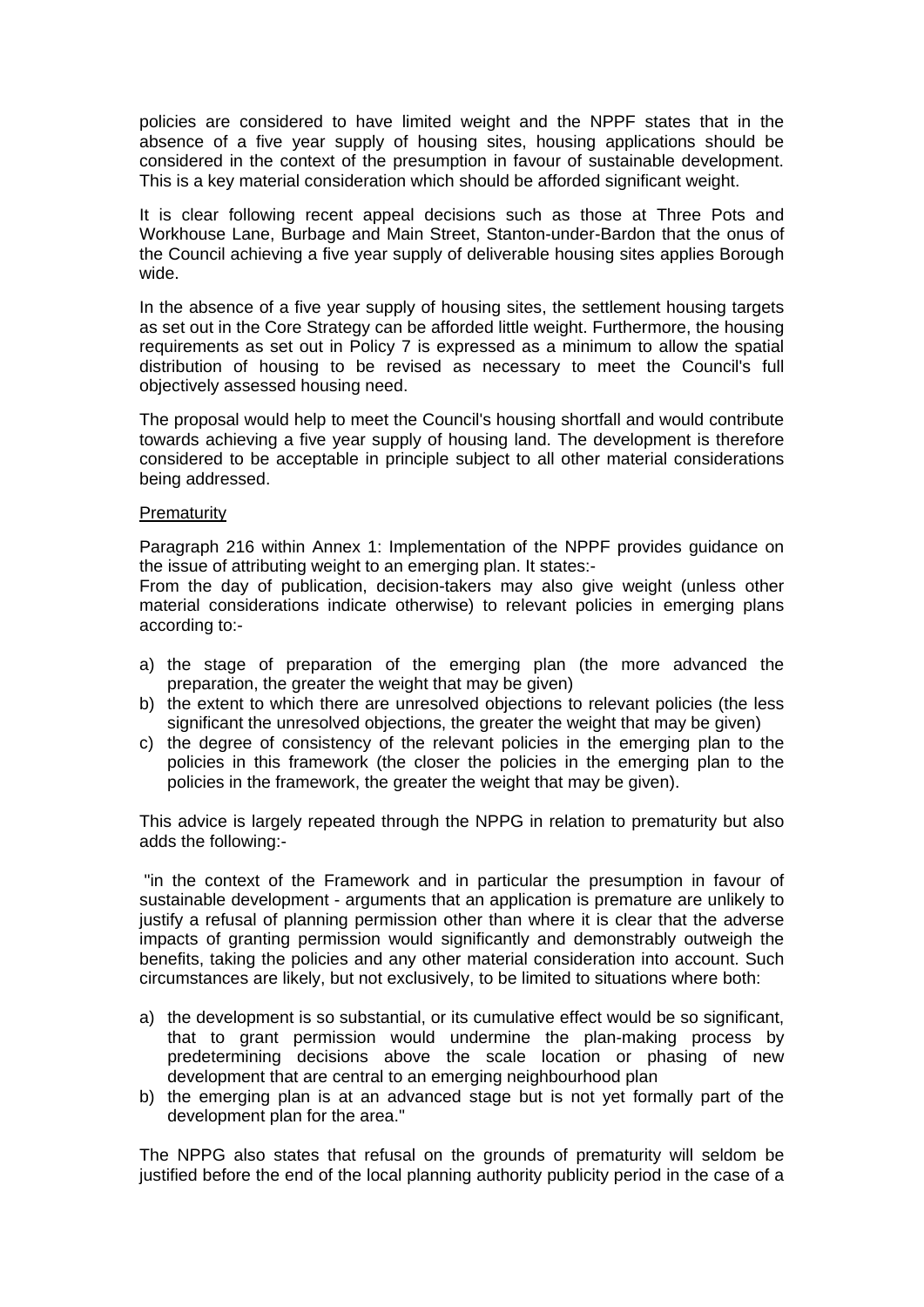Neighbourhood Plan. When permission is refused on prematurity grounds, the planning authority will need to indicate clearly how the grant of planning permission for the development would prejudice the outcome of the plan-making process.

The former Planning Minister Nick Boles affirmed this position in parliament on 17 July 2013 where he stated the following:-

"I want to share with my right hon. and hon. friends the difficulty of the position that some of them want the Government to take, which is the suggestion that an emerging plan should immediately be given substantial weight in any decision on a planning application. That could simply create the problem that every community in the country that wanted to oppose a development might start the process of working up a neighbourhood or local plan and then take their own sweet time about it. That would immediately create an opportunity for communities to block all development by simply saying that they were engaged in a plan-making process. That is why there must be a sense that a plan has reached a relatively advanced stage before it can be given substantial weight."

Therefore when determining the weight to be attributed to an emerging NDP and whether prematurity could be applied to this application a number of issues must first be examined:-

- 1. the stage of preparation of the plan with weight to be attributed if the emerging plan is considered to be at an advanced stage
- 2. the level of unresolved objections to policies within the plan
- 3. the consistency of the policies within the plan to those within the NPPF
- 4. whether granting permission for this application would prejudice the outcome of the NDP making process.

These four points are addressed in relation to Market Bosworth NDP below.

1. The Stage of Preparation of the Plan.

The Market Bosworth Neighbourhood Area was first designated for the purposes of neighbourhood planning in February 2012.

Since then the Market Bosworth Neighbourhood Forum has undertaken a number of public consultation events to gain the views and aspirations of the local community to feed-in and develop the form and content of the NDP. This has led to the development of the Consultation Draft Market Bosworth Neighbourhood Plan. This draft NDP went out to public consultation through the Pre-submission Consultation stage (Regulation 14) in June 2014 and was completed on 25th July 2014. This stage is a compulsory consultation stage which is required before the draft NDP is submitted to the local planning authority under Regulation 15. Therefore the emerging NDP must complete the following stages before being 'made' as an extant planning document by the Borough Council.

- Regulation 15 Forum to submit to the local planning authority:-
	- the draft NDP (amended to have regard to the previous consultation findings)
	- a consultation statement identifying who was consulted, the response and how this has been dealt with through the plan
	- a statement explaining how the plan meets the basic conditions.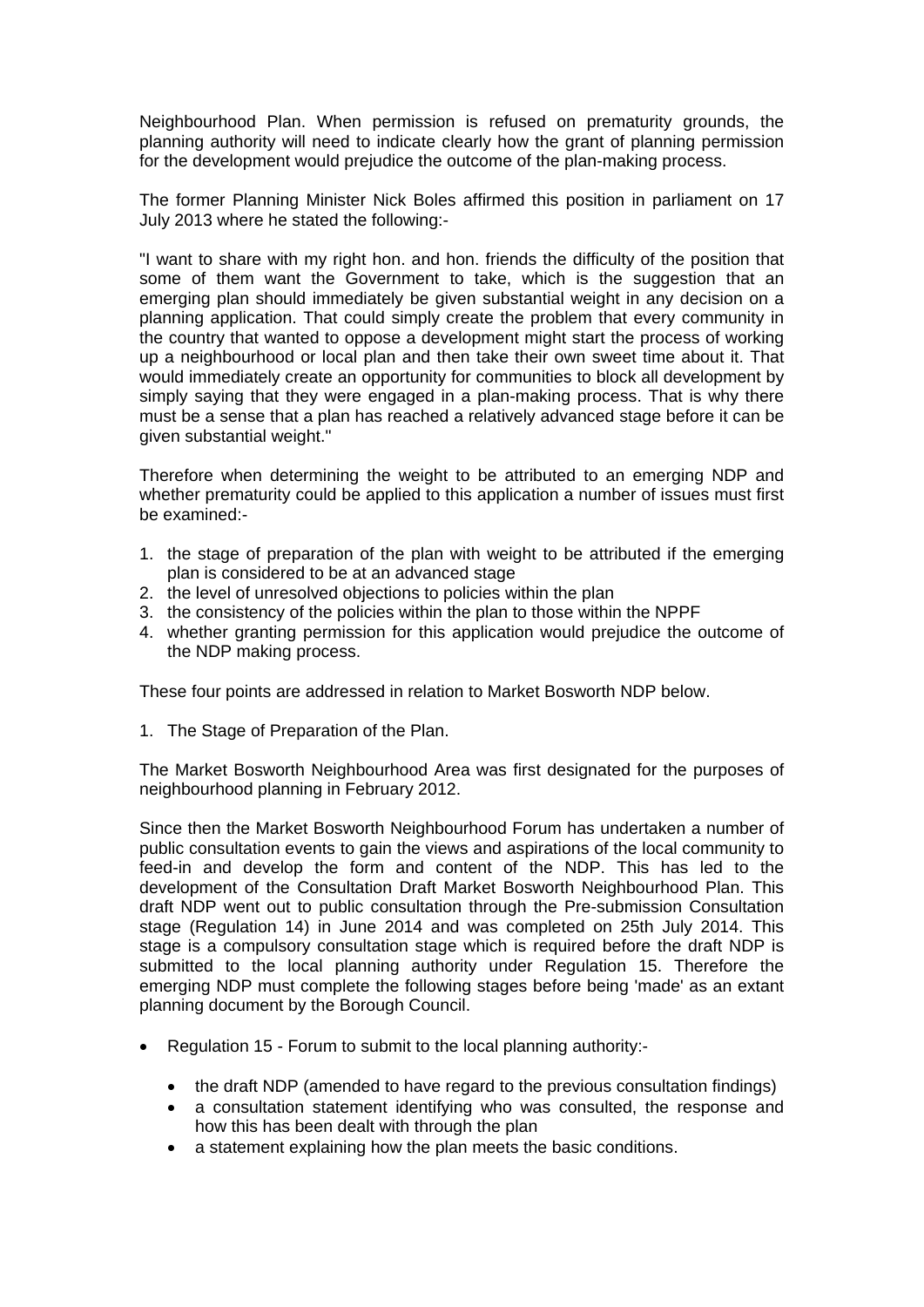- Regulation 16 Publication Stage in which the LPA publicises and consults on the draft NDP.
- Regulation 17 Submission Stage in which an examiner is appointed by the local planning authority.
- The Referendum (regulated by Neighbourhood Planning Referendum Regulations 2012) in which the community of Market Bosworth vote in favour (or not) for the plan.
- Regulation 19 & 20 The 'Made' Stage in which the Borough Council votes to 'Make' (adopt) the plan, subject to a favourable referendum vote.

As noted above "refusal on the grounds of prematurity will seldom be justified before the end of the local Planning authority publicity period." Therefore for a plan to be considered to be at an 'advanced stage' it should be at the end of the local planning authority publicity stage (Regulation 16). The NDP is currently at the Regulation 14 stage and it is considered to be a number of weeks before the NDP will reach the end of the publicity stage (this stage involves a minimum six week consultation period).

2. The Level of Unresolved Objections

It is currently not possible for the Borough Council to assess the level of unresolved objections to the policies in the emerging NDP. This is only achievable once the Neighbourhood Forum has completed their pre-submission consultation and submitted their consultation statement to the local planning authority under Regulation 15, in addition to the completion of the local planning authority publicity stage (Reg 16). This is highlighted through the NPPG which states

"The consultation statement submitted with the draft neighbourhood plan should reveal the quality and effectiveness of the consultation that has informed the plan proposals."

As such little to no weight should be attributed to the policies in the emerging plan because the level of objections to its policies are currently unknown. The exception to this is the Borough Council's consultation response to the Neighbourhood Forum's Pre-submission consultation which has resulted in a number of significant objections which have yet to be resolved.

## 3. The Consistency of the Policies with the NPPF

The consistency of the emerging policies of the NDP is not formally assessed until the plan is submitted to the examiner at the Submission Stage (Regulation 17). Therefore it is considered that very limited weight can currently be attributed to the emerging policies of the NDP as the consistency of the policies with the NPPF is unknown.

Notwithstanding this, the Borough Council have undertaken a preliminarily assessment of this consultation draft of the NDP through the pre-submission consultation (Regulation 14) in regards to its consistency with the NPPF. Through the Borough Council's formal consultation response, a number of consistency issues have been identified which in particular includes the Allocation Policy BD2, Landscape Policy CE4 and Local Green Space Policy CE2. In particular the policies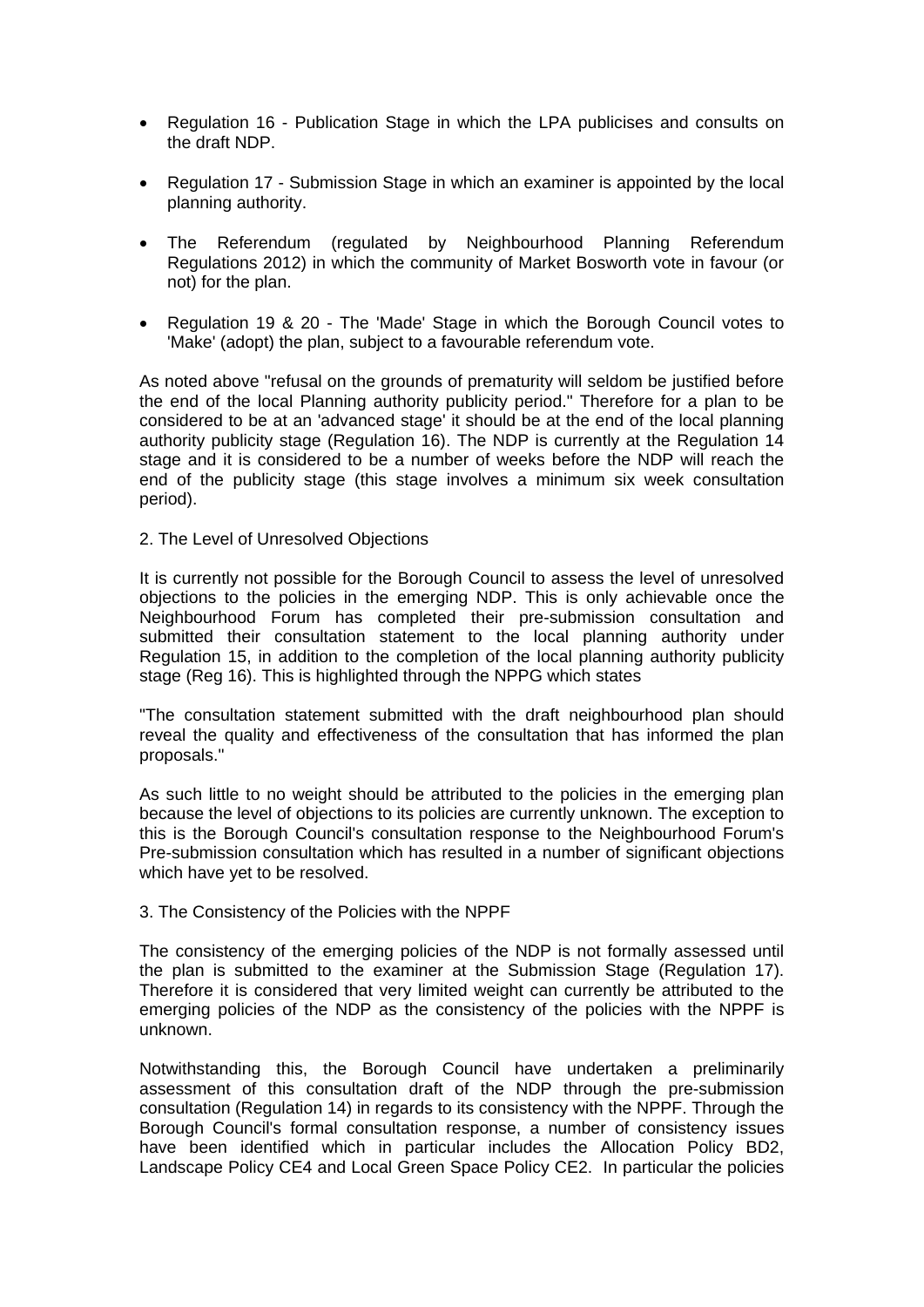do not provide exception criteria to establish when it would be considered appropriate to develop a site and also fail to provide a practical framework within which decisions of planning applications can be made with a high degree of predictability and efficiency.

4. Whether Granting Permission Would Prejudice the Outcome of the NDP Making Process.

The proposed scheme includes the provision for 64 dwellings to the north of Station Road which would contribute to the minimum residential requirement of 100 dwellings for Market Bosworth as set out in the Core Strategy. This site is not identified for any specific purpose other than identifying a vista across the site from Station Road, providing a view of the golf course and countryside beyond. Whilst the proposed scheme could adversely affect this vista, this must be balanced against the benefits of the proposal. In addition the housing figure is set as a minimum to enable flexibility for sustainable growth over the plan period. Whilst the NDP seeks to allocate an alternative site to meet its housing requirement, the promotion and development of that other site is not considered to prevent further sustainable development in Market Bosworth from coming forward.

This is recognised in the Consultation Draft NDP through the following statements:-

"The Plan is not a rigid 'blue-print', with flexibility being required as further challenges and opportunities arise over time"

"The Community recognises that housing development can bring wider benefits that support sustainable, mixed and inclusive communities and a well-balanced population which is vital to the on-going viability of local services and prosperity of the area in light of the community's increasingly ageing population"

## Summary

The NDP can not currently be considered to be at 'an advanced' stage as it hasn't been submitted to the local planning authority for the publication stage (Regulation 16). The level of unresolved objections has not yet been established as the Consultation Statement has not been produced and emerging policy conformance with the NPPF has yet to be assessed by an examiner. In addition, the NDP provides no allocation for the application site, other than the vista over the golf course and countryside and seeks to support sustainable development.

While the community's views about the importance of the NDP to the local area, in light of the issues raised above, it is considered that little weight should be attributed to the emerging Market Bosworth NDP at this stage of plan preparation.

The former Planning Minister Nick Boles recently released a Written Ministerial Statement on Neighbourhood Planning on 10 July 2014. The Statement relates to "giving particular scrutiny to planning appeals in, or close to, neighbourhood plan areas". This is proposed to be through the recovery of planning appeals i.e. Ministers making appeal decisions rather than the Inspectorate for residential development of over 10 units in areas where a qualifying body has submitted a neighbourhood plan proposal to the LPA or where a NDP has been 'made'.

This Statement relates to the recovery (determination by the Secretary of State) of planning appeals and not planning applications. In addition, this recovery mechanism would only be applicable for appeals where an NDP has been submitted to the local planning authority i.e. the Publication Stage (Reg 15) or where the NDP has been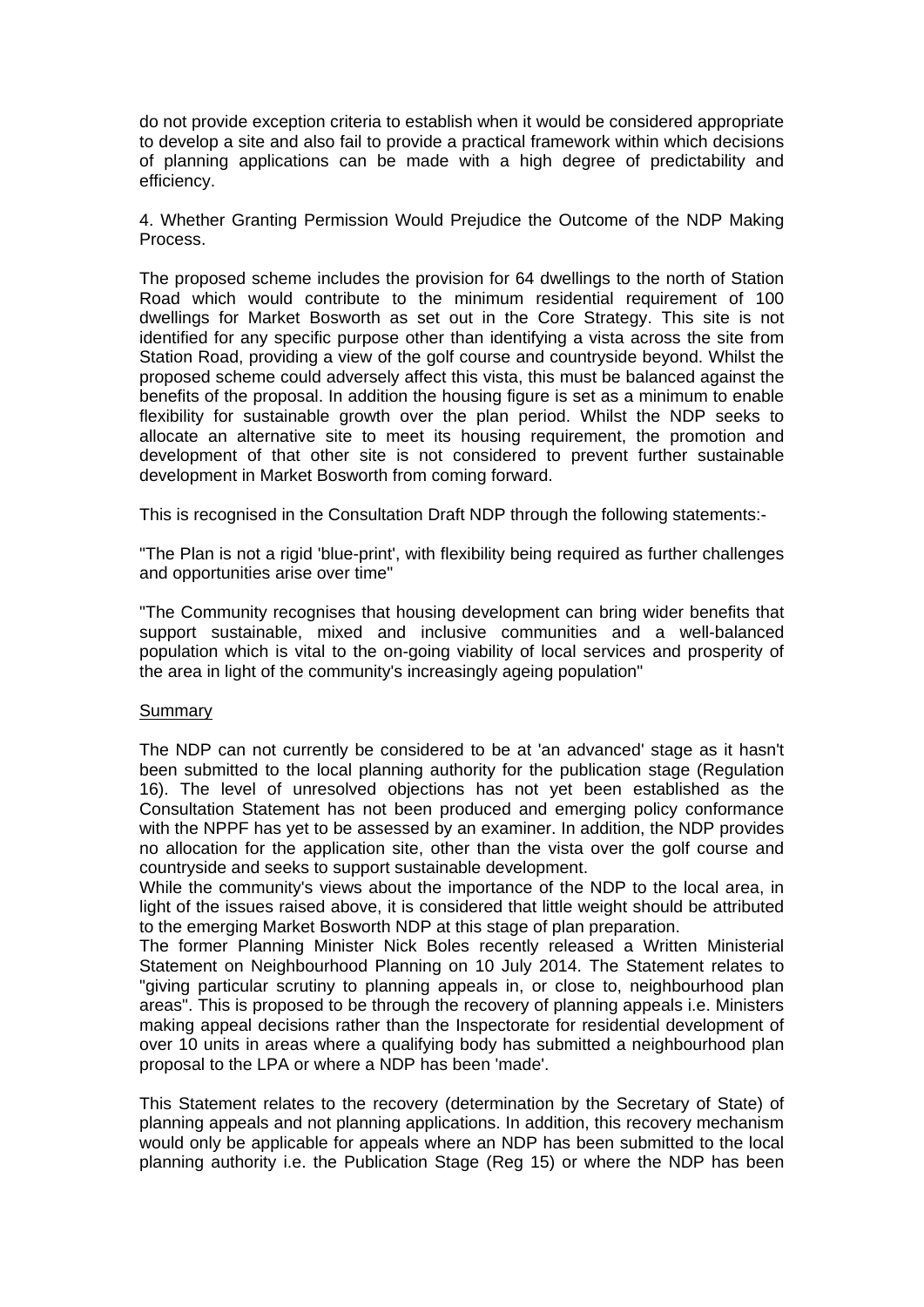'Made' (Reg 19 and 20). Therefore this Ministerial Statement is not material to the consideration of this application.

#### Impact upon the Character and Appearance of the Countryside

In policy terms lies outside of the defined settlement boundary for Market Bosworth and is therefore within an area designated as countryside. Paragraph 17 of the NPPF states that the planning system should recognise the intrinsic character and beauty of the countryside and support thriving rural communities within it. Paragraph 109 states that the planning system should protect and enhance valued landscapes.

The design criteria i-iv within Saved Policy NE5 remain generally relevant to development within the countryside and consistent with the NPPF. The Policy states that development will only be permitted where the following criteria are met:-

- a) it does not have an adverse effect on the appearance or character of the landscape
- b) it is in keeping with the scale and character of existing buildings and the general surroundings
- c) where necessary it is effectively screened by landscaping or other methods
- d) the proposed development will not generate traffic likely to exceed the capacity of the highway network or impair road safety.

The site is bound to the south by Station Road and beyond Station Road to the south of the road by residential properties. To the south west of the road is a designated employment site. Due north of the application site is the Kyngs Golf and Country Club. The land immediately adjoining the site to the west (beyond application ref: 13/00778/FUL) is not subject to this application and remains in its existing agricultural use. To the west of this lies the Battlefield Line Railway and beyond this the residential development on land known as Waterside Mede adjacent to Beaulah House (ref's: 02/00845/OUT; 03/00652/REM; 04/00577/REM). The land immediately adjoining the site to the east is not subject to this application and remains in its existing agricultural use.

Accordingly whilst the site would still be bound immediately to the east and west by agricultural land, the land immediately beyond, to both sides is residential, with the land to the south residential and industrial in use. It is therefore considered that this site is not a traditional, 'typical' and open countryside location, as it is located in close proximity to the existing pattern and grain of development to the west of Market Bosworth. As such, it is considered that the proposed residential development would occupy a natural 'infill' to the north of Station Road.

It is recognised that the introduction of residential dwellings at two storeys in height would compromise the views and openness of vistas when looking north into the countryside from Station Road and whilst the layout does still provide some views to the north through gaps in dwellings the overall visual outlook would be impacted upon to a point whereby it would not comply with design criterion (a) as set out in Policy NE5 of the Local Plan and the desire to protect valued landscapes as set out in Paragraph 109 of the NPPF.

However, on balance whilst it is accepted that the proposal would compromise a view and vista that is of value to the local community, the loss of this view is not considered to be significantly harmful in environmental terms to detract from the overall social and economic sustainable benefits of the scheme.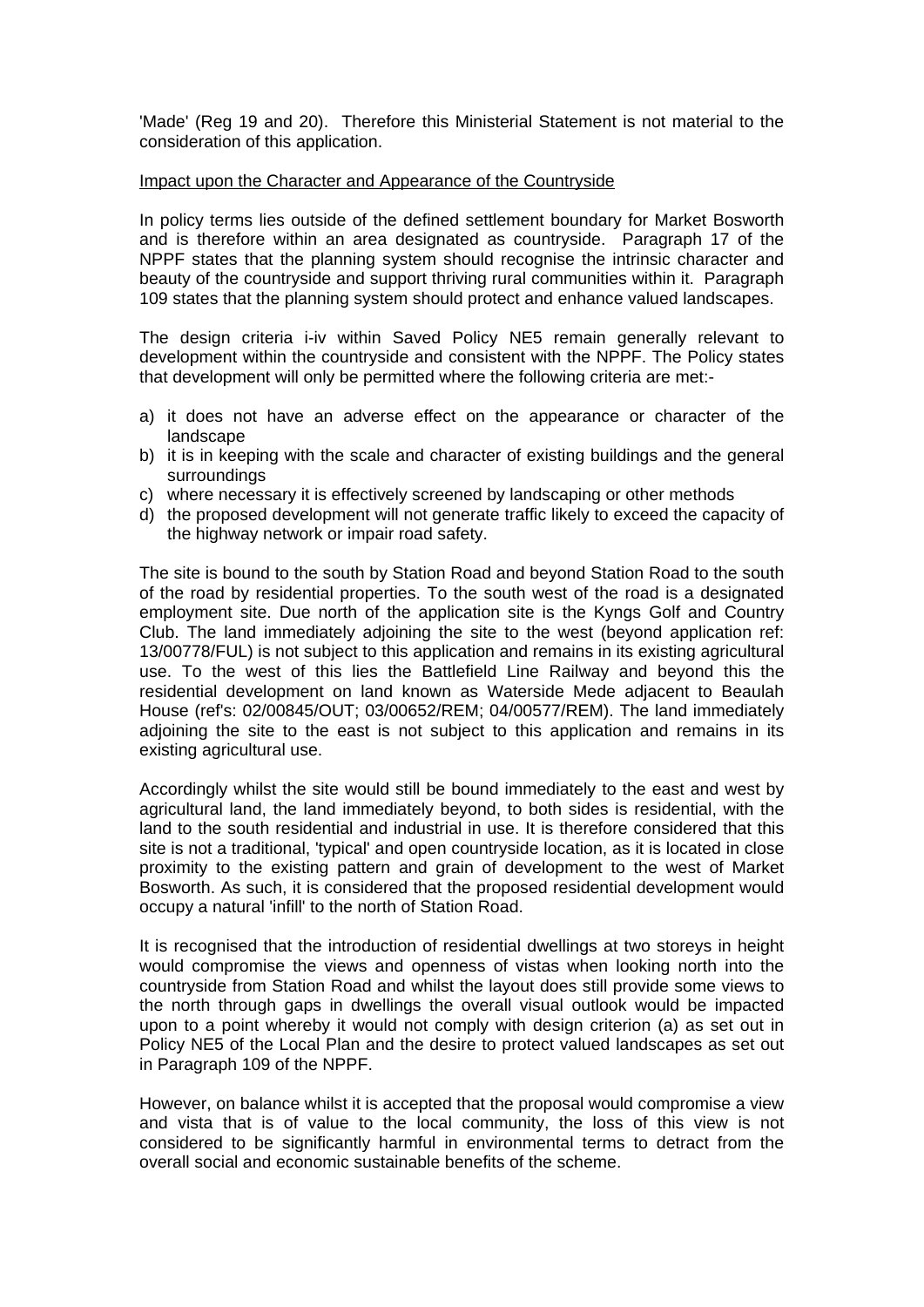#### Housing Mix

Policy 16 of the Core Strategy requires a mix of housing types and tenures to be provided on all sites of 10 or more dwellings. In addition this policy requires at least 30 dwellings to the hectare to be achieved within Key Rural Centres unless individual site characteristics indicate otherwise.

The application proposes 64 dwellings on a 2.98 hectare site equating to a net density of 21.6 dwellings per hectare.

In this case, it is considered the characteristics of the site justify a lower density. The site is located on the edge of the settlement where the surrounding densities are lower. Given that the site would be on the edge of the countryside this density allows wider open spaces which will contribute to the character of the development. It is therefore considered that a higher density would be to the detriment of the surrounding countryside. This lower density scheme is therefore considered more suitable in this location.

The proposed mix is envisaged to include detached, semi-detached and terraced dwellings as indicated on the layout plan, including both private market and affordable units which would comply with the requirements of Policy 16. The detailed mix of house types would be agreed as part of a reserved matters submission.

## Overall Appearance, Design & Layout

The layout proposes a main access road off Station Road, running to the eastern periphery of the site - with a road running east to west through the centre of the site and four smaller roads from this creating smaller cul-de-sac style areas.

The on site informal equipped and un-equipped play space is located within the centre of the site and formal play space to the west. Plots 9 - 12, 38 - 42 and 18 provide natural overlooking upon the central play space.

Plots 4 - 6 and 60 - 64 provide a strong attractive tree lined frontage to the east of the site, whilst plots 1 - 4 and 12 face Station Road, creating a strong defined streetscene.

The revised layout repositions plots 13 - 18 further back into the site away from Station Road behind a landscaped area.

All private amenity spaces are provided to the rear of the plots and dwellings which occupy prominent positions on corner plots have been carefully considered to ensure that there are no dull or blank frontages. The external amenity spaces proposed are commensurate in size to the dwellings that they serve, and the differing sizes provide greater choice for future occupiers.

The surrounding area consists of single and two-storey proportions to the south of Station Road, with the Pipistrelle Drive development consisting of 2-storey and above.

The scheme proposes a mixture of 2, 3 and 4-bed detached, semi detached and terraced dwellings of predominantly two storey proportions, so is considered reflective of existing surrounding dwellings. There are 2 plots (plots 60 and 64) which are of 2 and a half storey proportions (two storey with accommodation in the roof slope) however they occupy key focal views and are located to the eastern periphery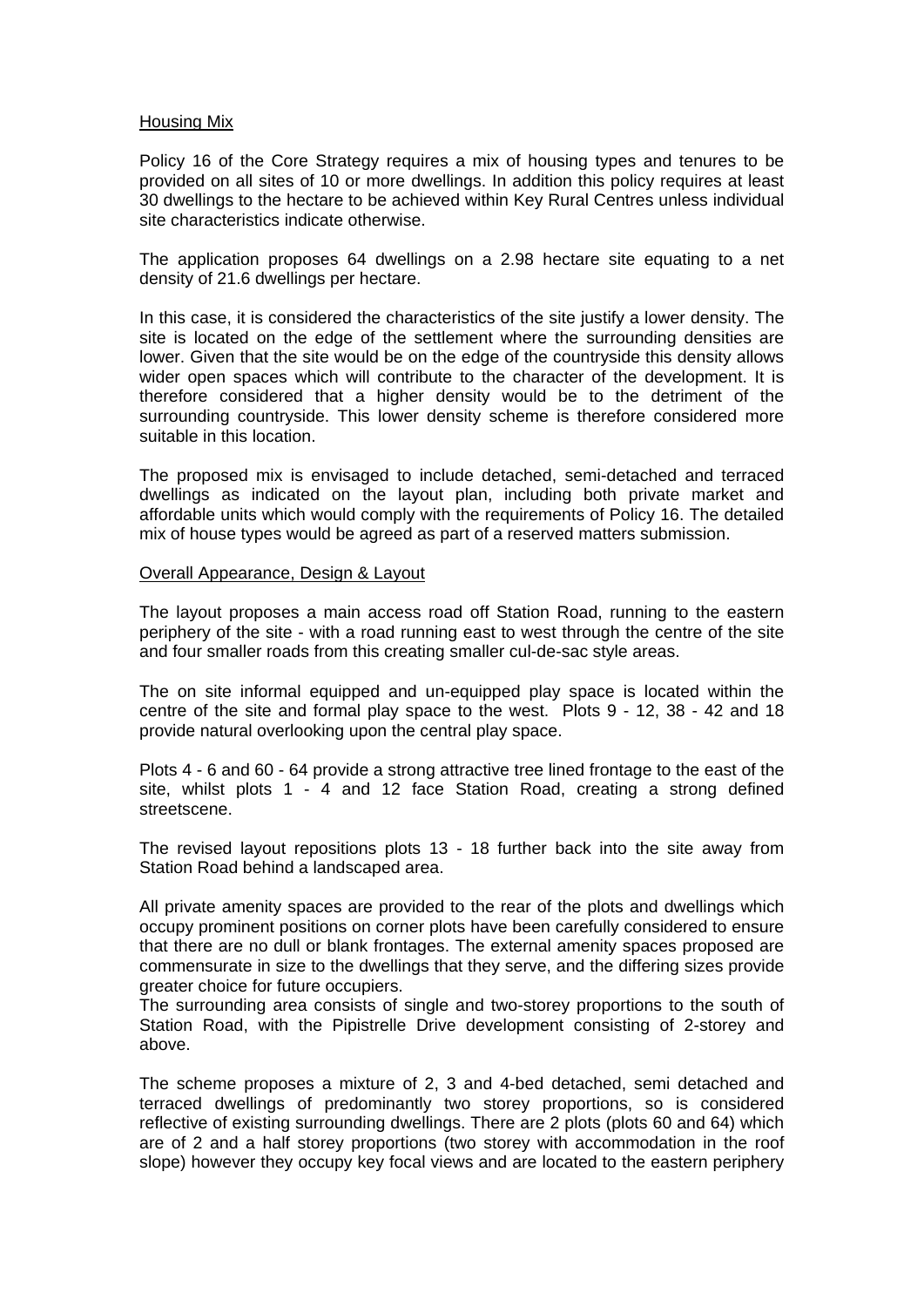of the site - and not on the Station Road frontage and are therefore considered to be acceptable on this basis.

In terms of footprint, the proposed dwellings occupy fairly similar footprints to dwellings on Station Road. It is considered that the footprint and configuration of plots 1 - 4 and 12 -17 facing the road frontage are acceptable in this setting, as they are reflective of the existing surrounding dwellings.

In relation to the visual appearance of the built environment, there are a range of house types proposed within the scheme. Each house type proposes different materials and design features such as bay windows, canopies, dormers, arched and flat brick headers, brick and stone cills and other brick detailing which adds additional interest to the external appearance of the site as a whole. Some house types include external chimney stacks, to reflect the local vernacular.

In respect of other visual elements there is a mixture of frontage, side and rear parking with single and double garages providing both natural surveillance and attractive streetscenes. The subservient scale, roof design and architectural detailing on the garaging is reflective of the style of the dwellings to which they serve.

Details have not been provided in respect of existing and proposed finished floor levels. Accordingly a condition to this affect is recommended.

Accumulatively as a result of the differing styles, features, materials and sizes it is considered that an attractive scheme would be provided that would meet the requirements as set out in Policy BE1 (criterion a) of the Local Plan.

#### Hard and Soft Landscaping

In respect of other visual elements there is a mixture of frontage parking, and single and double garages which are subservient in scale and using similar materials to the proposed dwellings. Parking areas and roads are broken up with both hard surfaced and permeable materials-which will be secured by way of condition.

The application shows indicative landscaping details. It is considered necessary to impose a planning condition which secures comprehensive details of all landscaping on site to ensure that it is reflective of this countryside setting. Tree species will be negotiated once a comprehensive landscaping plan has been submitted to the Local Planning Authority, which will be secured by way of a planning condition.

In respect of the future maintenance of the landscaped areas a separate condition requiring a landscape management scheme to be submitted to and approved in writing to the Local Planning Authority is suggested. It is considered that this should include the retention of one owner and maintenance and re-stocking regime over a 20 year time period.

Policy NE12 criterion (d) requires that the application be accompanied by details of the proposed arrangements to ensure that continued maintenance of landscaping. As such it is considered necessary to impose a condition ensuring that the scheme is maintained for a period of five years from the date of planting. During this period any trees or shrubs which die or are damaged, removed, or seriously diseased shall be replaced by trees or shrubs of a similar size and species to those originally planted at which time shall be specified in writing by the Local Planning Authority.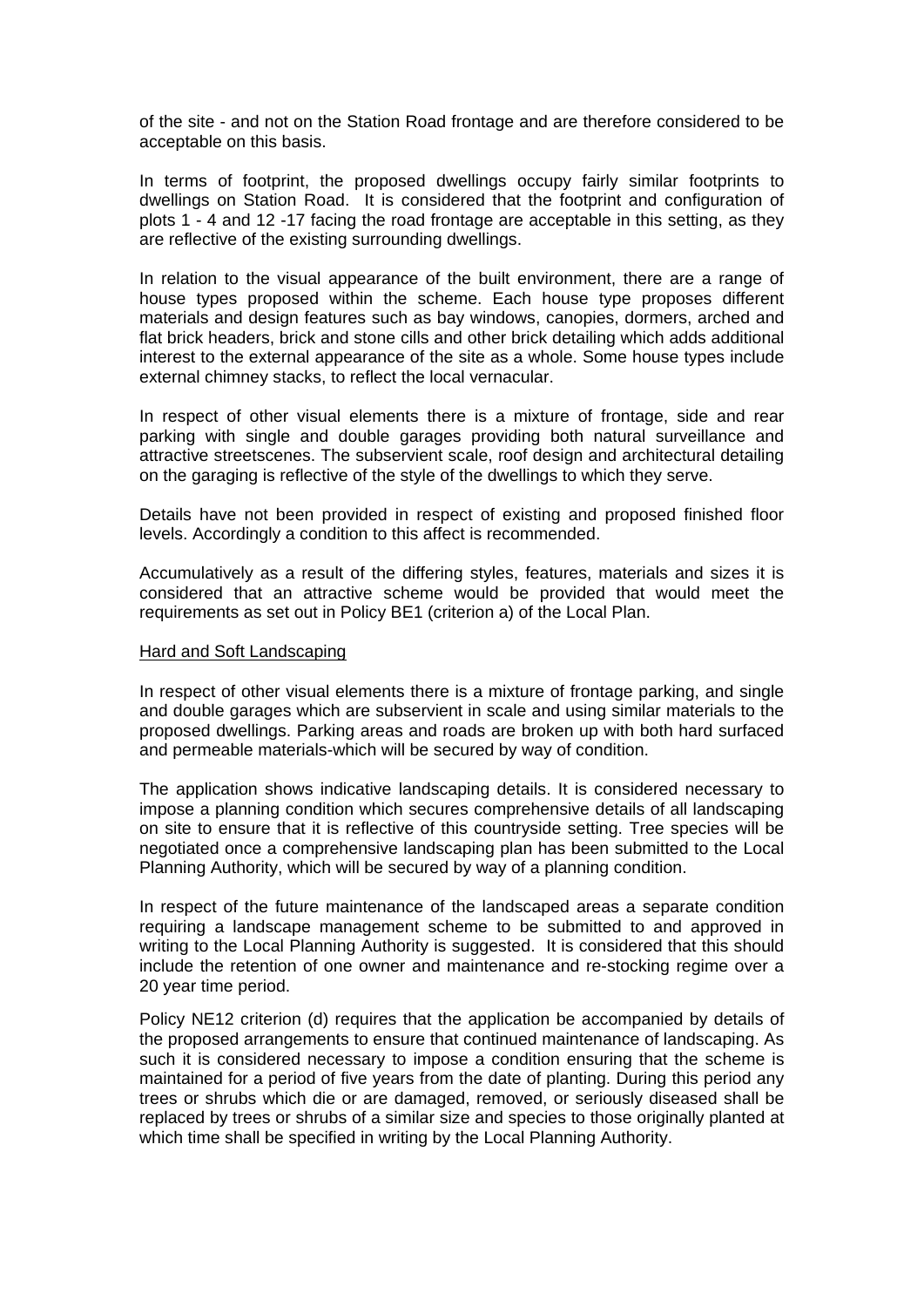Elevational details have not been provided in respect of the 1.8 metre high brick wall or timber and therefore a condition is suggested to secure these details for approval in order to ensure that the fencing is appropriate in its appearance.

The proposal is therefore considered to comply with Saved Policies NE12 and BE1 in terms of visual appearance and landscaping.

#### Affordable Housing

As the scheme is in a rural area, Policy 15 of the adopted Core Strategy indicates that 40% of the dwellings should be for affordable housing. Of these properties, 75% should be for social rent and 25% for intermediate tenure. For this site based on 64 dwellings, the provision should be for 26 affordable units; 19 units for social rent and 7 for intermediate tenure.

As of July 2014 there are 258 waiting list applicants broken down into the following need categories: 116 require 1 bedroom properties, 88 require 2 bedroom properties, 45 require 3 bedroom properties and 9 require 4 or more bedroom properties.

The developer has offered a mix of 12 x 2 bedroom houses and  $7 \times 3$  bedroom houses for social rent and 3 x 2 bedroom houses and 4 x 3 bedroom houses for shared ownership.

The tenure split, design and location of affordable housing units within the scheme has been considered by the Council's Housing and Enabling Officer who is satisfied with the proposed mix given which will help to meet the housing need in Market Bosworth where small family and starter sized homes are more desirable. The affordable housing has been spread around the site in small clusters which is the preference of social housing providers and is considered to represent the best form in terms of mix.

As the site is also located within a rural area a local connections policy to Market Bosworth will be included within the S106 Agreement to require applicants in the first instance to have a connection to Market Bosworth and then to the Borough.

There is a high demand in Market Bosworth for affordable properties and the waiting list shows that there is an acute housing need. The applicant is proposing to deliver 40% affordable housing which meets the requirement as set out in Policy 15 of the Core Strategy.

It is considered that the delivery of 40% affordable housing in this rural area is a key material consideration that weighs favourably in the balance of meeting the social needs of sustainability as supported by the NPPF.

#### Impact on Residential Amenity

Policy BE1 (criterion i) states that development proposals should not detrimentally impact upon residential amenity.

The residential dwellings most immediately impacted upon as a result of the proposal would be those to the south of Station Road, given their proximity to the site, however given that they are sited on the opposite side of the road it is considered there is adequate distance to ensure that there would not be any significant adverse impacts upon the occupiers of the neighbouring dwellings as a result of this scheme.

All other neighbouring dwellings are located at sufficient distances away not to be impacted upon as a result of the proposal.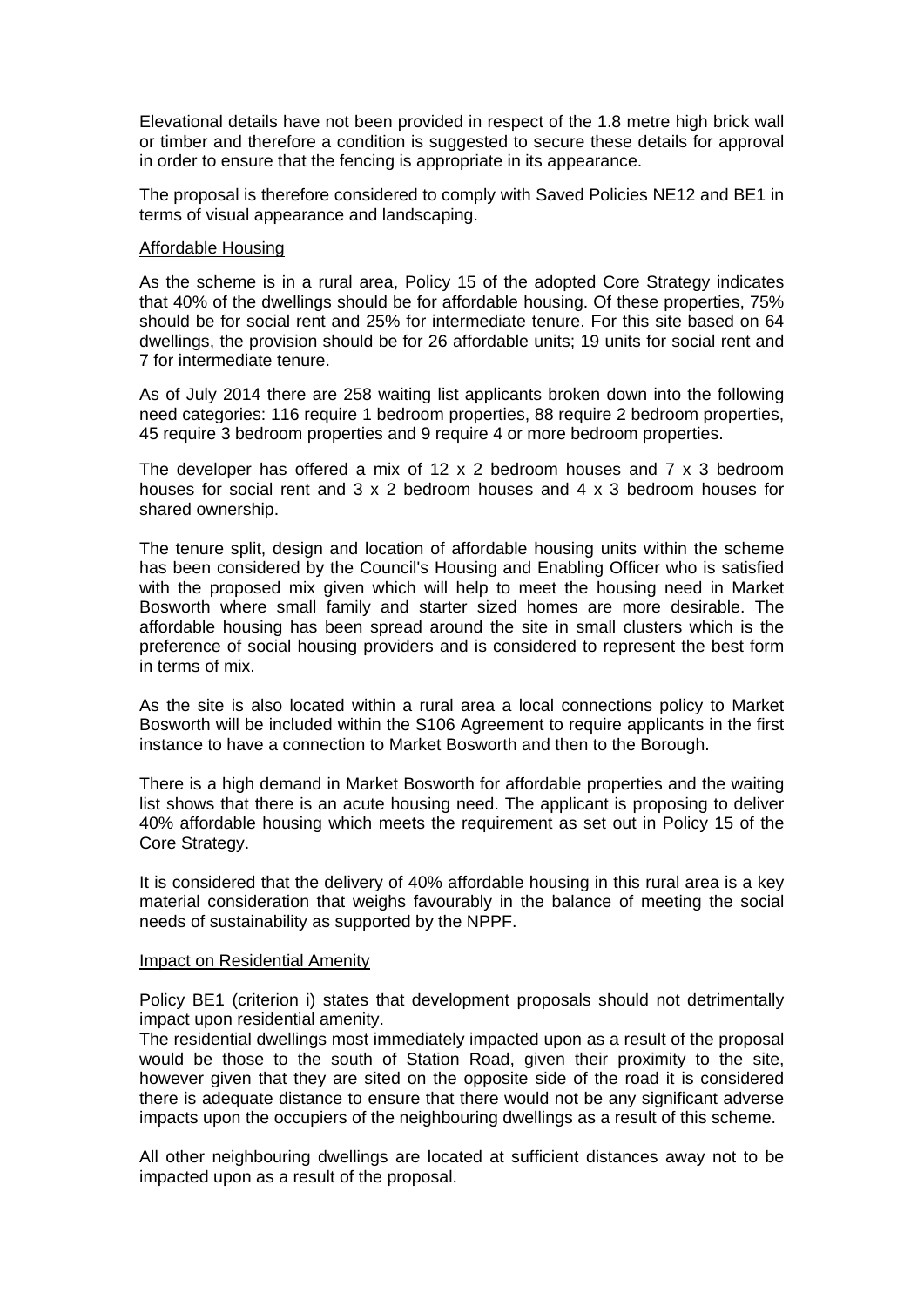The internal arrangements of the plots within the site are not considered to give rise to any significant overbearing, overlooking and overshadowing upon the future occupiers.

In summary, the proposal is considered to have minimal impacts upon the amenities of existing and future neighbouring residents, subject to the imposition of planning conditions. As such the scheme is considered to be in accordance with Saved Policy BE1 (criterion i) of the Local Plan and would not have a significant detrimental impact upon residential amenity.

#### Noise

Saved Policy BE1 (criterion h) states that planning permission will be granted where the development is not adversely affected by activities in the vicinity of the site which are likely to cause a nuisance to the occupiers of the proposed development.

Reason for refusal 2 of the previous application related to noise impact. It was considered that the previous layout would restrict the growth of existing businesses through introducing a residential use in close proximity to a noisy industrial use and that the applicant had failed to satisfactorily demonstrate how noise generated by the nearby JJ Churchill factory could be satisfactorily mitigated to safeguard residential amenity.

A Noise Impact Assessment has been prepared and submitted by the applicant. The Head of Community Services (Pollution) has considered the assessment and accepts that the assessment uses a worst case scenario and that with appropriate mitigation to attenuate the noise from Station Road and the industrial estate that the noise levels contained within the current guidance documents can be achieved.

The proposed revised layout which increases the separation distance between the adjacent industry and the road for plots 13 - 18. The Noise Impact Assessment does assess a worst case scenario based upon noise data provided by the adjacent industry for their noisiest operation.

The applicant has provided noise predictions based upon the measured noise levels from road traffic noise and the predicted potential worst case scenario of industrial noise.

In respect of internal noise levels, the report predicts that using upgraded double glazing good internal noise levels as described in BS8233 can be achieved on plots 13 - 23 however should windows be opened then noise levels will exceed acceptable levels and mitigation is required at these locations.

In respect of external noise levels it is considered that the frontage of plots 13 - 17 would not be used for amenity but would rather comprise front pathways with limited exposure and so amenity should not be assessed here. The structure of plots 13 - 23 will provide protection to the rear gardens and a suitably located acoustic fence is proposed to ensure that noise within garden areas from the road and industry fall within guideline noise levels.

As the frequency and duration of Churchill's provided worst case noise levels can not be predicted, or determined, it is recommended that a precautionary approach should be taken. The scheme of mitigation to be used should include non-opening acoustically treated glazing, together with mechanical ventilation, to the facades of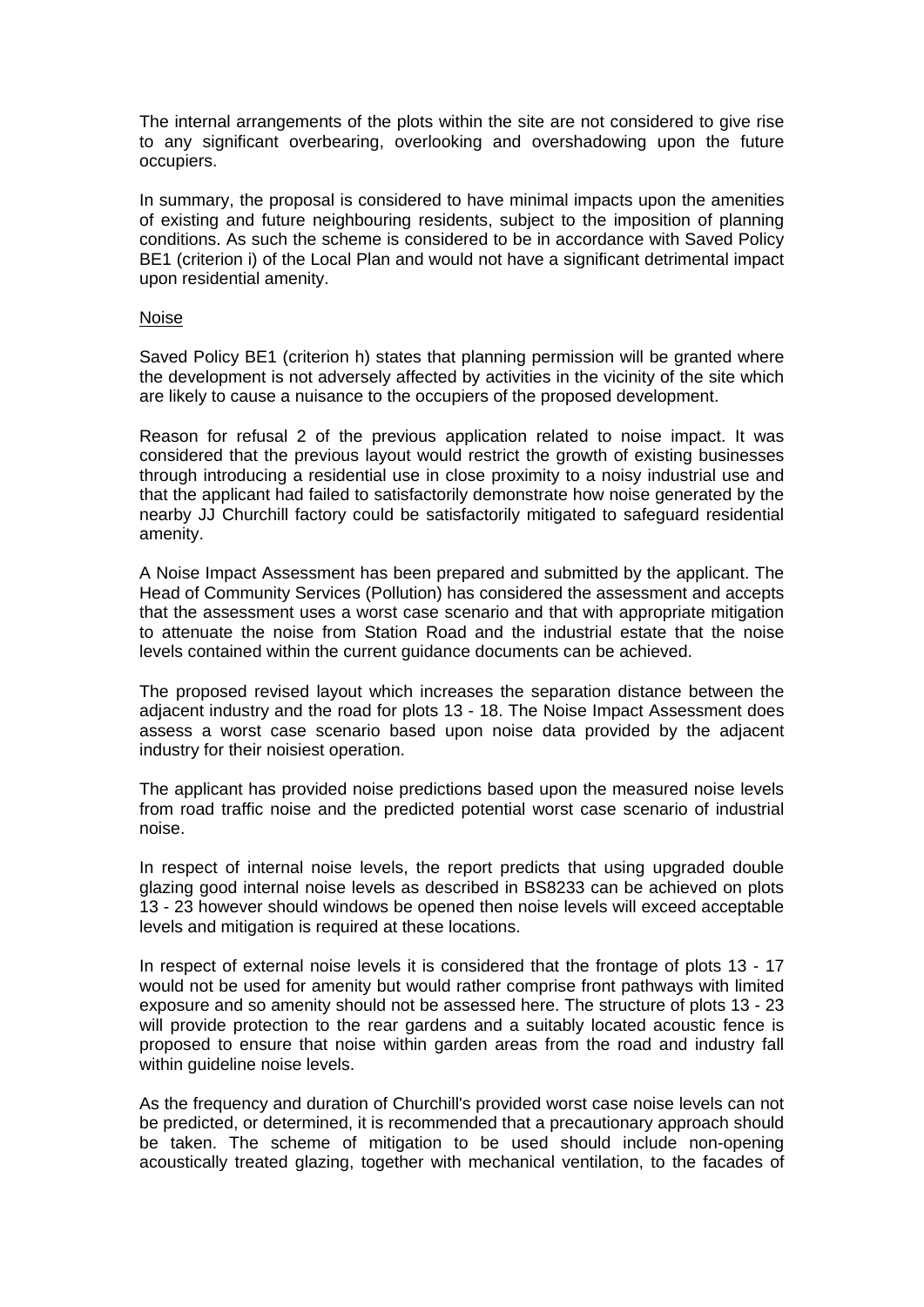plots 13 to 23 that face the factory and the road. Acoustic fencing will be incorporated in the boundary treatment of areas not protected by the structure of plots 13 - 18.

Accordingly the Head of Community Services (Pollution) raises no objection to the scheme, subject to the imposition of a noise attenuation condition to secure the suggested mitigation measures.

The mitigation measures proposed will ensure that future occupiers would not suffer from noise nuisance. In addition, the ongoing commercial and economic uses at the adjacent industrial estate including J.J. Churchill will not be compromised. The proposal is considered to be in accordance with Policy BE1 (criterion h) and that this revised layout overcomes and allows suitable mitigation methods to be imposed to deal with the previous reason for refusal.

#### Highway Considerations

Saved Policy T5 seeks to ensure that development proposals do not impact upon highway safety, the satisfactory functioning of the local highway network and provide sufficient levels of parking.

The scheme has been considered by the Director of Environment and Transport (Highways) who raises no objection to the scheme,

The scheme proposes at least 2 no. car parking spaces per dwelling. Open market dwellings all have detached garaging with larger dwellings having double garages. Overall the parking provision is commensurate to the number of bedrooms proposed.

The scheme has been considered by the Director of Environment and Transport (Highways) who raises no objection to the scheme, subject to the imposition of planning conditions, subject to conditions and concludes that the road network is considered capable of serving the additional development in terms of capacity. The application site is located within a reasonable walking distance to the town centre, and off-site works are proposed to provide a right-turn ghost island which is acceptable from a safety and capacity point of view.

The Director of Environment and Transport (Highways) has requested that a 2.5 metre wide footway should be provided across the blue/red line frontage of the site. This has been provided and is shown on the proposed layout plan.

In summary, the Director of Environment and Transport (Highways) has no objection subject to the imposition of planning conditions. Accordingly, subject to the imposition of planning conditions the scheme is considered to be in accordance with Saved Policy T5 of the Local Plan and overarching intentions of the NPPF.

#### Drainage and Flood Risk

Saved Policy NE14 of the Local Plan states that development proposals should provide satisfactory surface water and foul water measures.

The application has been accompanied by a Flood Risk Assessment and the scheme has been considered by the Environment Agency, Severn Trent Water and the Head of Community Services (Land Drainage).

No part of the site is located within a flood risk zone.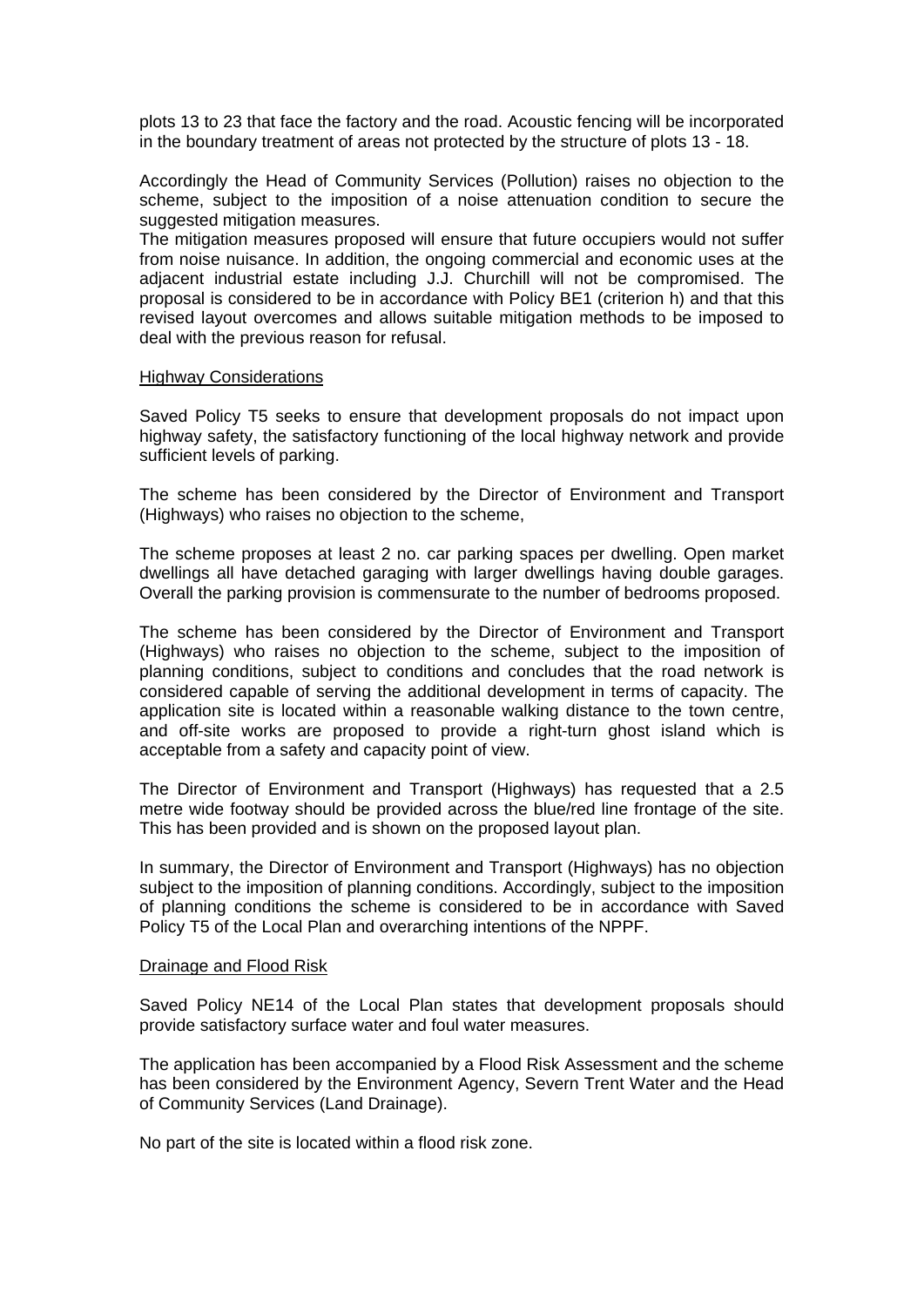No objection has been raised subject to a condition requiring drainage plans for the disposal of surface water and foul sewage being submitted prior to the commencement.

In respect of foul sewage the scheme proposes an on site foul water pumping station which would be adopted by Severn Trent Water..

In summary, Severn Trent and the Head of Community Services (Land Drainage) have no objection to the scheme, subject to the imposition of planning conditions. Accordingly it is considered that the proposed works will be in accordance with Saved Policy NE14 of the Local Plan and overarching intentions of the NPPF.

#### Archaeology

The application has been accompanied by an Archaeological Survey in conformity with Saved Policy BE14 of the Local Plan. Paragraph 128 of the NPPF states that where a site on which development is proposed includes or has the potential to include heritage assets with archaeological interest, local planning authorities should require developers to submit an appropriate desk-based assessment and, where necessary, a field evaluation. Saved Policy BE16 states that the Local Planning Authority will seek to enter into a legal agreement or impose conditions requiring that satisfactory archaeological investigation and recording be carried out.

The scheme has been considered by LCC Archaeology who raises no objection subject to conditions for an appropriate programme of archaeological mitigation, in the form of a Ridge and Furrow Earthwork Survey to be undertaken prior to the commencement of development.

In summary subject to the imposition of a planning condition the scheme is not considered to have any significant detrimental impacts upon archaeological sites of importance and is therefore in accordance with Saved Polices BE14 and BE16 and the overarching intentions of the NPPF.

#### Ecology & Trees

Paragraph 109 of the NPPF states that the planning system should contribute to and enhance the natural and local environment including securing biodiversity enhancements where possible.

The application has been accompanied by an Ecological Appraisal and Great Crested Newt Survey. LCC Ecology has considered the revised proposal and has confirmed that the Great Crested Newt Survey is satisfactory and recommends that a condition be imposed ensuring the development is undertaken in accordance with the mitigation strategy set out within the Great Crested Newt Survey Report and Mitigation Strategy.

A Tree Preservation Order has been made on the site covering seven trees to the frontage of Station Road. All trees will be retained and protected with the exception of T5 a Horse Chestnut which would have to be removed. A suitable replacement will need to be provided to compensate for this loss through the landscaping plan which has been conditioned. The Council's Tree Officer has considered the proposal based on the previous tree survey and method statement that was prepared for the previous site layout. Given that the site layout has now changed it is considered appropriate to request an updated tree survey and arboricultural method statement including tree protection measures for all retained trees to BS5837:2012. by way of condition.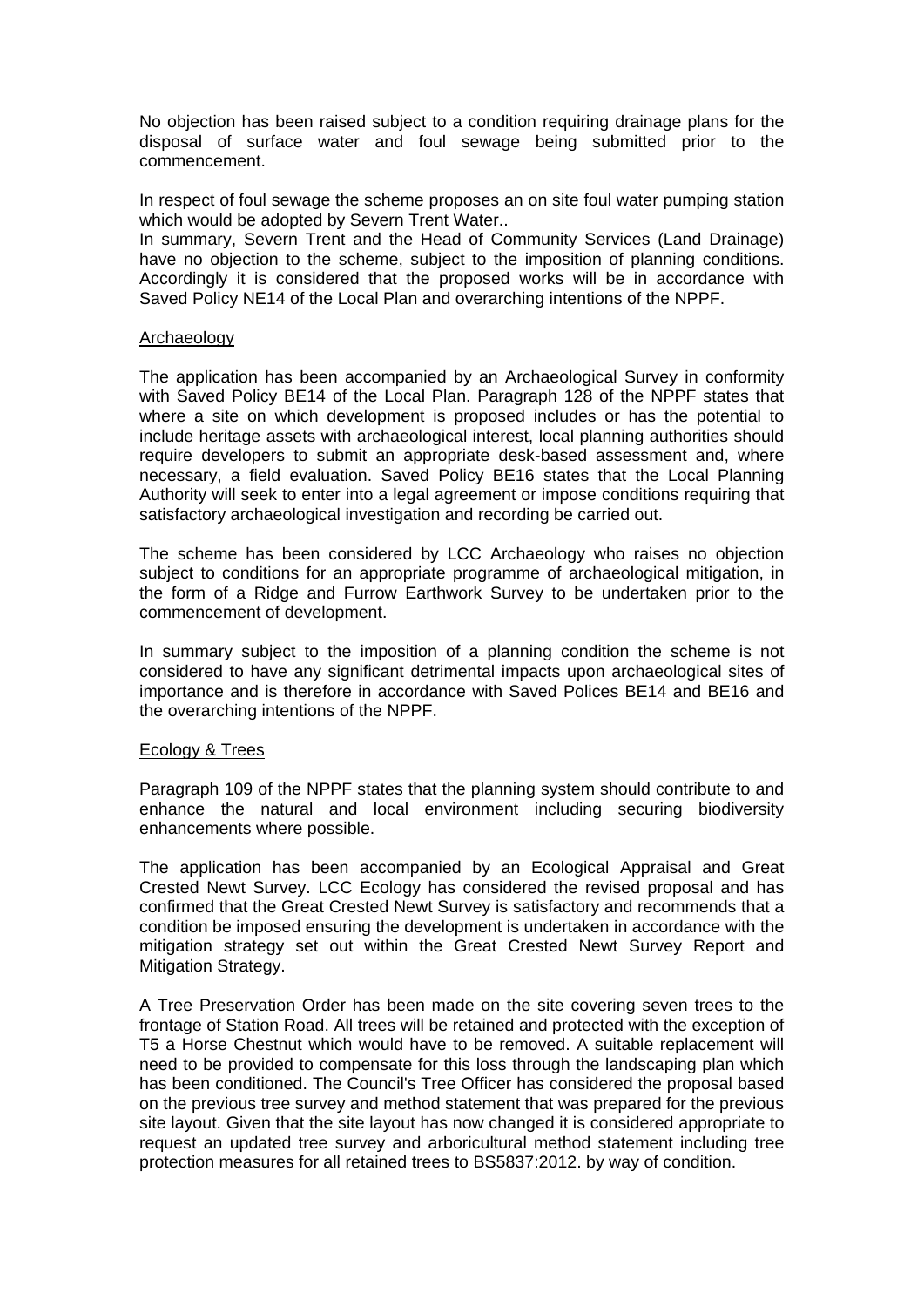The proposed development is not considered to have any significant detrimental impacts upon ecology or protected species that cannot be successfully mitigated and is therefore in accordance with the guidance as set out within the NPPF.

#### Developer Contributions

Due to the scale of the proposal developer contributions are required to mitigate the impact of the proposed development upon existing community services and facilities. The general approach to developer contributions must be considered alongside the requirements contained within the Community Infrastructure Levy Regulations 2010 (CIL). The regulations confirm that where developer contributions are requested they need to be necessary, directly related and fairly and reasonably related in scale and kind to the development proposed.

#### Play and Open Space

Policy 19 of the Core Strategy and Saved Local Plan Policies REC2 and REC3 seek to deliver open space as part of residential schemes. Policies REC2 and REC3 are accompanied by the SPD on Play and Open Space and Green Space Strategy 2005- 2010 & Audits of Provision 2007 (Update).

As the proposed development is for housing a requirement for a contribution towards the provision and maintenance of play and open space in accordance with Saved Policies REC2 and REC3 is required.

Saved Policy REC2 states that for developments of 20 and 100 dwellings, pro rata provision for open space will be sought. However, it may be that the area of land which could be provided in relation to such development would not be of practical value as public open space for formal recreational activates. In such instances the Local Planning Authority may alternatively seek to negotiate a financial contribution towards the provision of new recreational facilities within the vicinity of the site or towards the improvement of existing facilities in the areas.

The formal open space is to be secured through this application and partly through application ref: 13/00778/FUL which was previously permitted for additional formal open space.

This site provides 1936 square metres of formal play space (with the adjacent development providing 664 square metres of formal play space).

Accumulatively the two applications provide a total of 2,600 square metres which meets the requirements of the amount of formal play space required for a development of 64 dwellings. It is considered on implementation that there would be users as a result of the development and that a maintenance contribution would be required to ensure that the quality of these spaces would be retained.

Accordingly this application, in direct correlation to the adjacent site would provide an area of formal play space for users as a result of the development and the existing community.

Given that the scheme provides the full 2,600 square metres as required by Policy REC2 then there is only a maintenance contribution to be taken over a 20 year period which equates to £34,320.00.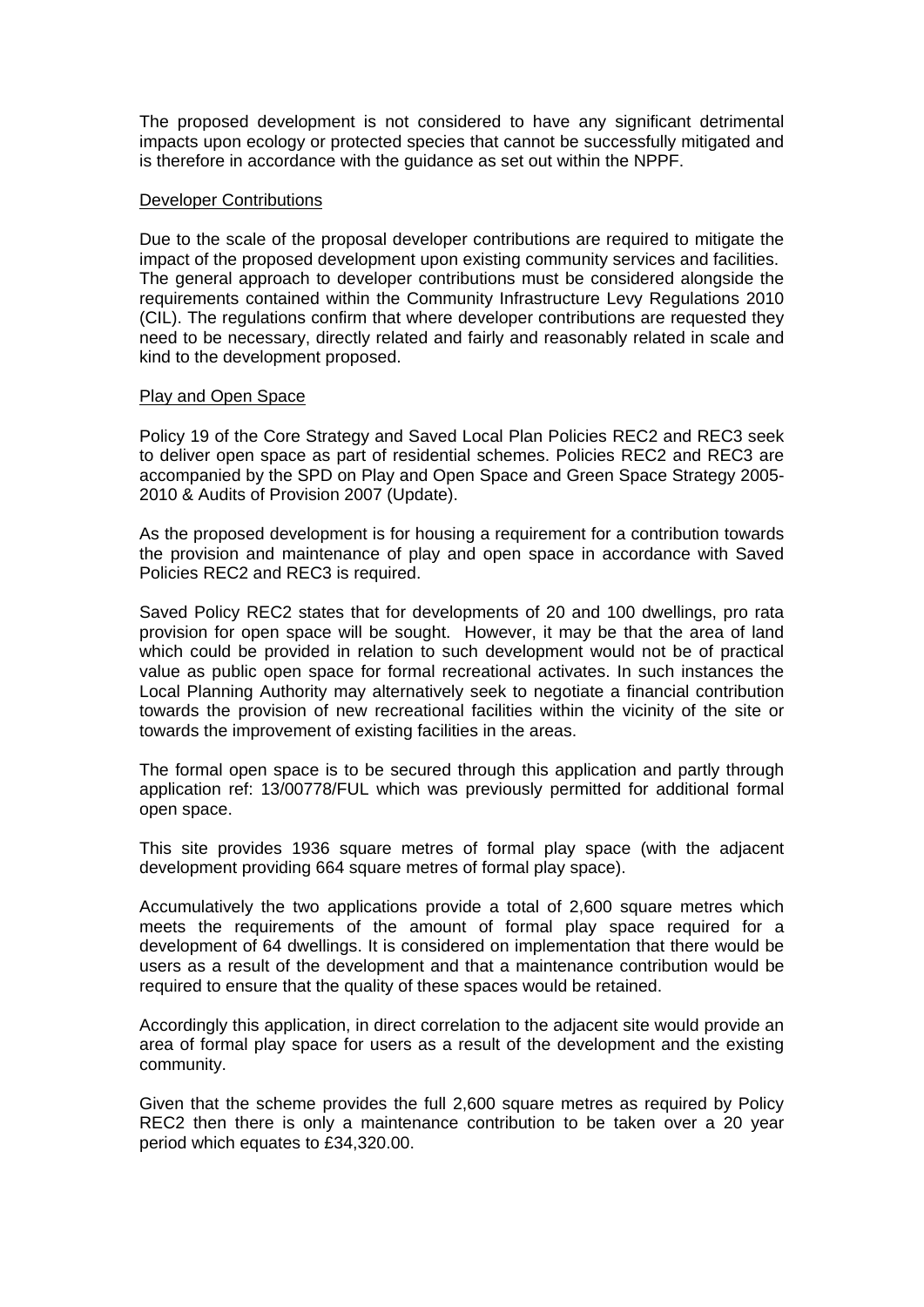The application proposes to provide 325 square metres of equipped play space within the site (LEAP), which is the requirement for a development of this size. It is considered on implementation that there would be users as a result of the development which would add to the wear and tear of this equipment and therefore a maintenance contribution would be required to ensure that the quality of these spaces would be retained.

Given that the scheme provides the full 325 square metres as required by Policy REC3 then there is only a maintenance contribution to be taken over a 20 year period which equates to £45,955.00.

The scheme proposes to provide 1,064 square metres of informal children's play space which is in excess of the area required for a development of this size (which is 960 square metres). It is considered on implementation that there would be users as a result of the development and that a maintenance contribution would be required to ensure that the quality of these spaces would be retained.

Given that the scheme provides (and exceeds) the square metres as required by Policy REC3 then there is only a maintenance contribution to be taken over a 20 year period which equates to £11,278.40.

The onsite play and open space is required to be maintained in perpetuity. The developer is required to fund the maintenance over a 20 year period when the land is to be transferred over to the Parish Council or Borough Council, otherwise the developer may retain the public space in private ownership and maintain it accordingly.

It is considered that the play and open space contribution is necessary to make the development acceptable in planning terms, is directly related to the development and fairly and reasonably relates in scale and kind to the proposal, and a contribution is justified in this case. Accordingly the scheme would meet the requirements of Policy 19 of the Core Strategy, Saved Policies REC2 and REC3 Local Plan and the Play and Open Space SPD. The play and open space contributions will be secured through the S106 Agreement.

# **Education**

A contribution request has been made from the Local Education Authority based on Department for Education cost multipliers on a formula basis. A contribution of £185,840.79 is sought for primary education provision at St. Peter's Church of England Primary Academy. A contribution of £191,096.26 is sought for secondary education at The Market Bosworth School and Bosworth Academy. No contribution is sought for upper school education at Bosworth Academy as there is currently a surplus of places. The total contribution request is £376,937.05. The contribution would be used to accommodate existing capacity issues created by the proposed development. The request is directly, fairly and reasonably related in scale and kind to the development proposed and would be spent within 5 years of receipt of the final payment.

## Libraries

A contribution request has been made from Leicestershire County Council Library Services for £3,890.00 for use of provision and enhancement of library facilities at Market Bosworth Library and to provide additional lending stock plus audio visual and reference materials to mitigate the impact of the increase in additional users of the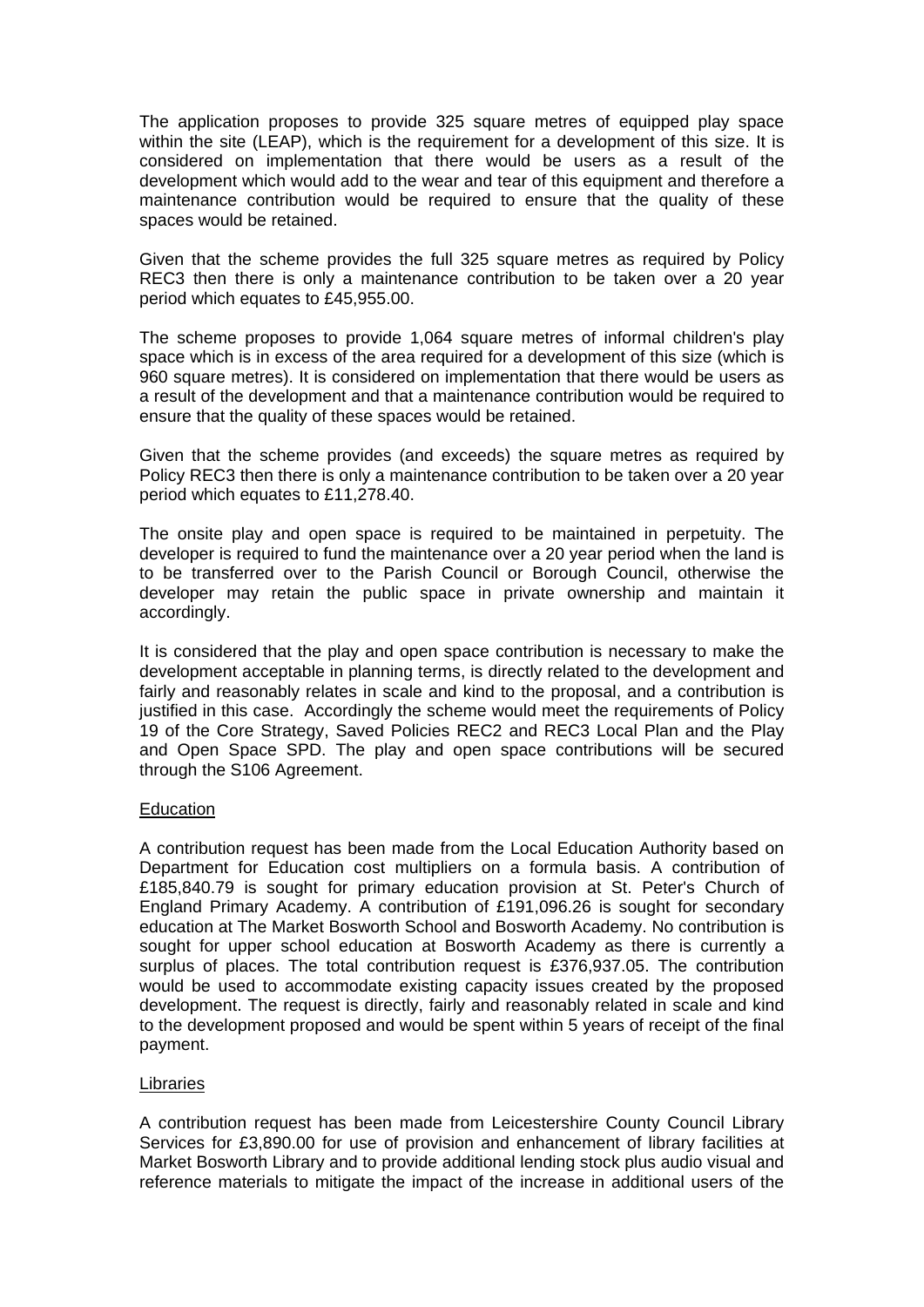library on the local library service arising from the development. It is considered that the library request has not demonstrated whether the contribution is necessary and how increasing lending stock would mitigate the impact of the development on the library facility.

# Civic Amenity

A contribution request has been made from Leicestershire County Council Environmental Services for £3,529.00 for enhancing the waste facilities at Barwell Civic Amenity Site including providing additional waste collection points and compaction equipment. It is estimated that there will be an additional 19 tonnes of waste generated by the development or an increase of 0.2% and given that figure, it is difficult to see that a contribution is necessary or fairly related to this development as the impact from this development would be minimal.

# **Transport**

A request has been made from Leicestershire County Council Highways for Travel Packs including bus passes at two per dwelling for a six month period to encourage new residents to use bus services, to establish changes in travel behaviour from first occupation and promote usage of sustainable travel modes other than the car. The Travel Packs are to be funded by the developer with two application forms for bus passes at £325.00 per pass.

Improvements are sought to two bus stops on Station Road close to the site access (including providing raised and dropped kerbs to allow level access) at £3,263.00 per stop or £6,526.00 in total. Contributions are also sought to equip the bus stops with bus shelters at £4908.00 per shelter and information display cases at £120.00 per display. As occupiers of the proposed dwellings are likely to use the existing public transport facilities in close location to the site, it is considered that the increase use of the bus stops would lead to a need to provide better level access for disabled users and an enhancement in the facilities. It is considered that the request is directly, fairly and reasonably related in scale and kind to the development proposed

## Police

Leicestershire Constabulary have requested a total contribution of £20,463.00 for 40% of a new member of staff, vehicles, additional radio capacity, police database capacity, control room telephony, ANPR cameras, mobile CCTV, improvements at police premises and hub equipment. It is accepted that the NPPF supports the creation of sustainable, healthy and safe communities which in the first instance should be achieved through good design and reducing opportunities for crime. This would be supported by policing and as such Police contributions could be justified to be necessary. However, it is not considered that the Police have adequately demonstrated that the contributions requested are directly related in scale and kind to the development proposed, particularly when it is unclear exactly how 40% of a staff member would be deployed and how this development could require improvements to Force HQ in Enderby as opposed to there being community policing improvements in Market Bosworth itself. As such the contribution request is not considered to be CIL compliant.

# Health

A request has been received from NHS (Leicestershire and Lincolnshire) for £15,030.00 to be spent on upgrading the existing consultation rooms at Market Bosworth GP Surgery to provide an enhanced range of treatment rooms to provide a greater range of services to meet the needs of the increased population within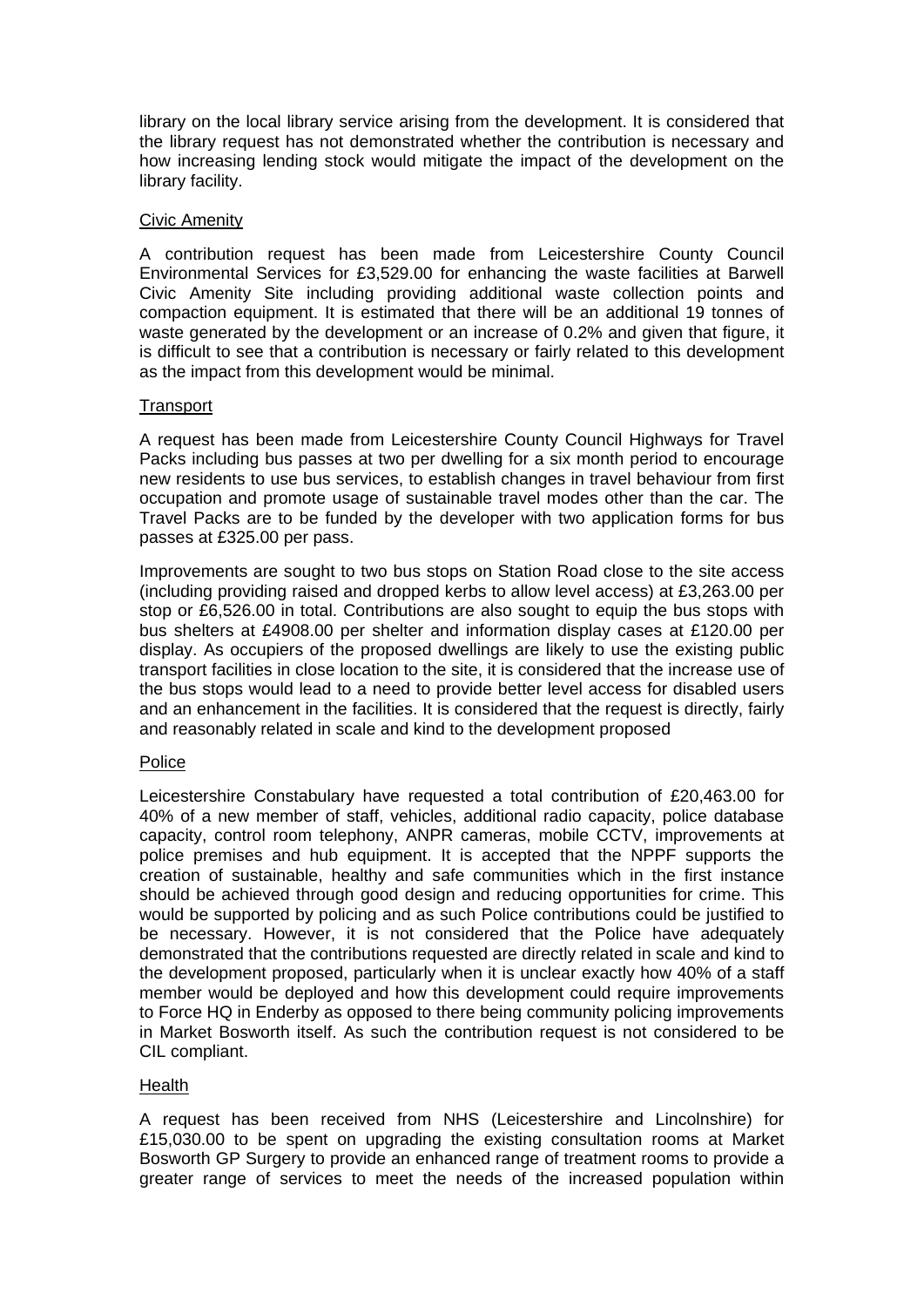Market Bosworth as a result of this development. It is considered that this contribution request is directly, fairly and reasonably related in scale and kind to the development proposed.

#### Other Matters

Some residents have raised concern that the proposal is contrary to the Government's localism agenda. The Government has made it clear, however through the Housing and Growth Ministerial Statement (6th September 2012), that alongside the communities' power to plan comes the responsibility to meet the development and growth needs of communities and to deal effectively with proposals that will deliver homes, jobs and facilities.

In addition, concerns relating to property devaluation and loss of views are not material planning considerations.

In response to wildlife concerns, the appellant has conducted an ecological survey which has been considered and found that the development would not adversely affect wildlife or protected species.

Concerns were expressed over traffic generation and the visibility of the proposed vehicular access, together with the associated congestion and highway safety. The Highway Authority has not objected to the scheme

subject to conditions to cover aspects such as the visibility of the access and parking requirements.

Representations have been received referring to the recent appeal at Crowfoot Way, Broughton Astley, Leicestershire (ref: APP/F2415/A/12/2183653) which was dismissed despite Harborough district not having a five year supply of housing sites. This appeal was recovered and The Secretary of State considered that the adverse impacts of the appeal proposal, especially in terms of the conflict with the Broughton Astley Neighbourhood Plan, would significantly and demonstrably outweigh the benefits in terms of increasing housing supply. He therefore concludes that there are no material circumstances that indicate the proposal should be determined other than in accordance with the development plan. The key difference in this instance is that the Broughton Astley Neighbourhood Plan was adopted as part of the development plan whereas the Market Bosworth Neighbourhood Plan, for the reasons discussed above, is not considered to carry material weight at this stage as it has not been to referendum or submitted to the examiner and consequently does not form part of the development plan.

Representations have been received in respect of the scheme not providing bungalows. The Council's Housing and Enabling Officer has confirmed that whilst there is evidence in the housing needs survey for bungalows, this is only one source of evidence and that there should be a balance between the need to both meet the identified local need and the wider housing needs in the borough. The Council's Housing and Enabling Officer has pursued the option of bungalows, however the applicant has confirmed that providing bungalows would reduce the overall 40% affordable housing offer. Accordingly the Council's Housing and Enabling Officer wishes to maintain the current offer of the full 40% affordable housing requirement for a mix of 2 and 3 bedroomed family homes. The Council's Core Strategy Policy requires the mix of 75% for social rent and 25% for intermediate tenure. The Section 106 Agreement will contain a requirement for applicants in the first instance to have a local connection to Market Bosworth.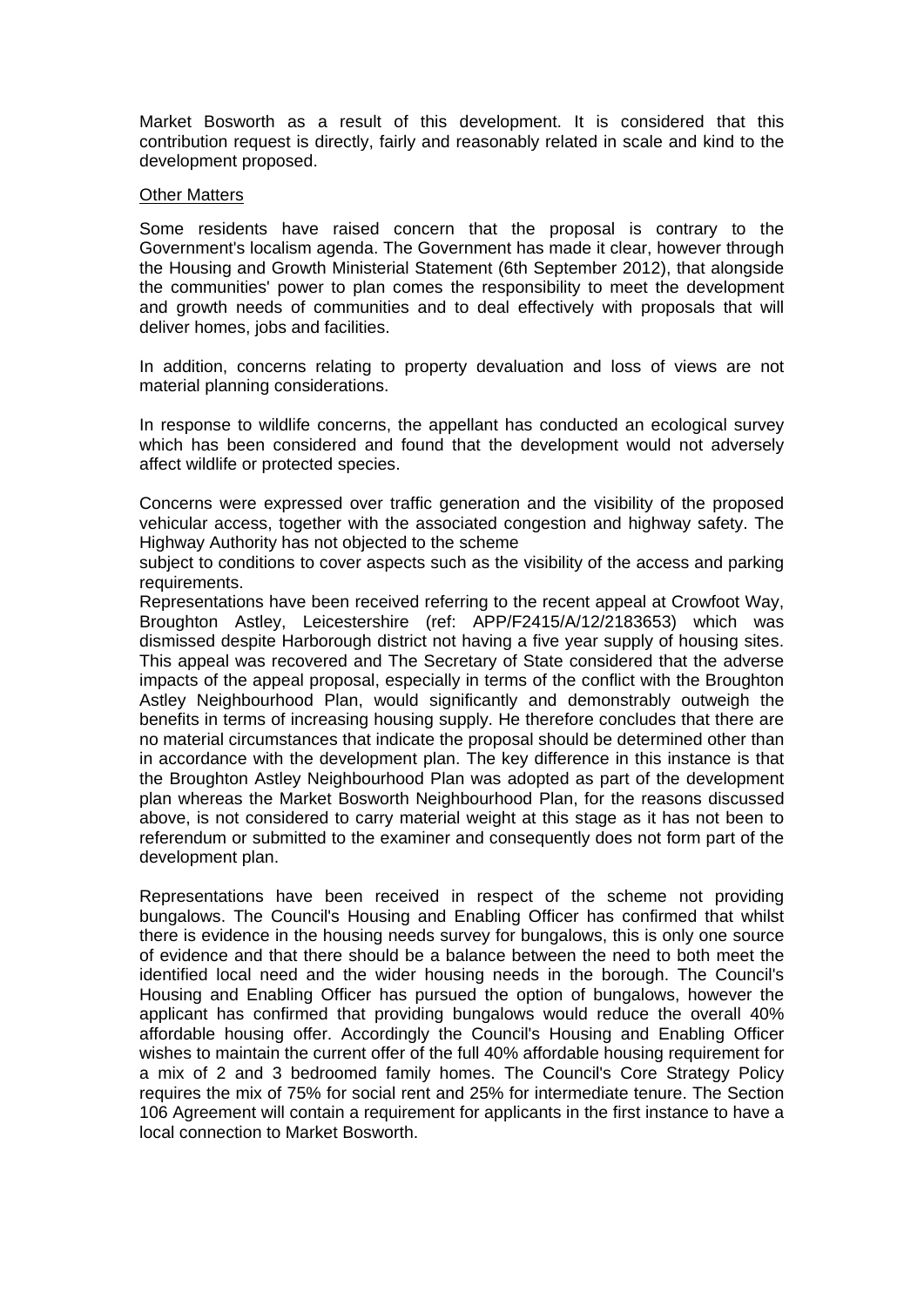Concerns have been raised in respect of the routing of construction traffic especially through the town centre. The Borough Council would not be able to impose a condition as it would be difficult to differentiate between the general traffic and the specific construction traffic, and therefore it would not be enforceable. This would not be in accordance with the tests as set out in the NPPG and the same argument in respect of enforceability would apply for a Section 106 Agreement.

Drainage and flooding issues have been discussed above. Concern has been raised in respect of existing drainage issues within the vicinity of the site. It should be noted that the Environment Agency and Severn Trent Water have raised no objection and are satisfied with the technical solutions proposed to deal with surface water run off through SUDs and foul water sewage proposals.

Concern has been raised in respect of the impact of the proposed development on the industrial estate directly opposite the site on Station Road. As discussed above a full Noise Impact Assessment has been carried out and it is considered that suitable mitigation methods can deal with any potential impact which is considered to be unlikely. It should be noted that commercial/industrial sites commonly are located close to residential areas in other parts of the Borough where impacts are minimal. There are existing dwellings close to the industrial estate at present along Station Road and to the south east along Heath Road. It is therefore not considered that the employment premises would be impacted upon or their existing operations limited in any way by the proposed development.

## Environmental Impact Assessment

The proposed development has been screened as part of the Environmental Impact Assessment Regulations 2011. The scale of the development proposed would not be a Schedule 1 development but would fall under Schedule 2 as it is considered to be an urban development project where the area of the development would exceed 0.5 hectares. Accordingly the proposal has been assessed under the criteria as set out in Schedule 3. Overall it is not considered to the scale, magnitude and characteristics of the development proposed, including consideration of the environmental sensitivity of the area that the proposal would constitute Environmental Impact Assessment development within the meaning of the 2011 Regulations. As such an Environmental Statement is not required.

## **Conclusion**

In conclusion, the proposal would be contrary to the development plan in so far as it does not comply with Saved Policies RES5 and NE5 of the Local Plan which respectively seek to contain new housing within the settlement boundary of the village and strictly limit new development within the countryside.

Such issues are considerations that normally would weigh against such a proposal. However, the Borough does not have a five year housing land supply. As a consequence, Paragraph 49 of the NPPF directs that development plan policies governing housing land supply, such as Policy RES5 of the Local Plan, should not be considered up to date. In these circumstances, full weight may not continue to be given to relevant policies of the development plan, as Paragraph 215 of the NPPF makes clear. This is an important material consideration.

Policy 11 of the Core Strategy which sets out the allocation for Market Bosworth of a minimum of 100 dwellings, which has not yet been met, is relevant and adds weight to the merits of the proposal.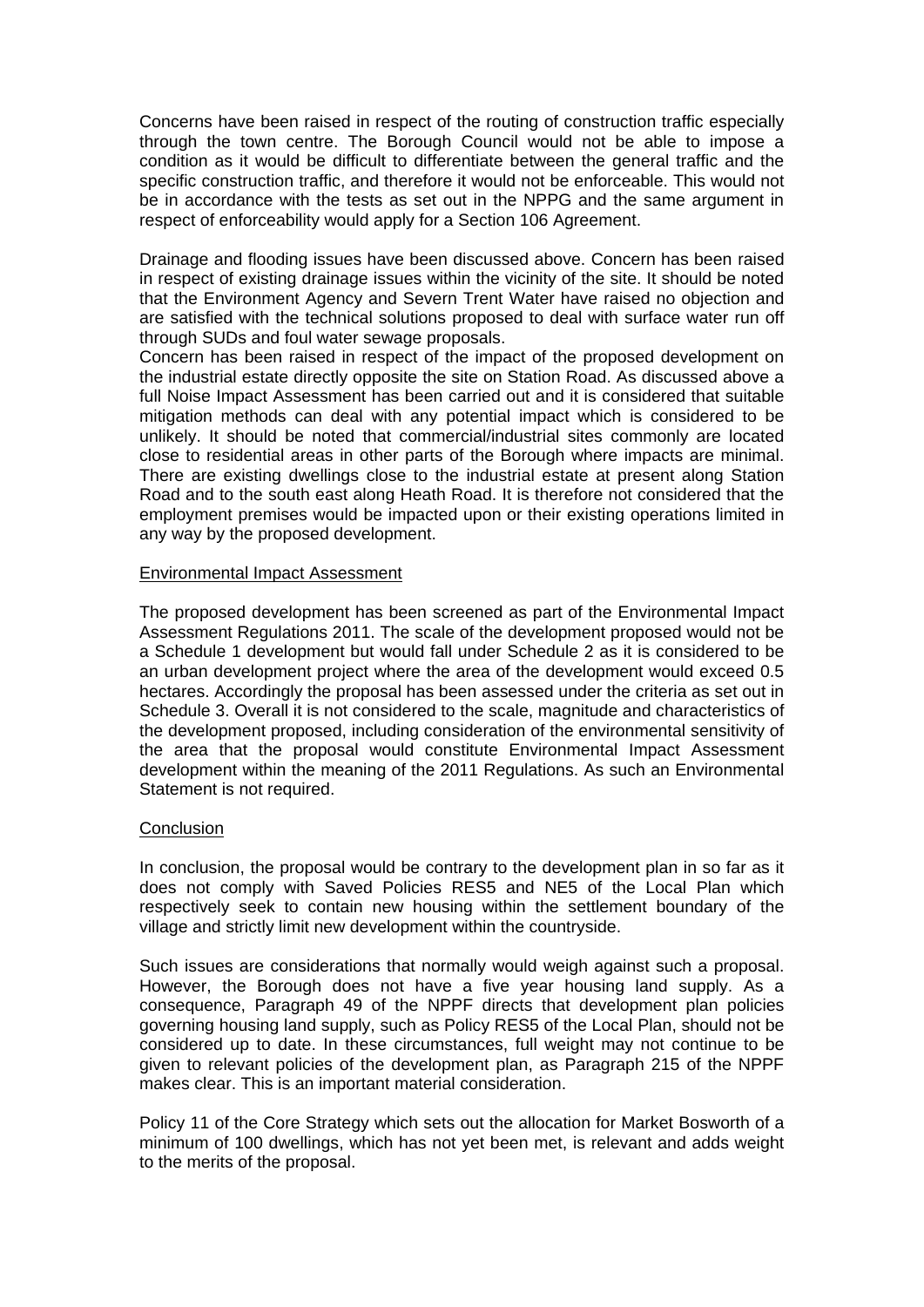The NPPF specifically states at Paragraph 49 that decision takers should consider housing applications in the context of the presumption in favour of sustainable development in the absence of a five year supply of deliverable housing sites.

The NPPF sets out that a balancing exercise must be undertaken in respect of the sustainability of the proposed development. The proposed development would be located in a reasonably sustainable location within a Key Rural Centre. The delivery of housing would bring economic and social benefits, in providing both market and affordable housing. The level of affordable housing proposed at 40%, meeting the policy requirement, is considered to be a significant material consideration that weighs heavily in the balance. The development would not impact upon ecology, archaeology or heritage. It is recognised that the proposal would have an adverse impact upon the landscape and wider views of the countryside from Station Road; however overall the proposal is not considered to have significant environmental impacts that would outweigh principally the social benefits and secondly the economic benefits of the proposal in contributing towards the supply of housing.

On the issue of prematurity, it is considered, based on the most up to guidance as set out in the NPPG, that neither the emerging Site Allocations DPD nor the emerging Neighbourhood Plan are sufficiently progressed at this time to be afforded enough weight to justify refusal on the grounds of prematurity.

Collectively the above factors weigh heavily in favour of recommending that permission be granted. In reaching this recommendation the views and concerns raised by local residents have carefully been taken into account.

# **RECOMMENDATION:- Grant subject to S106 obligations and subject to conditions.**

# **Summary of Reasons for Recommendation and Relevant Development Plan Policies :**

That subject to an Agreement under Section 106 of the Town and Country Planning Act 1990 and Section 111 of the Local Government act 1972 or receipt of an acceptable Unilateral Undertaking under S106 of the Town and Country Planning Act 1990 to provide affordable housing and financial contributions towards play and open space, education and travel, the Chief Planning and Development Officer shall be granted delegated powers to grant planning permission subject to the conditions below.

Summary of Reasons for Recommendation and Relevant Development Plan Policies

: Having regard to the pattern of existing development in the area, representations received and relevant provisions of the development plan, as summarised below according to their degree of consistency with the National Planning Policy Framework, it is considered that subject to compliance with the conditions attached to this permission, the proposed development would be in accordance with the development plan as it would contribute to the Core Strategy allocation, would not have an adverse impact upon the character and appearance of the countryside flooding, ecology, biodiversity and archaeology, highway safety or residential amenity and would contribute to the provision of affordable housing and other infrastructure and services.

Hinckley and Bosworth Local Plan (2001):- RES5, IMP1, REC2, REC3, NE5, NE12, NE14, BE1, BE16, T5 and T9.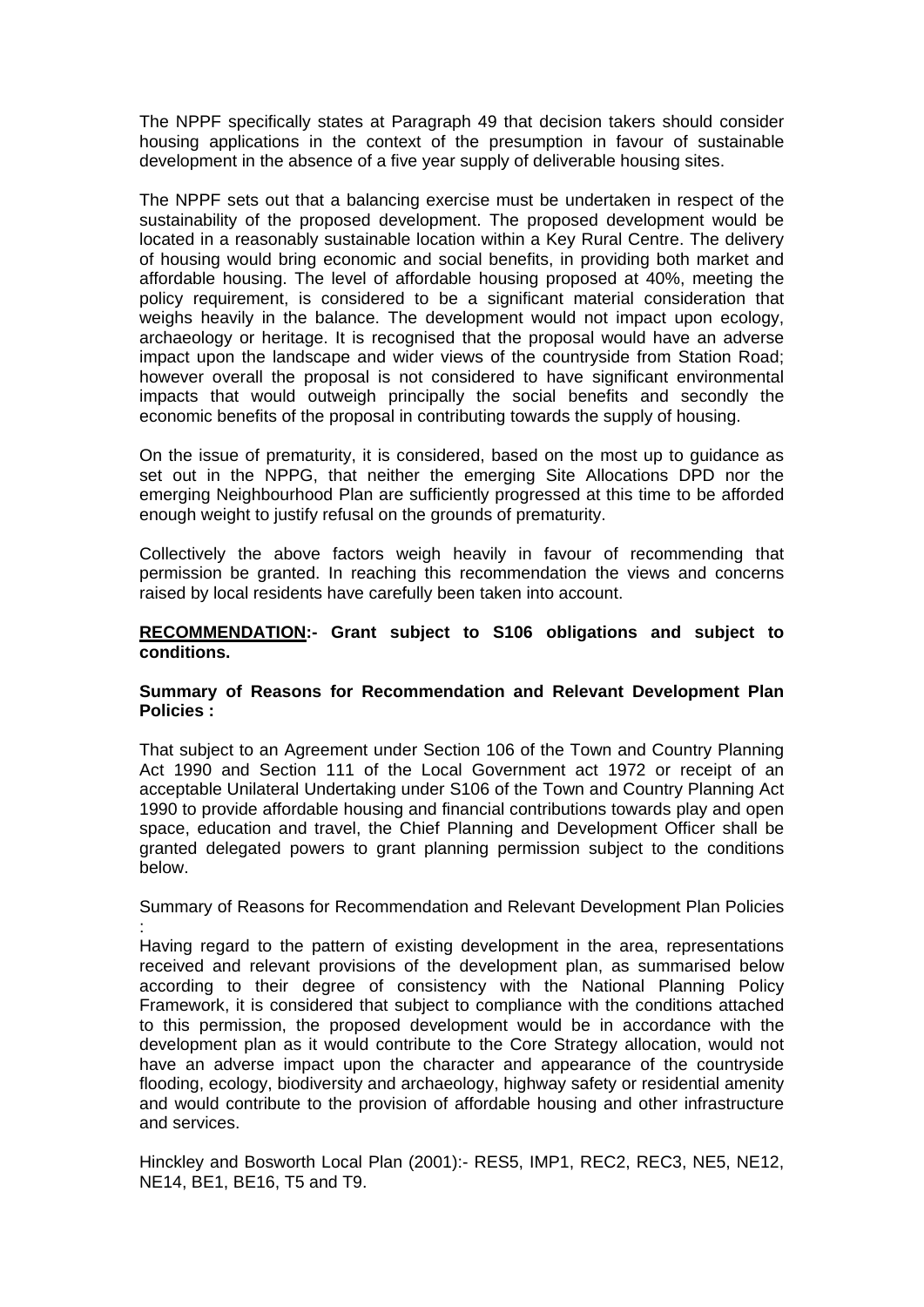Local Plan 2006 - 2026: Core Strategy (2009):- Policies 7, 12,15,16,17 and19.

In dealing with the application, the local planning authority have worked with the applicant in a positive and proactive manner based on seeking solutions to problems arising in relation to dealing with the planning application.

## **Conditions:-**

- 1 The development hereby permitted shall be begun before the expiration of three years from the date of this permission.
- 2 The development hereby permitted shall not be carried out otherwise than in complete accordance with the submitted application details received by the Local Planning Authority on 10 July 2014, as follows:-
- Site Location Plan 1:1250
- Dwg No. EMS.2289 03-2 Rev G Planning Layout 1:500
- Dwg No. A078810-35-18-004 Rev A Proposed Site Access 1:1000
- Dwg No. CC654/MB/654 Plots 21 & 22 Elevations & Plans 1:100
- Dwg No. CC654-OP/MB/654/OP Plots 23 Elevations & Plans 1:100
- Dwg No. CC767/MB/767 Plots 48 & 58 Elevations & Plans 1:100
- Dwg No. CC767-OP/MB/767-OP Plots 49 & 59 Elevations & Plans 1:100
- Dwg No. CC978B/MB/978B Plots 9, 42 & 45 Elevations & Plans 1:100
- Dwg No. CC978B-OP/MB/978B-OP Plots 6, 18, 20, 26 & 50 Elevations & Plans 1:100
- Dwg No. CC98-OP/MB/98-OP Rev A Plots 3,19 & 27 Elevations & Plans 1:100
- Dwg No. CC98/MB/98 Plots 5, 10, 40 & 56 Elevations & Plans 1:100
- Dwg No. CC1274-OP/MB/1274-OP Rev A Plots 7, 11, 38, 39, 57 & 62 Elevations & Plans 1:100
- Dwg No. CC1274/MB/1274 Plots 2, 8 & 41 Elevations & Plans 1:100
- Dwg No. CC1585/MB/1585 Plots 1 & 61 Elevations & Plans 1:100
- Dwg No. CC1763/MB/1763-2 Plots 4 & 12 Elevations 1:100
- Dwg No. CC1763/MB/1763-1 Plots 4 & 12 Plans 1:100
- Dwg No. CC/Burleigh-OP/MB/Burleigh-1/OP Plot 60 Plans 1:100
- Dwg No. CC/Burleigh-OP/MB/Burleigh-2/OP Plot 60 Elevations 1:100
- Dwg No. CC1763-OP/MB/1763-2/OP Plot 63 Elevations 1:100
- Dwg No. CC1763-OP/MB/1763-1/OP Plot 63 Plans 1:100
- Dwg No. CC/Burleigh-OP/MB/Burleigh-2/OP Plot 64 Elevations 1:100
- Dwg No. CC/Burleigh-OP/MB/Burleigh-1/OP Plot 64 Plans 1:100
- Dwg No. AF/654/MB/AF654 Rev A Plots 13, 14, 24, 30, 35, 36, 43, 51 & 52 Elevations & Plans 1:100
- Dwg No. AF/654-OP/MB/AF654-OP Plots 15, 25, 31, 37, 44 & 53 Elevations & Plans 1:100
- Dwg No. AF/767-OP/MB/AF767-OP Rev A Plots 17, 29, 34, 47 & 55 Elevations & Plans 1:100
- Dwg No. AF/767/MB/AF767 Plots 16, 18, 32, 33, 46 & 54 Elevations & Plans 1:100
- Dwg No. MB/DGS Garage to Plots 2, 3, 5, 6, 10, 11, 18, 19, 27, 28, 41, 42, 57 & 58 Elevations & Plans 1:100
- Dwg No. MB/DG Garages to Plots 1, 4, 12, 60, 61, 63 & 64 Elevations & Plans 1:100
- Dwg No. MB/SG Garage to Plots 7, 8, 9, 20, 38, 39, 42, 45, 50 & 62 Elevations & Plans 1:100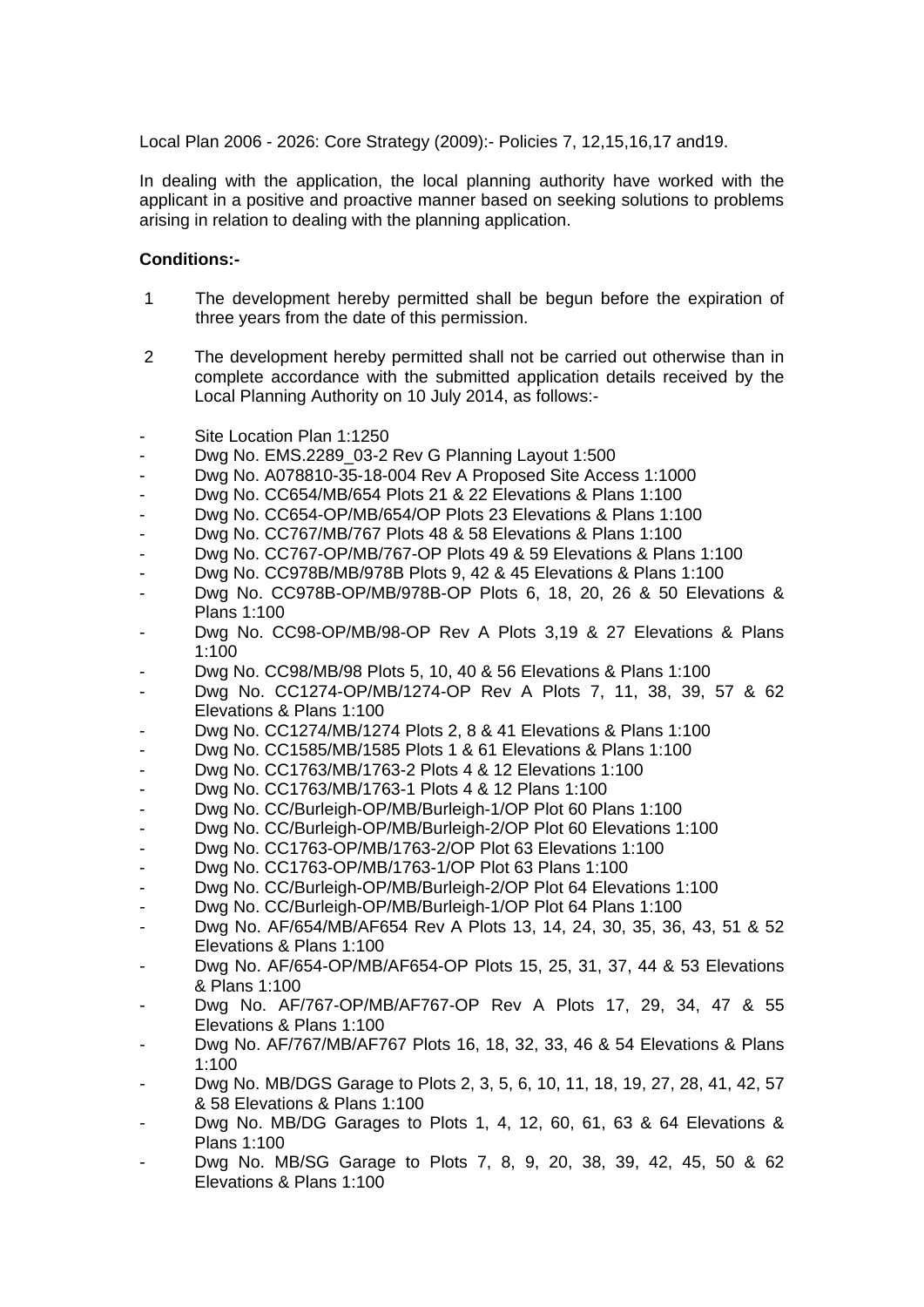- 3 No development shall commence above base course until representative samples of the types and colours of materials to be used on the external elevations of the proposed dwellings, garages and pumping station shall be deposited with and approved in writing by the Local Planning Authority, and the scheme shall be implemented in accordance with those approved materials.
- 4 No development shall commence until elevation details and materials for all boundary treatments are submitted to and approved in writing by the Local Planning Authority, and the scheme shall be implemented in accordance with those approved materials.
- 5 No development shall commence until the proposed ground levels of the site and proposed finished floor levels have been submitted to and approved in writing by the Local Planning Authority. The approved proposed ground levels and finished floor levels shall then be implemented in accordance with the approved details.
- 6 Notwithstanding the submitted plans no development shall commence until comprehensive details of hard and soft landscape works have been submitted to and approved in writing by the Local Planning Authority and the works shall be implemented in accordance with the approved details. These details shall include:-
- a) Planting plans
- b) Written specifications
- c) Schedules of plants, noting species, plant sizes and proposed numbers/densities where appropriate
- d) Maintenance schedule
- e) Implementation programme
- f) Areas to be grassed
- g) Treatment of hard surfaced areas (including the footway access from the site to Station Road).
- 7 The approved soft and hard landscaping scheme shall be carried out in accordance with the approved details. The soft landscaping scheme shall be maintained for a period of five years from the date of planting. During this period any trees or shrubs which die or are damaged, removed, or seriously diseased shall be replaced by trees or shrubs of a similar size and species to those originally planted at which time shall be specified in writing by the Local Planning Authority.
- 8 Prior to the commencement of development a scheme for protecting the proposed dwellings from noise from the adjacent industrial estate, nearby road and proposed pumping station, which includes remediation works where required and programme of implementation shall first be submitted to and approved in writing by the Local Planning Authority. The scheme shall be designed to achieve good internal noise levels as detailed in BS8233 and all works which form part of the scheme shall be completed before any of the permitted dwellings are first occupied.
- 9 No development shall commence until a surface water drainage scheme for the site, based on sustainable drainage principles and an assessment of the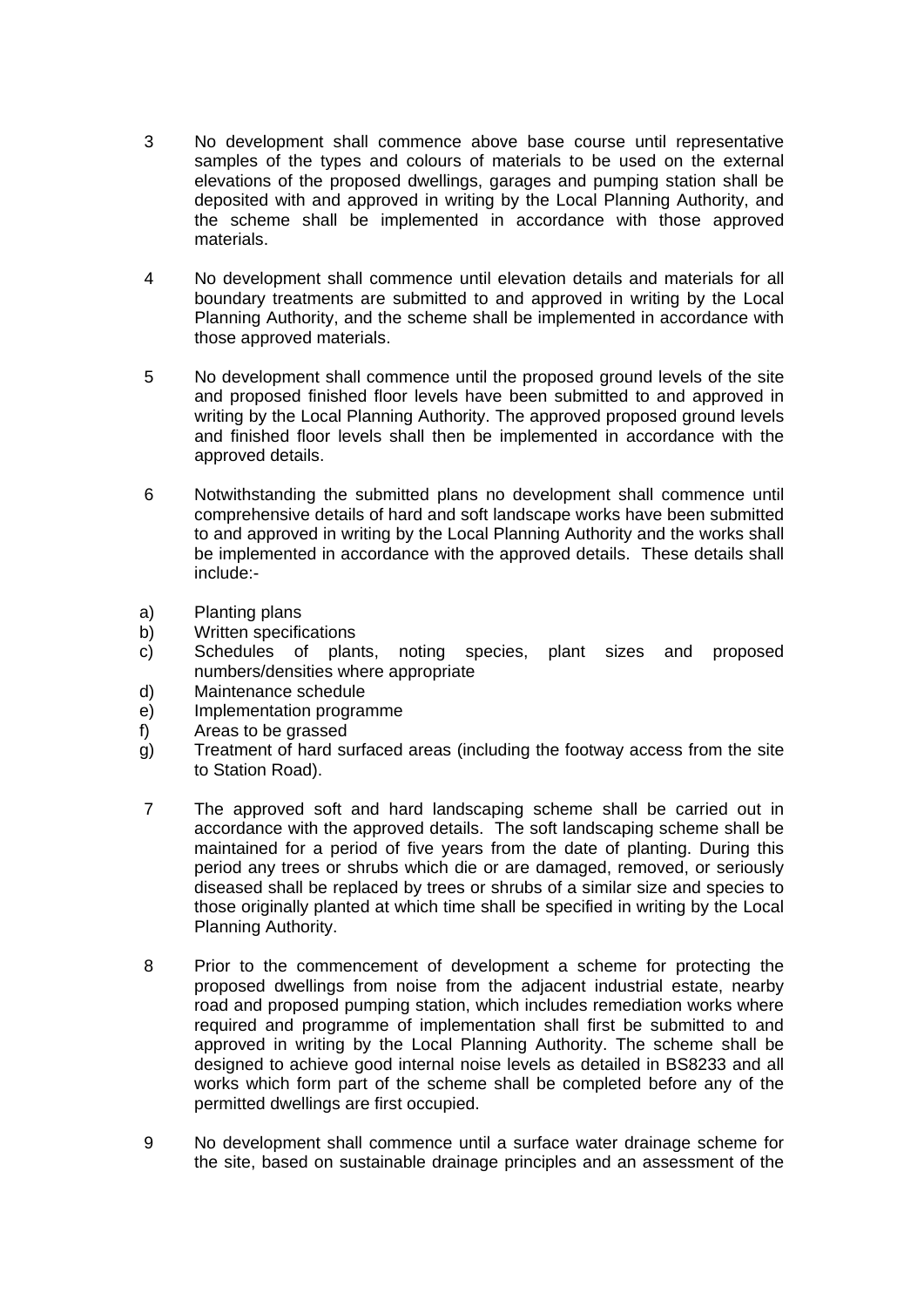hydrological and hydrogeological context of the development, has been submitted to and approved in writing by the Local Planning Authority.

The scheme and mitigation measures shall subsequently be implemented in accordance with the approved details prior to the occupation of the first dwelling and subsequently in accordance with the timing / phasing arrangements embodied within the scheme.

The scheme shall include:-

- a) Surface water drainage system/s to be designed in accordance with either the National SUDs Standards, or CIRIA C697 and C687, whichever are in force when the detailed design of the surface water drainage system is undertaken.
- b) Limiting the surface water run-off generated by all rainfall events up to the 100 year plus 30% (for climate change) critical rain storm so that it will not exceed the run-off from the undeveloped site and not increase the risk of flooding offsite.
- c) Provision of surface water run-off attenuation storage to accommodate the difference between the allowable discharge rate/s and all rainfall events up to the 100 year plus 30% (for climate change) critical rain storm.
- d) Detailed design (plans, cross, long sections and calculations) in support of any surface water drainage scheme, including details on any attenuation system, and the outfall arrangements.
- e) Details of how the on site surface water drainage systems shall be maintained and managed after completion and for the lifetime of the development, to ensure long term operation to design parameters.
- f) Retention of existing on site drainage ditches, associated pipework and flood flow routes.
- g) Finished floor levels are set no lower than 150mm above external finished ground levels, and above the top water level of storm water storage facilities where applicable.
- 10 No development shall commence until a scheme for foul drainage has been submitted to and approved in writing by the Local Planning Authority and the works shall be implemented in accordance with the approved details. The details shall demonstrate that any additional flows discharging into the foul drainage network will not cause deterioration in the discharge quality or operation of any existing storm overflows/combined sewer overflows upstream or downstream on the network, or cause an increase in spill frequency or volume in the foul drainage system.
- 11 No development shall commence until a programme of archaeological work including a Written Scheme of Investigation have first been submitted to and approved in writing by the Local Planning Authority. The development shall only be implemented in accordance with the approved Written Scheme of Investigation and the approved programme of archaeological works shall be carried out by a suitable qualified body approved in writing by the Local Planning Authority.
- 12 No development shall commence until a detailed construction environmental management plan has first been submitted to and approved in writing by the Local Planning Authority and the development shall be implemented in accordance with the approved scheme. The details shall include:-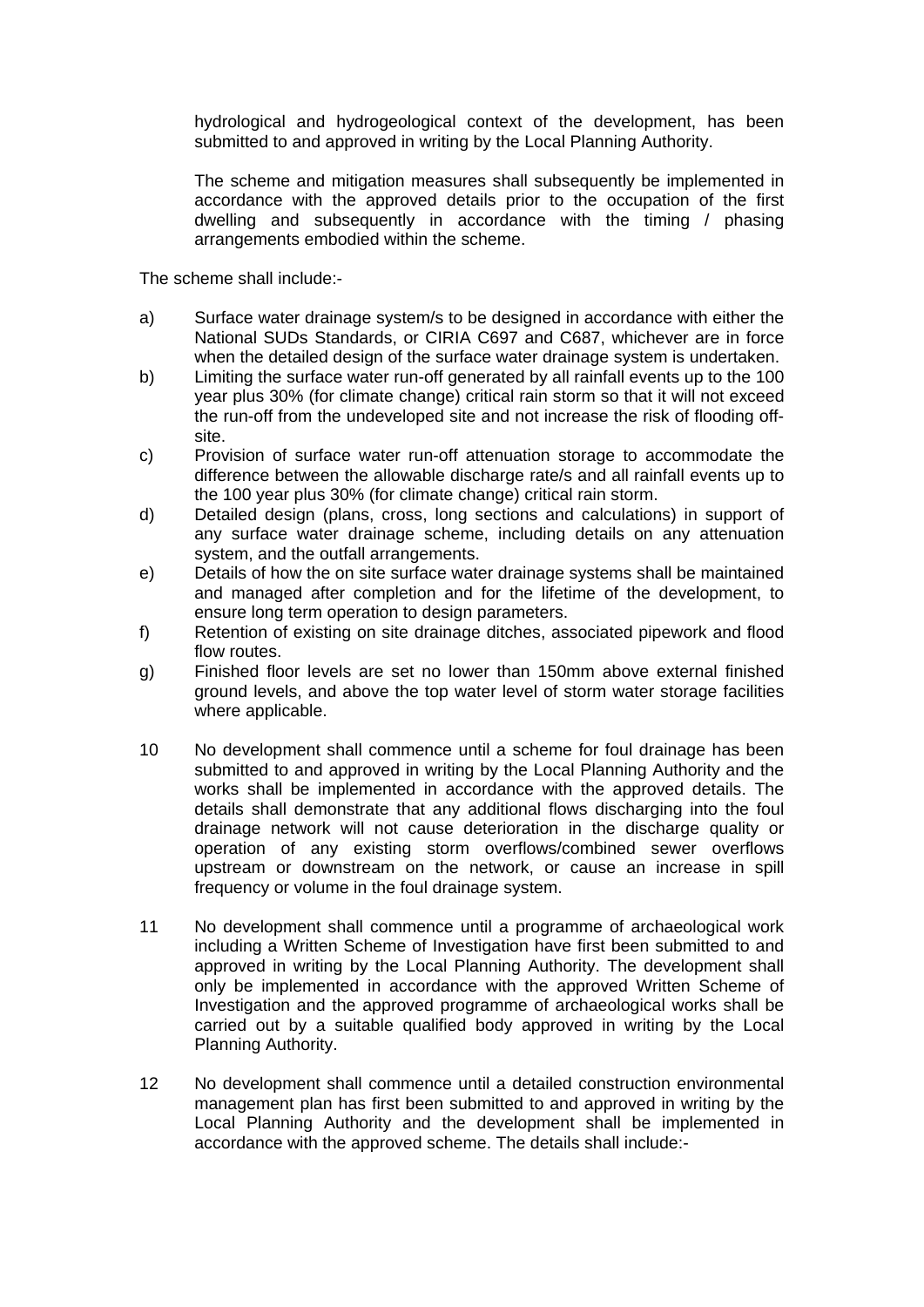- a. how, during the site preparation and construction phase of the development, the impact on local residents and the environment shall be prevented or mitigated from dust, odour, noise, smoke, light and land contamination
- b. a plan showing how such controls will be monitored
- c. procedure for the investigation of complaints.
- 13 No dwelling hereby approved shall be occupied unless and until a scheme providing for waste and recycling storage points across the site shall first be submitted to and approved in writing by the Local Planning Authority. The details should address accessibility to storage facilities for residents/collection crews, and adequate collection point space at the adopted highway boundary. The collection points should be implemented prior to the first occupation of the dwellings to which they serve.
- 14 No dwelling shall be occupied unless and until the highway works as shown on approved plans Figure 2 Proposed Site Access Drawing No.004 Rev A and Frontage Footway Drawing No. 1612-201 Rev B have been provided and are available for use.
- 15 No dwelling shall be occupied unless and until car parking provision has been provided within the respective curtilage of each dwelling in accordance with Planning Layout Drawing No. EMS.2289\_03-2 G. The parking spaces so provided shall thereafter permanently remain available for vehicular parking.
- 16 No development shall commence on the site until such time as a construction traffic/site traffic management plan, including wheel cleansing facilities and vehicle parking facilities, and a timetable for their provision, has been submitted to and approved in writing by the Local Planning Authority. The development shall thereafter be carried out in accordance with the approved details and timetable.
- 17 Prior to the commencement of development a scheme, in the form of a retractable bollard, to prevent residential traffic using the access to the west of plot 23 shall be submitted to and agreed in writing by the Local Planning Authority. The agreed details shall be implemented and maintained thereafter. The bollard shall be kept in place except such times when access is required for maintenance of the foul water pumping station and open space.
- 18 The development hereby permitted shall be carried out in accordance with the Great Crested Newt Survey Report and Mitigation Strategy by FPCR dated October 2013 (including the mitigation measures detailed within it), Pond Location Plan Figure 1 Drawing no. MLB/RJS; GCN Capture Proposals Figure 2, Drawing no. 5356-E-02; Newt Culvert Design Figure 3, Drawing no. RLS/SLS and Design Drawing Figure 4, Drawing no. 5356-E-02.
- 19 Prior to the commencement of development a Tree Survey and Tree Protection Plan including hedgerows to be retained shall be prepared to BS5837:2012 and submitted to and agreed in writing by the Local Planning Authority. The development shall then be carried out in accordance with the agreed details.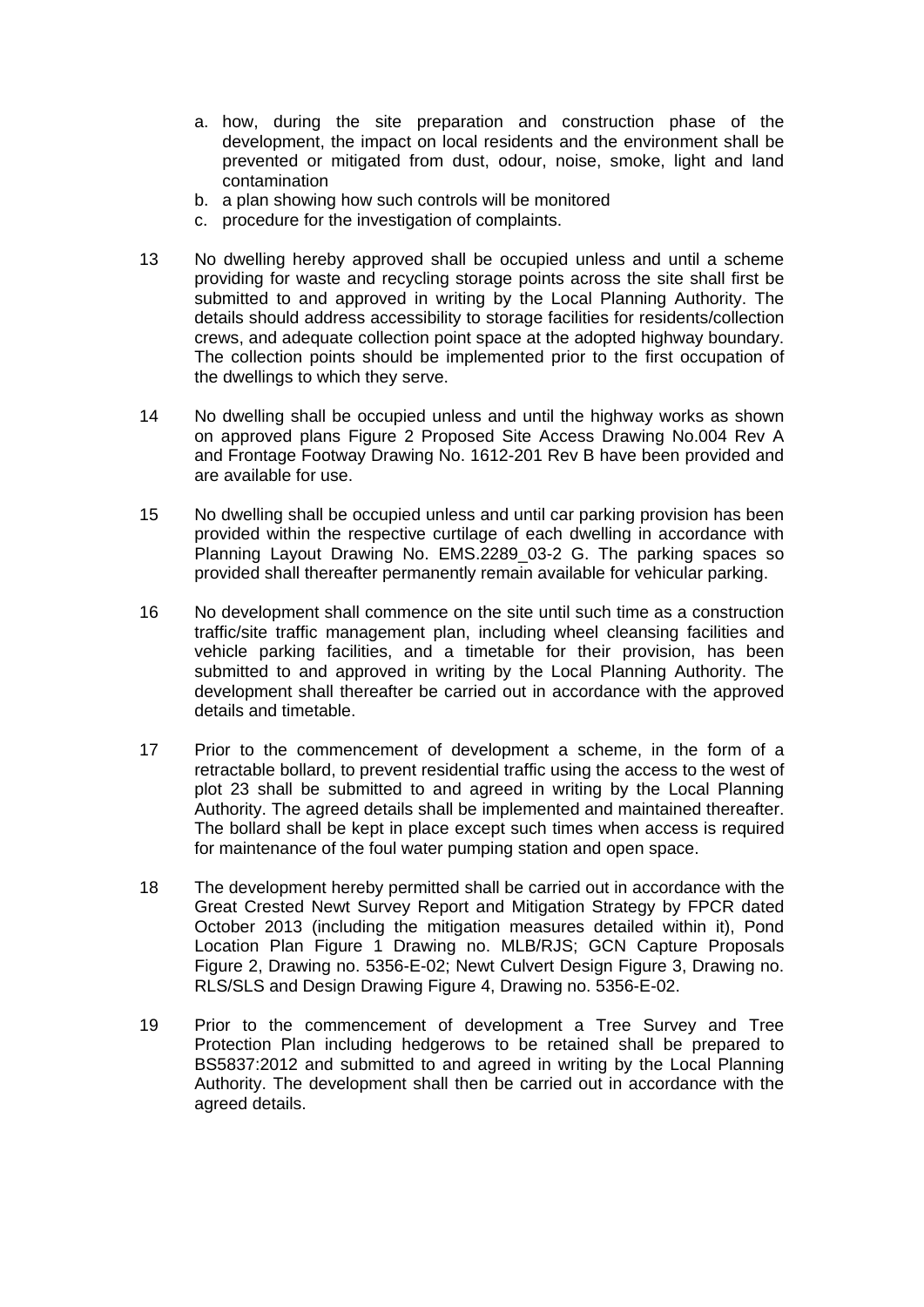## **Reasons:-**

- 1 To comply with the requirements of Section 51 of the Planning and Compulsory Purchase Act 2004.
- 2 For the avoidance of doubt and in the interests of proper planning.
- 3 To ensure that the development has a satisfactory external appearance to accord with Policy BE1 (criterion a) of the adopted Hinckley and Bosworth Local Plan 2001.
- 4 To ensure that the development has a satisfactory external appearance to accord with Policy BE1 (criterion a) of the adopted Hinckley and Bosworth Local Plan 2001.
- 5 To ensure that the development has a satisfactory external appearance to accord with Policy BE1 (criterion a) of the adopted Hinckley and Bosworth Local Plan 2001.
- 6 In the interests of visual amenity, to accord with Policy BE1 (criterion a) of the adopted Hinckley and Bosworth Local Plan 2001.
- 7 To ensure the long term future for all landscaped areas including the future maintenance of these areas in accordance with Policy NE12 of the adopted Hinckley and Bosworth Local Plan 2001.
- 8 To safeguard the amenities of the future occupiers of the proposed dwellings, in the absence of submitted details to accord with Policy BE1 (criterion h) of the adopted Hinckley and Bosworth Local Plan 2001.
- 9 To ensure that the development is provided with a satisfactory means of drainage as well as to reduce the risk of creating or exacerbating a flooding problem, protect the water quality, minimise the risk of pollution and ensure future maintenance of the surface water drainage system to accord with Policy NE14 of the adopted Hinckley and Bosworth Local Plan 2001 and guidance contained within the National Planning Policy Framework.
- 10 To protect the water quality and minimise the risk of pollution to accord with Policy NE14 of the adopted Hinckley and Bosworth Local Plan and guidance contained within the National Planning Policy Framework.
- 11 To ensure satisfactory archaeological investigation and recording in accordance with Policies BE14 and BE15 of the adopted Hinckley and Bosworth Local Plan 2001.
- 12 To ensure the protection of neighbouring residential amenity during construction to accord with Policy BE1 (criterion i) of the adopted Hinckley and Bosworth Local Plan 2001.
- 13 In the interests of visual amenity and to ensure there is adequate facilities for waste and recycling storage to accord with Policy BE1 (criterion a) of the adopted Hinckley and Bosworth Local Plan 2001.
- 14 In the interests of highway safety in accordance with Policy T5 of the adopted Hinckley and Bosworth Local Plan 2001.